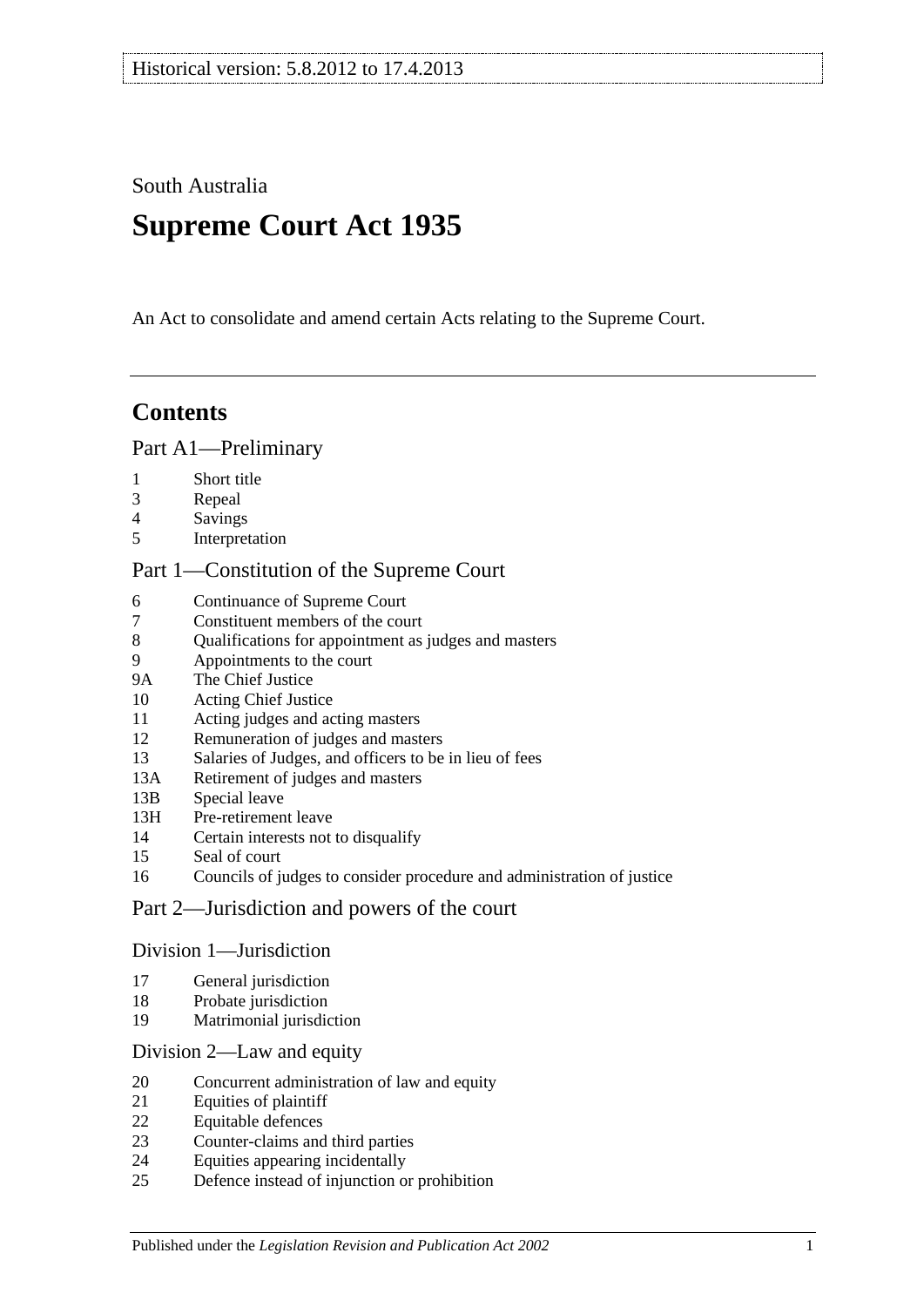- 26 [Common law and statutory rights and duties](#page-12-0)
- 27 [Court to do complete justice in cause so as to avoid multiplicity of suits](#page-12-1)
- 28 [Rules of equity to prevail where in conflict with common law](#page-12-2)

#### [Division 3—Miscellaneous powers](#page-12-3)

- 29 [Court may make orders to have effect of mandamus or injunction, and may appoint](#page-12-4)  [receivers](#page-12-4)
- 30 [Damages in certain cases](#page-13-0)
- 30A [Power to direct payment to infant](#page-13-1)
- 30B [Power to make interim assessment of damages](#page-13-2)
- 30BA [Consent orders for structured settlements](#page-16-0)
- 30C [Power to award interest](#page-16-1)
- 31 [Declaratory orders](#page-17-0)
- 32 [Court may order mortgage instead of sale in certain cases](#page-17-1)
- 34 [Court may direct sale of mortgaged property etc](#page-17-2)
- 35 [Power to require attendance of witnesses and production of evidentiary material](#page-17-3)
- 36 [Appointment of commissioners for taking affidavits](#page-18-0)
- 38 [Inspection of property in legal proceedings](#page-18-1)
- 39 [Vexatious proceedings](#page-18-2)
- 40 [Power of court with regard to costs](#page-19-0)
- 41 [Power to revive orders on abatement of cause](#page-19-1)

## [Part 3—Sittings and distribution of business](#page-19-2)

- 42 [Abolition of terms](#page-19-3)
- 43 [Reference to terms for computing time](#page-19-4)
- 44 Sitting [in vacation](#page-19-5)
- 45 [Time and place of sittings](#page-20-0)
- 46 [Adjournment from time to time and place to place](#page-20-1)
- 46A [Sittings in open court or in chambers](#page-20-2)
- 46B [Sittings required by proclamation](#page-20-3)
- 47 [Power to sit in several jurisdictions at one time](#page-20-4)
- 48 [Jurisdiction of Full Court, single judge and master](#page-20-5)
- 49 [Questions of law reserved for Full Court](#page-21-0)<br>50 Anneals
- **[Appeals](#page-21-1)**

#### [Part 3A—The Land and Valuation Court](#page-22-0)

- 62A [Interpretation](#page-22-1)
- 62B [Transitional provisions](#page-22-2)
- 62C [Establishment of Land and Valuation Court](#page-23-0)
- 62D [Jurisdiction of the Court](#page-23-1)
- 62E [Reference of matters involving question of valuation](#page-24-0)
- 62F [Appeals and cases stated](#page-24-1)
- 62G [Right of crown](#page-24-2)
- 62H [Rules of Court](#page-24-3)
- 62I [Sittings of Court](#page-25-0)

#### [Part 4—Procedure generally](#page-25-1)

- 63 [Criminal procedure](#page-25-2)
- 64 [Saving of existing procedure](#page-25-3)
- 65 [Mediation and conciliation](#page-25-4)
- 66 [Trial of issues by arbitrator](#page-26-0)
- 67 [Expert reports](#page-26-1)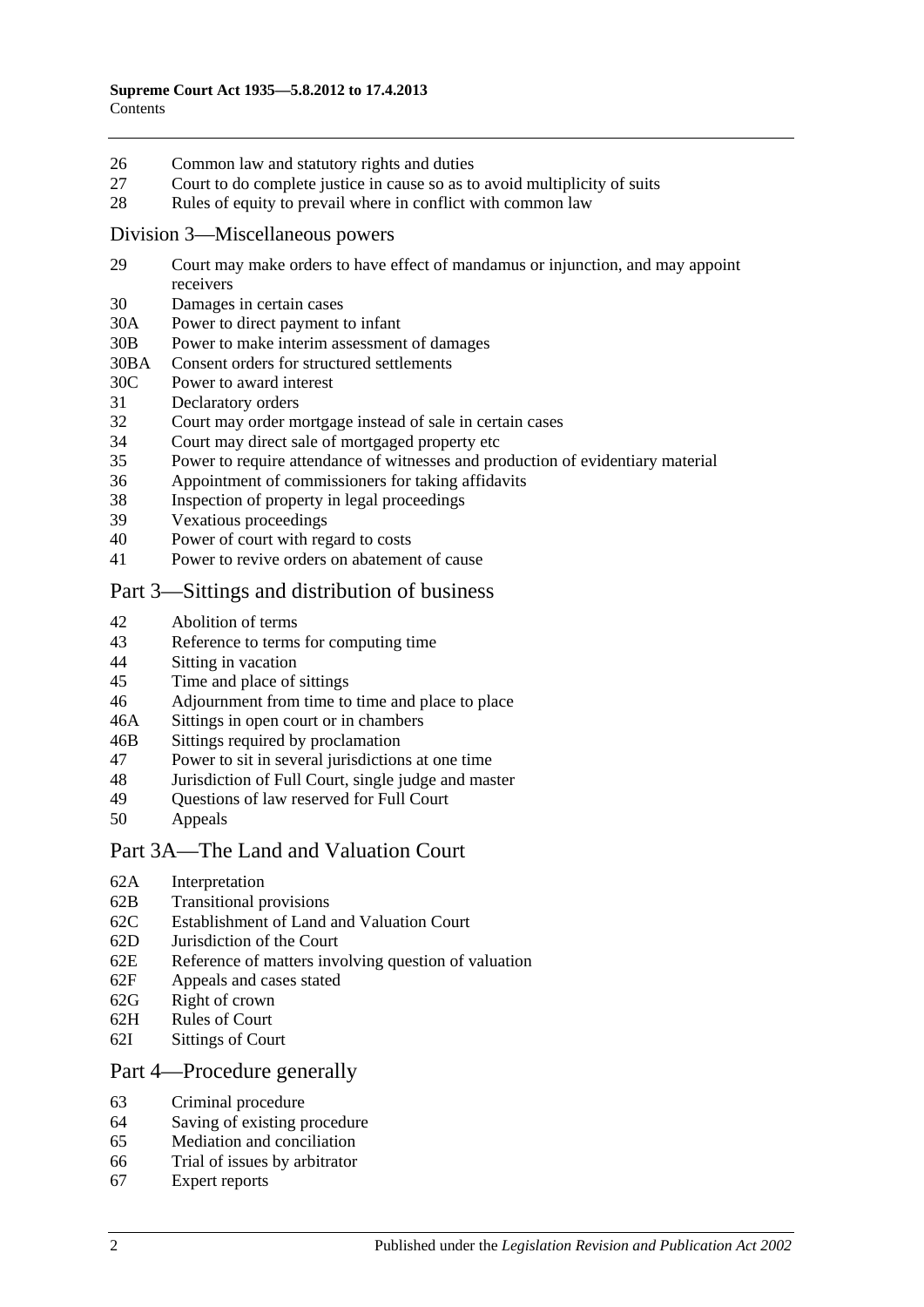[Assessors](#page-26-2)

[Rules of court](#page-27-0)

### [Part 6—Officers of the court](#page-28-0)

#### [Division 1—Registrar](#page-28-1)

#### [The registrar](#page-28-2)

#### [Division 2—Tipstaves](#page-28-3)

- [Appointment of tipstaves](#page-28-4)
- [Duty of tipstaves](#page-29-0)
- [Other duties](#page-29-1)

#### [Division 3—Further provisions as to officers](#page-29-2)

- [Appointment of other officers](#page-29-3)
- [Duties of officers](#page-29-4)
- 110A [Administrative and ancillary staff](#page-29-5)
- 110B [Responsibilities of non-judicial staff](#page-29-6)

#### [Part 7—Miscellaneous provisions](#page-30-0)

- [Rules as to division of loss upon collision at sea](#page-30-1)
- [Damages for personal injuries](#page-30-2)<br>113 Right of contribution
- [Right of contribution](#page-30-3)
- [Interest on judgement debts](#page-31-0)
- [Orders to bring prisoners for examination](#page-31-1)
- [Legal process](#page-31-2)
- 118A [Service](#page-31-3)
- [Suitors' funds to vest in master](#page-31-4)
- [Securities in court](#page-32-0)
- [Liability of Treasurer for default of master](#page-32-1)
- [Banking and investment of suitors' funds](#page-32-2)
- [Investments made under order of the court](#page-32-3)
- [Validity of payments etc pursuant to rules of court](#page-32-4)
- [Remittances by post](#page-32-5)
- [Power to appoint deputies](#page-33-0)
- 126A [Trials of sexual offences involving children to be given priority](#page-33-1)
- [Rules of Court](#page-33-2)
- [Payment to the Treasurer of unclaimed suitors' funds](#page-33-3)
- [Party subsequently claiming may petition the Supreme Court etc](#page-34-0)
- [Court fees](#page-34-1)
- [Accessibility of evidence](#page-34-2)

#### [Schedule—Acts repealed](#page-35-0)

### [Legislative history](#page-38-0)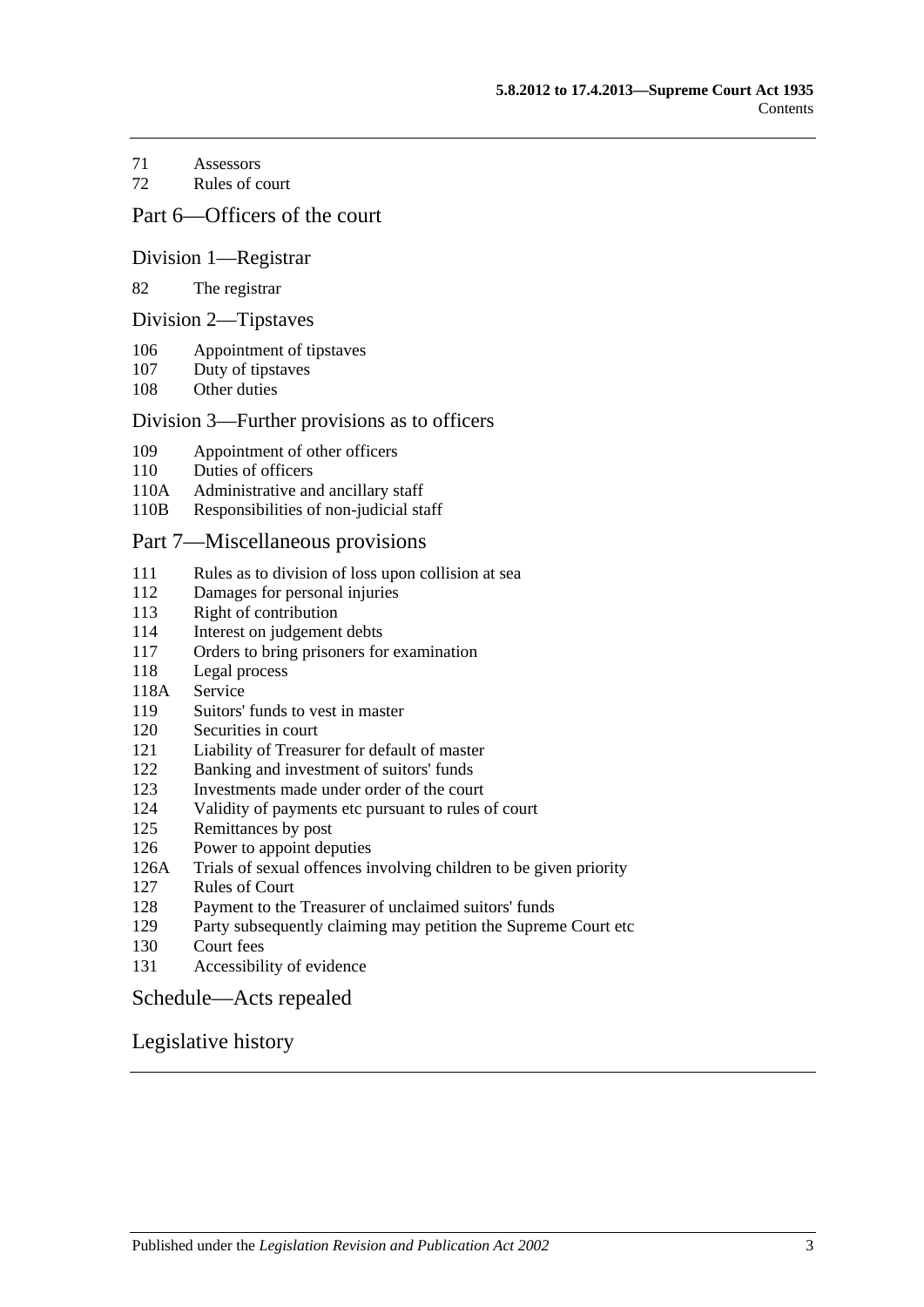## <span id="page-3-0"></span>**The Parliament of South Australia enacts as follows:**

# **Part A1—Preliminary**

### <span id="page-3-1"></span>**1—Short title**

This Act may be cited as the *Supreme Court Act 1935*.

### <span id="page-3-2"></span>**3—Repeal**

The Acts mentioned in the [Schedule](#page-35-0) to this Act are repealed to the extent shown in that [Schedule:](#page-35-0)

Provided that—

- (a) the repeal shall not affect any principle or rule of law, or any established jurisdiction, notwithstanding that the same may have been affirmed by, or derived from, any of the repealed enactments; and
- (b) any rule, order, or regulation made, and any commission issued, direction given, or thing done, under any enactment repealed by this Act shall continue in force so far as it could have been made, issued, given, or done under this Act, and shall have effect as if it had been so made, issued, given, or done.

### <span id="page-3-3"></span>**4—Savings**

- (1) Nothing in this Act shall—
	- (a) take away or impair any substantive right or privilege of any person:
	- (b) affect any rule of practice or procedure existing at the time of the passing of this Act except to the extent expressly mentioned in this Act or in any rules of court made under this Act:
	- (c) revive any law, enactment, regulation, or rule of court not in force at the time of the passing of this Act:
	- (d) affect in any way anything done or suffered before the passing of this Act under any Act repealed by this Act:
	- (e) affect in any way any proceedings pending at the time of the passing of this Act.
- (2) Save as otherwise expressly provided, nothing in this Act shall affect the operation of any enactment, which is in force at the commencement of this Act, and is not repealed by this Act.

## <span id="page-3-4"></span>**5—Interpretation**

(1) In this Act, unless the context otherwise requires, or some other meaning is clearly intended—

*court* means the Supreme Court of South Australia;

*cause* includes any action, suit, or other original proceeding between a plaintiff and a defendant;

*defendant* includes every person served with any writ of summons or process or served with notice of, or entitled to attend any proceeding;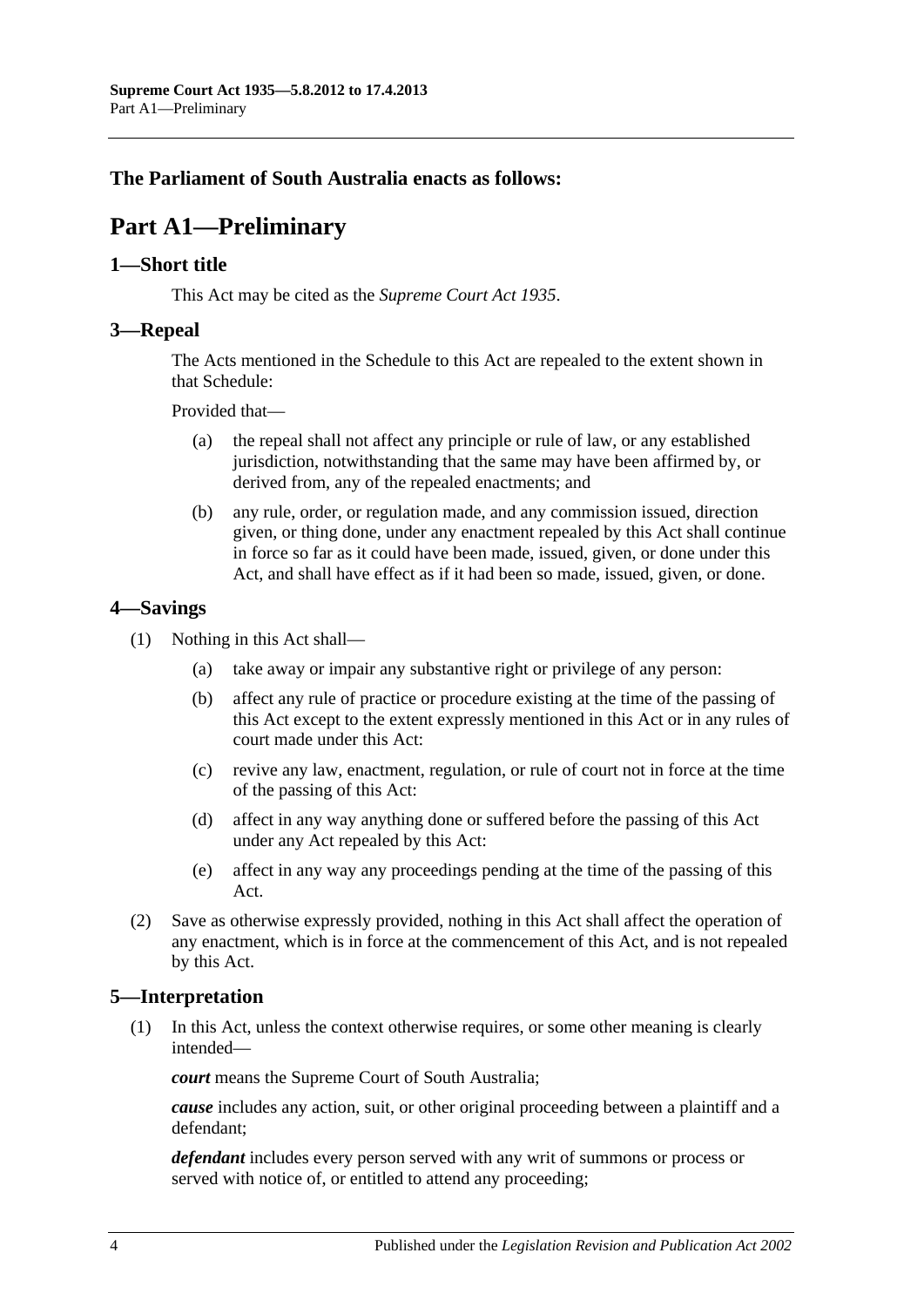*evidentiary material* means any document, object or substance of evidentiary value in proceedings before the court and includes any document, object or substance that should, in the opinion of the court, be produced for the purpose of enabling the court to determine whether or not it has evidentiary value;

*existing* means existing at the time of the passing of this Act;

*formerly*, when used in relation to the courts or the law or practice in England, means prior to the *[Supreme Court of Judicature Act](http://www.legislation.sa.gov.au/index.aspx?action=legref&type=act&legtitle=Supreme%20Court%20of%20Judicature%20Act%201873) 1873* and when used in relation to the court or the law or practice in South Australia, means before the passing of the *[Supreme Court Act](http://www.legislation.sa.gov.au/index.aspx?action=legref&type=act&legtitle=Supreme%20Court%20Act%201878) 1878*;

*Full Court* means the Supreme Court consisting of—

- (a) not less than three judges; or
- (b) if three judges are not available to sit in the Full Court, any two judges;

*judge* includes the Chief Justice and any puisne judge of the court;

*judgment* includes decree;

*jurisdiction* of the court includes powers and authorities (whether of a judicial, ministerial or administrative nature) vested in the court, a judge, or a master by law or custom;

*master* means a person holding the office of master of the court;

*matter* includes every proceeding in the court not in a cause;

*order* includes rule;

*parties* includes as well as the plaintiff and defendant in the action any person not originally a party against whom any counterclaim is set up, or who has been served with notice to appear under any of the rules of court; and also every person served with notice of or attending any proceeding, although not named on the record;

*plaintiff* means a person who brings any form of proceeding in the court (other than an appeal)—

- (a) asserting a right to any form of relief against another; or
- (b) asking the court to exercise a power or discretion,

and includes a defendant making a claim against another by way of counterclaim or third-party claim;

*pleading* includes any summons, and also the statement in writing of the claim or demand of any plaintiff and of the defence of any defendant thereto, and also any other matter by rules of court to be included under the term *pleading*;

*registrar* means a person holding, or acting in, the office of registrar of the court;

*rules of court* includes forms;

*suit* includes action;

*suitors' funds* means moneys in the custody or charge of the court that have been paid into the court for or on account of, or to the use or credit of, any person in a cause or matter, and includes interest and accretions upon any such moneys.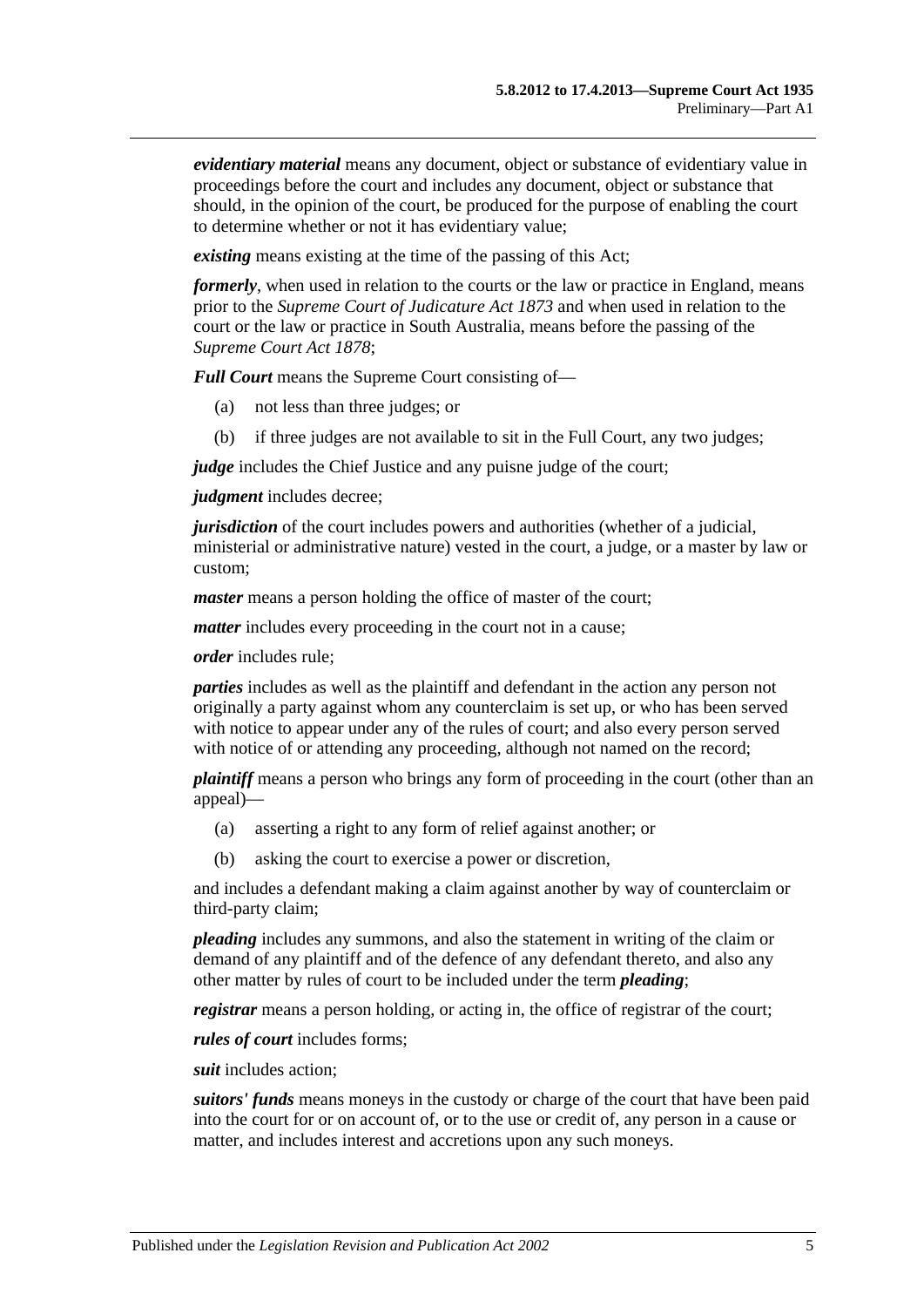- (2) Subject to the rules of court, a reference in an Act, or in any regulation, by-law, or instrument made under an Act, to the master or a deputy master of the court shall—
	- (a) where the reference occurs in connection with the performance of an act of a judicial nature—be construed as a reference to a master; and
	- (b) where the reference occurs in connection with the performance of an act of an administrative nature—be construed as a reference to the registrar.

## <span id="page-5-0"></span>**Part 1—Constitution of the Supreme Court**

## <span id="page-5-1"></span>**6—Continuance of Supreme Court**

The Supreme Court of South Australia as by law established is hereby continued as the superior court of record, in which has been vested all such jurisdiction (whether original or appellate) as is at the passing of this Act vested in, or capable of being exercised by that court.

## <span id="page-5-2"></span>**7—Constituent members of the court**

- (1) The court shall be constituted of the Chief Justice, the puisne judges and the masters appointed, and for the time being holding office, under this Act.
- (2) Subject to any express provision in this or any other Act, all the judges shall have, in all respects, equal power, authority and jurisdiction and the masters shall have power, authority and jurisdiction to the extent authorised by this or any other Act or by rules of court made under this or any other Act.
- (3) The puisne judges shall be styled "Justices of the Supreme Court of South Australia".
- (4) A Master is, while holding that office, also a District Court Judge.

## <span id="page-5-3"></span>**8—Qualifications for appointment as judges and masters**

- (1) No person shall be qualified for appointment as a puisne judge of the court unless he is a practitioner of the court of not less than ten years' standing.
- (2) No person shall be qualified for appointment as Chief Justice unless he is a practitioner of the court of not less than fifteen years' standing or a puisne judge of the court.
- (3) No person shall be qualified for appointment as a master unless he is a practitioner of the court of not less than seven years standing.
- (4) For the purpose of determining whether a practitioner of the court has the standing necessary for appointment as a judge or master, periods of legal practice and (where relevant) judicial service within and outside the State will be taken into account.

## <span id="page-5-4"></span>**9—Appointments to the court**

- (1) Whenever necessary, the Governor shall appoint a qualified person to hold the office of judge of the court with the tenure prescribed by the *[Constitution Act](http://www.legislation.sa.gov.au/index.aspx?action=legref&type=act&legtitle=Constitution%20Act%201934) 1934*, but subject to the provisions of this Act as to retirement.
- (2) Appointments to the office of master shall be made by the Governor whenever necessary.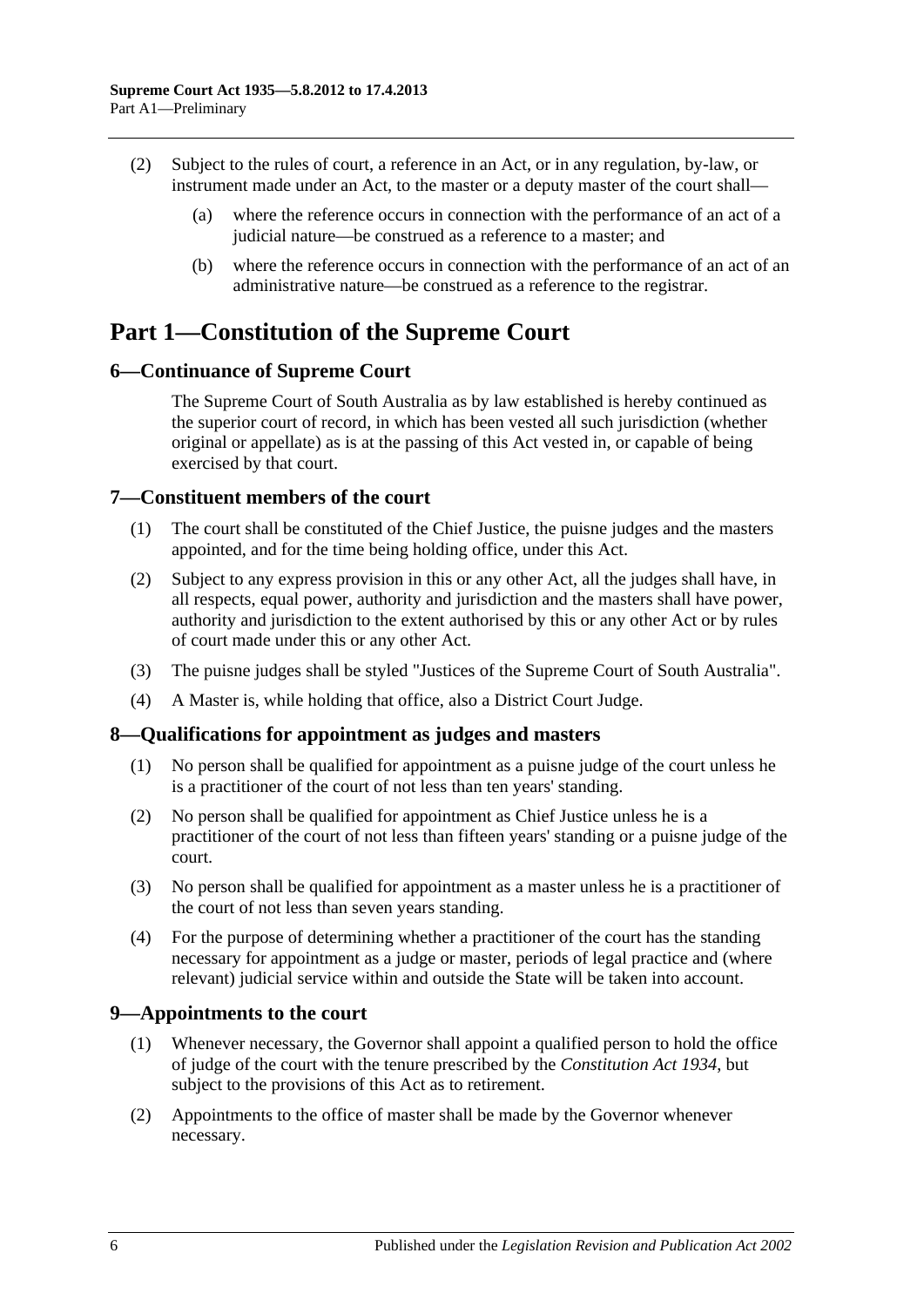(3) Subject to the provisions of this Act as to retirement, the commission of a master shall remain in full force during his good behaviour but the Governor may, upon the address of both Houses of Parliament, remove a master from office and revoke his commission.

## <span id="page-6-0"></span>**9A—The Chief Justice**

- (1) The Chief Justice is the principal judicial officer of the court.
- (2) The Chief Justice is responsible for the administration of the court.

## <span id="page-6-1"></span>**10—Acting Chief Justice**

- (1) If the Chief Justice is absent on leave, or for any reason is unable for the time being to perform the duties of his office, the Governor may appoint a puisne judge of the court to be Acting Chief Justice thereof until the Chief Justice returns to the execution of the duties of his office.
- (2) Upon every such appointment any power or duty, which is attached by this or any other Act to the office of the Chief Justice, shall devolve upon the judge so appointed, and in default of any such appointment, shall devolve (during the absence or inability of the Chief Justice) upon the senior puisne judge.

## <span id="page-6-5"></span><span id="page-6-2"></span>**11—Acting judges and acting masters**

- (1) Where it appears necessary or desirable to do so in the interests of the administration of justice, the Governor may, subject to [subsection](#page-6-4) (6)—
	- (a) appoint a person who is qualified for appointment as a puisne judge as an acting judge; or
	- (b) appoint a person who is qualified for appointment as a master as an acting master.
- (1a) A former judge or master who has retired from office is eligible for appointment as an acting judge or an acting master.
- (1b) An appointment under this section will be for a term not exceeding 12 months.
- (2) The jurisdiction of the court is exercisable by an acting judge to the same extent as by a judge, and by an acting master to the same extent as by a master.
- (3) An acting judge or acting master has the same privileges and immunities as a judge or master.
- (5) An acting judge or an acting master may, notwithstanding the expiration of the period of his appointment, complete the hearing of any proceedings part-heard by him before the expiration of that period and, in relation to any such proceedings, shall be deemed to continue as an acting judge, or acting master.
- <span id="page-6-4"></span>(6) A Deputy President of the Industrial Court or a District Court Judge shall not be appointed as an acting judge under [subsection](#page-6-5) (1) except on the recommendation of the Chief Justice made with the concurrence of the President of the Industrial Court or the Senior Judge of the District Court, as the case requires.

## <span id="page-6-3"></span>**12—Remuneration of judges and masters**

(1) The Chief Justice and each puisne judge are entitled to salary and allowances at rates determined by the Remuneration Tribunal in relation to the respective offices.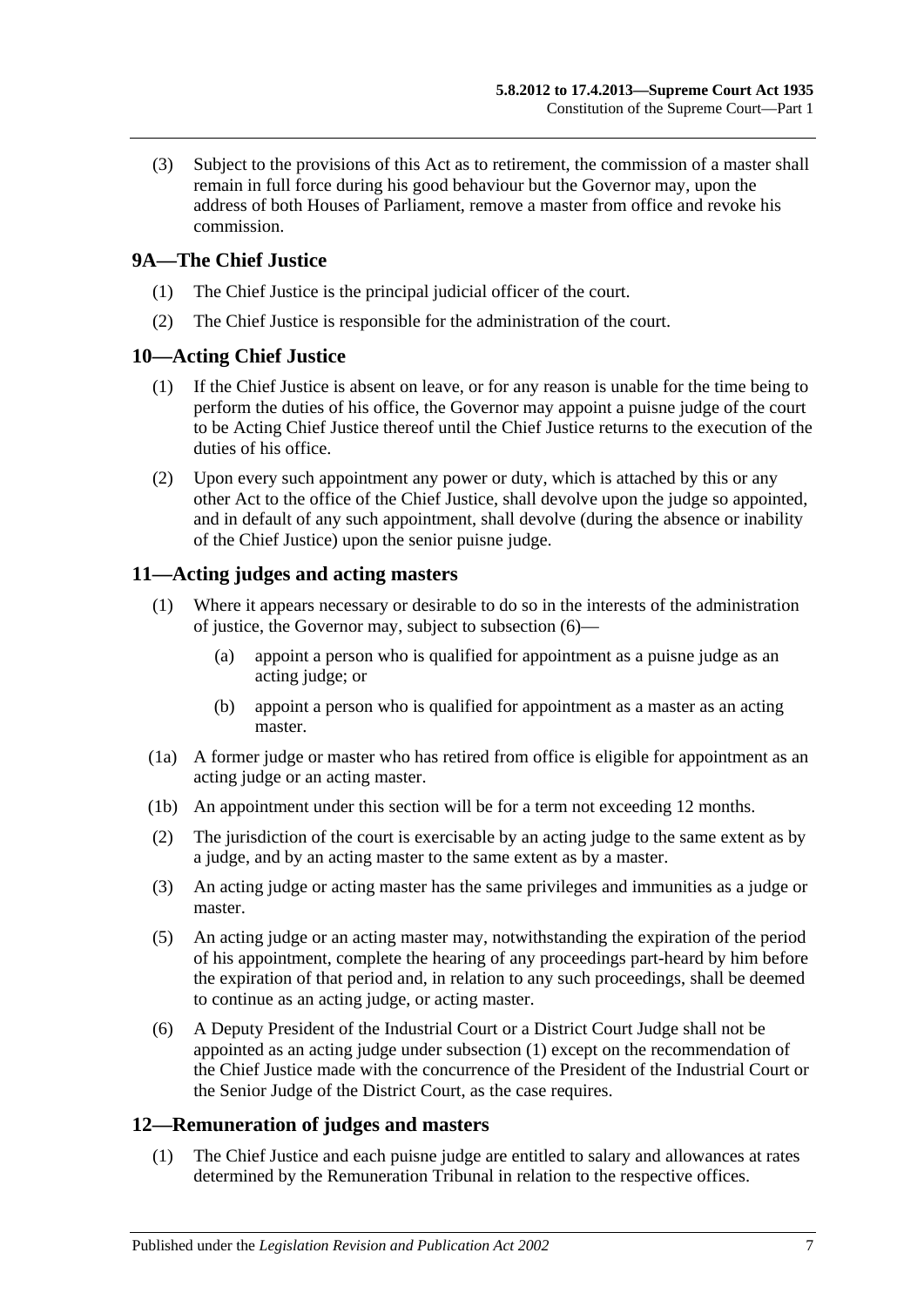- (2) A master is entitled to salary and allowances at the rates applicable to a District Court Judge.
- (3) A rate of salary for a judge or master cannot be reduced by determination of the Remuneration Tribunal.
- (4) The remuneration of the judges and masters is payable from the General Revenue of the State, which is appropriated to the necessary extent.

#### <span id="page-7-0"></span>**13—Salaries of Judges, and officers to be in lieu of fees**

The salaries of the judges, and of the officers of the court, shall be in lieu of all fees or other emoluments whatsoever, it being the intent of this Act that the judges and the officers of the court shall derive no emolument from any fees payable under the authority of this Act, but that such fees shall be paid to the Treasurer in aid of the general revenue of the State.

### <span id="page-7-1"></span>**13A—Retirement of judges and masters**

- (1) A judge or master shall retire on reaching the age of seventy years.
- (2) Section 74 of the *[Constitution Act](http://www.legislation.sa.gov.au/index.aspx?action=legref&type=act&legtitle=Constitution%20Act%201934) 1934* shall be read subject to this section.
- (3) A judge or master who retires or resigns may nevertheless complete the hearing and determination of proceedings part-heard by him before his retirement or resignation and, in relation to any such proceedings, shall be deemed to continue as a judge or master (as the case may require).

#### <span id="page-7-2"></span>**13B—Special leave**

- (1) A judge may apply to the Chief Justice for special leave without remuneration.
- (2) The Governor may, on the recommendation of the Chief Justice, grant an application for special leave under this section.
- (3) A period of special leave under this section will not be taken to be judicial service within the meaning of the *[Judges' Pensions Act](http://www.legislation.sa.gov.au/index.aspx?action=legref&type=act&legtitle=Judges%20Pensions%20Act%201971) 1971*.

#### <span id="page-7-4"></span><span id="page-7-3"></span>**13H—Pre-retirement leave**

- (1) Subject to this section, the Governor may grant to any judge or master immediately prior to his retirement not more than six months leave of absence on full salary.
- <span id="page-7-5"></span>(2) Where a judge or master retires or resigns without taking any leave which had been or could have been granted to him under [subsection](#page-7-4) (1) of this section, the Governor may direct that a cash payment be made to him in lieu of the leave not so taken. The payment shall not exceed the amount of the salary of the judge or master for a period equal to the period of the leave not so taken, calculated at the rate at which he was being paid at the time of the retirement or resignation.
- (3) A direction under [subsection](#page-7-5) (2) of this section may be given before or after the retirement or resignation of the judge or master and a payment under that subsection may be made before or after that retirement or resignation.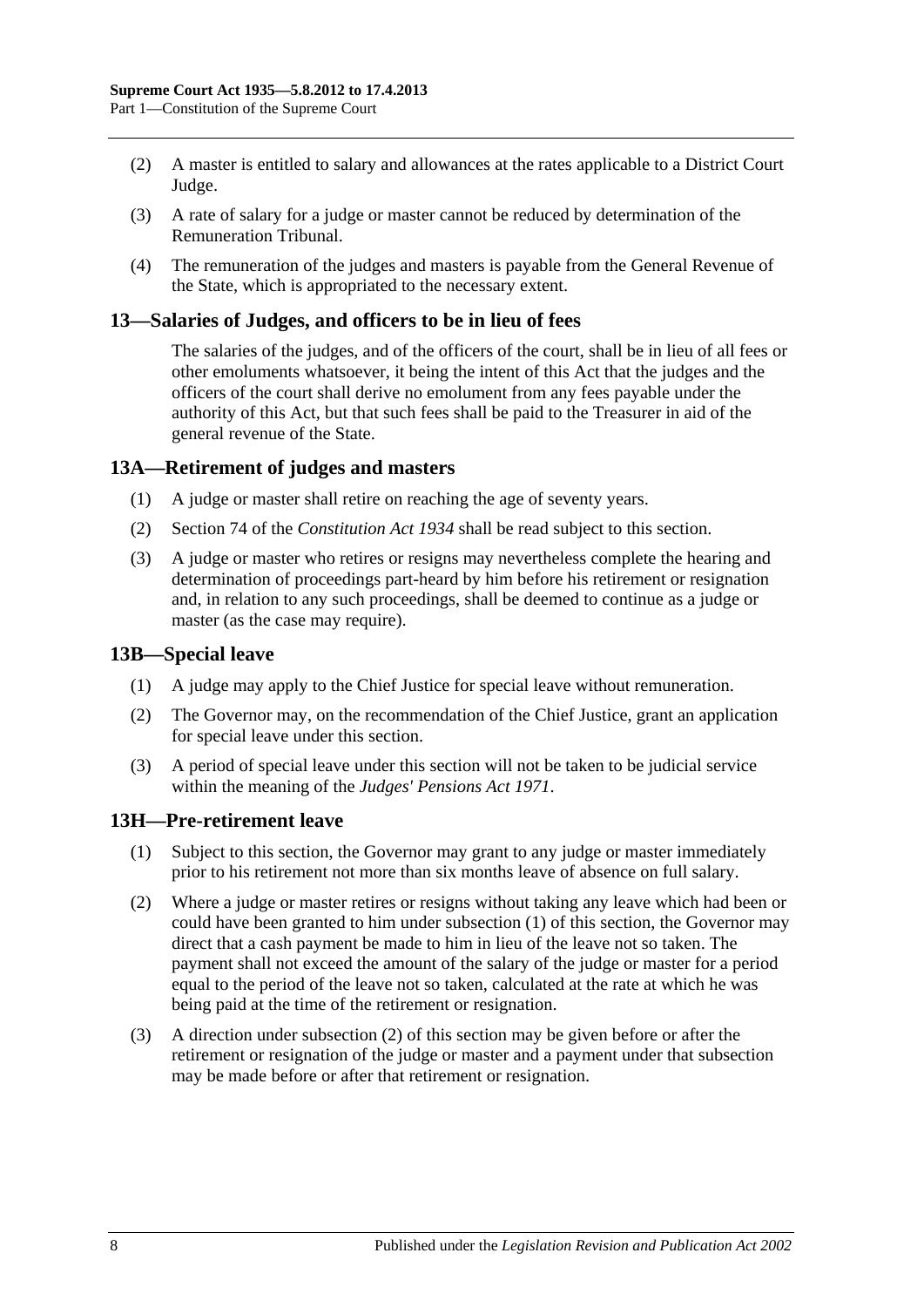- (4) If any judge or master dies before the commencement or during the currency of any leave granted or before such leave has been granted pursuant to [subsection](#page-7-4) (1) of this section the Governor may, in respect of the period of the leave so granted or the unexpired portion thereof, or in respect of the period of the leave which might have been granted (according to the circumstances of the case), pay to the dependants (if any) of such judge or master the amounts of salary which would have been payable to such judge or master himself if he had survived.
- (4a) If the judge or master died without leaving any dependants the Governor may pay the said amounts of salary to his personal representatives.
- (4b) Any question as to—
	- (a) whether there are any dependants in any particular case, or who are the dependants;
	- (b) what dependant or dependants shall be entitled to the benefit of payments made under this subsection, and in what proportions if more than one dependant,

shall be settled by the Governor, as he deems proper.

(4c) In this section—

*dependants* means those members of the family of a judge or master who were wholly or in part dependent upon his earnings at the time of his death;

*domestic partner*, in relation to a deceased judge or master, means a person declared under the *[Family Relationships Act](http://www.legislation.sa.gov.au/index.aspx?action=legref&type=act&legtitle=Family%20Relationships%20Act%201975) 1975* to have been the domestic partner of that judge or master (as the case may be) as at the date of his or her death;

*members of the family* includes spouse, domestic partner, parents, grandparents, step-parents, children, grandchildren, step-children, brothers, sisters, half-brothers and half-sisters;

*spouse*—a person is the spouse of another if they are legally married.

- (5) Where leave is granted to any judge or master under this section, that judge or master may, at the commencement of such leave, be paid the total salary which would be payable to him during the currency of the leave.
- (6) This section shall not apply to a master who was, immediately before the commencement of the *[Statutes Amendment \(Administration of Courts and Tribunals\)](http://www.legislation.sa.gov.au/index.aspx?action=legref&type=act&legtitle=Statutes%20Amendment%20(Administration%20of%20Courts%20and%20Tribunals)%20Act%201981)  Act [1981](http://www.legislation.sa.gov.au/index.aspx?action=legref&type=act&legtitle=Statutes%20Amendment%20(Administration%20of%20Courts%20and%20Tribunals)%20Act%201981)*, the master or a deputy master of the court.

### <span id="page-8-0"></span>**14—Certain interests not to disqualify**

A judge or master of the court shall not be incapable of acting in his judicial office in any proceeding by reason of his being one of several ratepayers or taxpayers or one of any other class of persons liable in common with others to contribute to or to be benefited by any rate or tax which may be increased, diminished or in any way affected by that proceeding.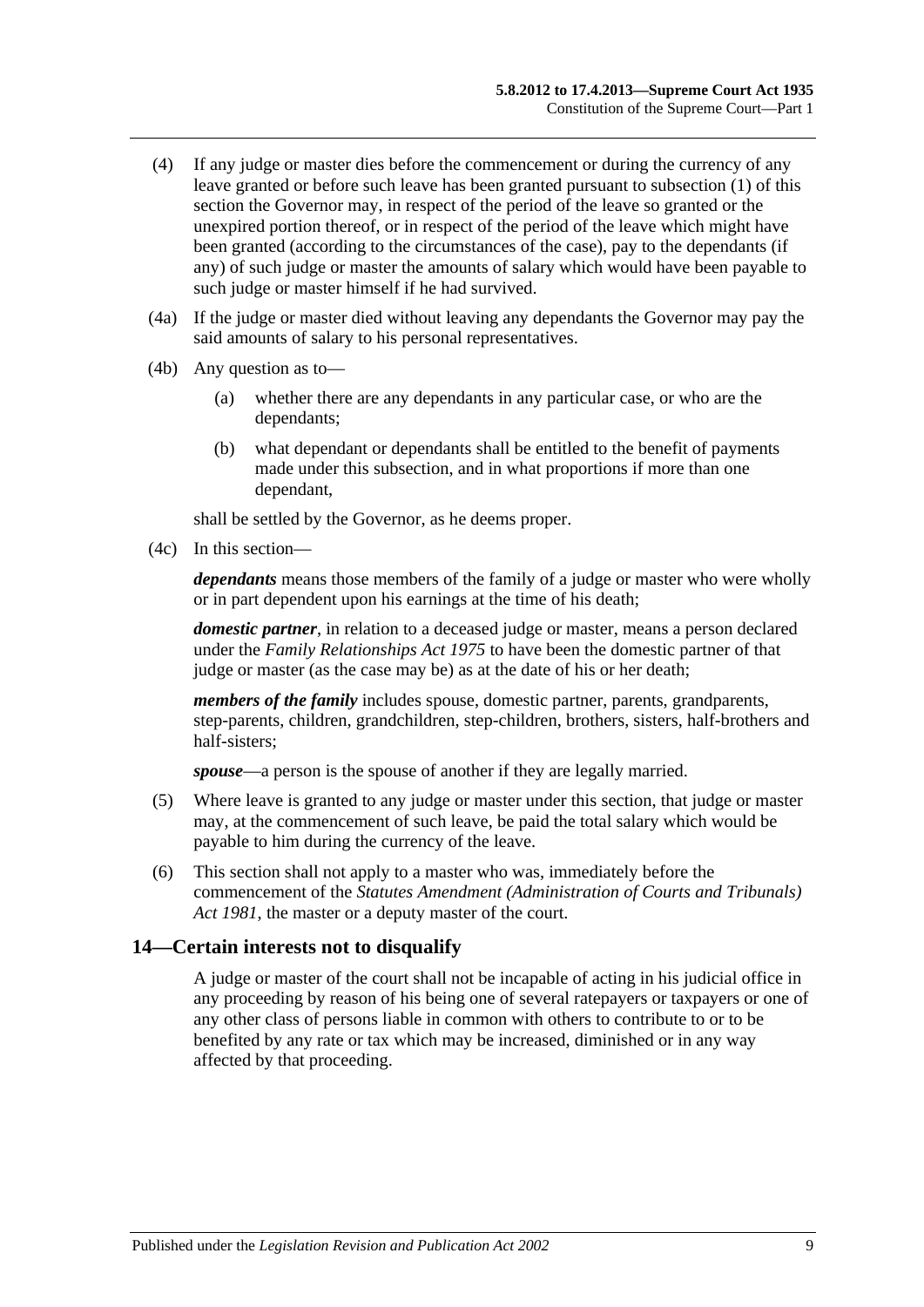## <span id="page-9-0"></span>**15—Seal of court**

- (1) The court shall continue to have and use a seal bearing a device or impression of the Royal Arms, within an exergue or label surrounding the same, and with the following inscription: "Supreme Court, South Australia"; and the said seal shall be kept in the custody of the registrar.
- (2) There shall also be kept and used such other seals as are required for the business of the court, and such seals shall be in such form and kept in such custody as the Chief Justice directs.
- (3) All documents and exemplifications and copies thereof purporting to be sealed with any such seal shall be receivable in evidence without further proof of the seal.

## <span id="page-9-1"></span>**16—Councils of judges to consider procedure and administration of justice**

The judges shall—

- (a) assemble once at least in every year for the purpose of considering the operation of this Act and of the rules of court for the time being in force, and also the working of the several offices, and the arrangements relative to the duties of the officers of the court respectively, and of inquiring and examining into any defects which appear to exist in the system of procedure or the administration of the law in the said court; and
- (b) report annually to the Attorney-General of the State what (if any) amendments it would, in their judgment, be expedient to make in this Act, or otherwise relating to the administration of justice, and what other provisions (if any) which cannot be carried into effect without the authority of Parliament, it would be expedient to make for the better administration of justice.

# <span id="page-9-3"></span><span id="page-9-2"></span>**Part 2—Jurisdiction and powers of the court**

## **Division 1—Jurisdiction**

## <span id="page-9-4"></span>**17—General jurisdiction**

- (1) The court shall be a court of law and equity.
- (2) There shall be vested in the court—
	- (a) the like jurisdiction, in and for the State, as was formerly vested in, or capable of being exercised by, all or any of the courts in England, following:
		- (i) The High Court of Chancery, both as a common law court and as a court of equity:
		- (ii) The Court of Queen's Bench:
		- (iii) The Court of Common Pleas at Westminster:
		- (iv) The Court of Exchequer both as a court of revenue and as a court of common law:
		- (v) The courts created by commissions of assize: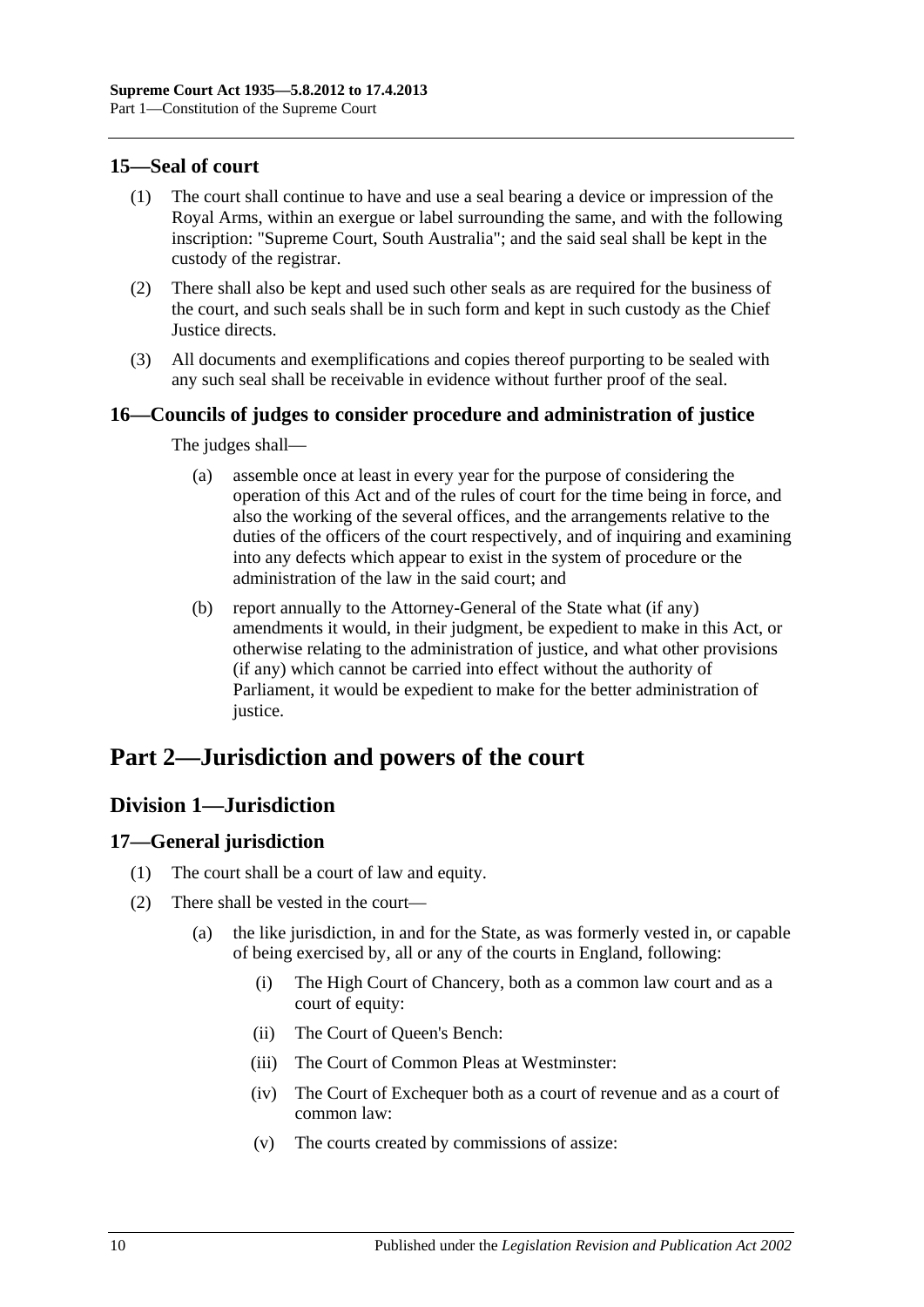- (b) such other jurisdiction, whether original or appellate, as is vested in, or capable of being exercised by the court:
- (c) such other jurisdiction as is in this Act conferred upon the court.

## <span id="page-10-0"></span>**18—Probate jurisdiction**

The court shall, in relation to probates and letters of administration, have the following jurisdiction, that is to say:

- (a) The like voluntary and contentious jurisdiction and authority in and for the State in relation to the granting or revoking of probate of wills, and administration of the effects of deceased persons, as was vested in or exercisable by the Court of Probate established in England under the *[Court of](http://www.legislation.sa.gov.au/index.aspx?action=legref&type=act&legtitle=Court%20of%20Probate%20Act%201857)  [Probate Act](http://www.legislation.sa.gov.au/index.aspx?action=legref&type=act&legtitle=Court%20of%20Probate%20Act%201857) 1857*, together with full authority to hear and determine all questions relating to testamentary causes and matters:
- (b) The like jurisdiction and powers with respect to the real estate of deceased persons as it has with respect to the personal estate of deceased persons:
- (c) All probate jurisdiction which, under or by virtue of any enactment not repealed by this Act, is vested in or capable of being exercised by the court.

## <span id="page-10-1"></span>**19—Matrimonial jurisdiction**

There shall be vested in the court—

- (a) the like jurisdiction in relation to matrimonial causes and matters as was immediately before the commencement of the *[Matrimonial Causes Act](http://www.legislation.sa.gov.au/index.aspx?action=legref&type=act&legtitle=Matrimonial%20Causes%20Act%201857) 1857* vested in or exercisable by any ecclesiastical court or person in England in respect of divorce *a mensa et thoro*, nullity of marriage, jactitation of marriage or restitution of conjugal rights, and in respect of any matrimonial cause or matter except marriage licences:
- (b) all such jurisdiction in relation to matrimonial causes and matters as under or by virtue of any enactment not repealed by this Act, is vested in or capable of being exercised by the court.

## <span id="page-10-2"></span>**Division 2—Law and equity**

## <span id="page-10-3"></span>**20—Concurrent administration of law and equity**

In every civil cause or matter commenced in the court, law and equity shall be administered by the court according to the provisions of the seven sections of this Act next following.

## <span id="page-10-4"></span>**21—Equities of plaintiff**

If a plaintiff claims to be entitled to any equitable estate or right, or to relief upon any equitable ground against any deed, instrument, or contract, or against any right, title, or claim whatsoever, asserted by any defendant or respondent in the cause or matter, or to any relief founded upon a legal right which formerly could only have been given by the court in its equitable jurisdiction, the court shall give to the plaintiff the same relief as ought formerly to have been given by the court in its equitable jurisdiction in a suit or proceeding properly instituted for the like purpose.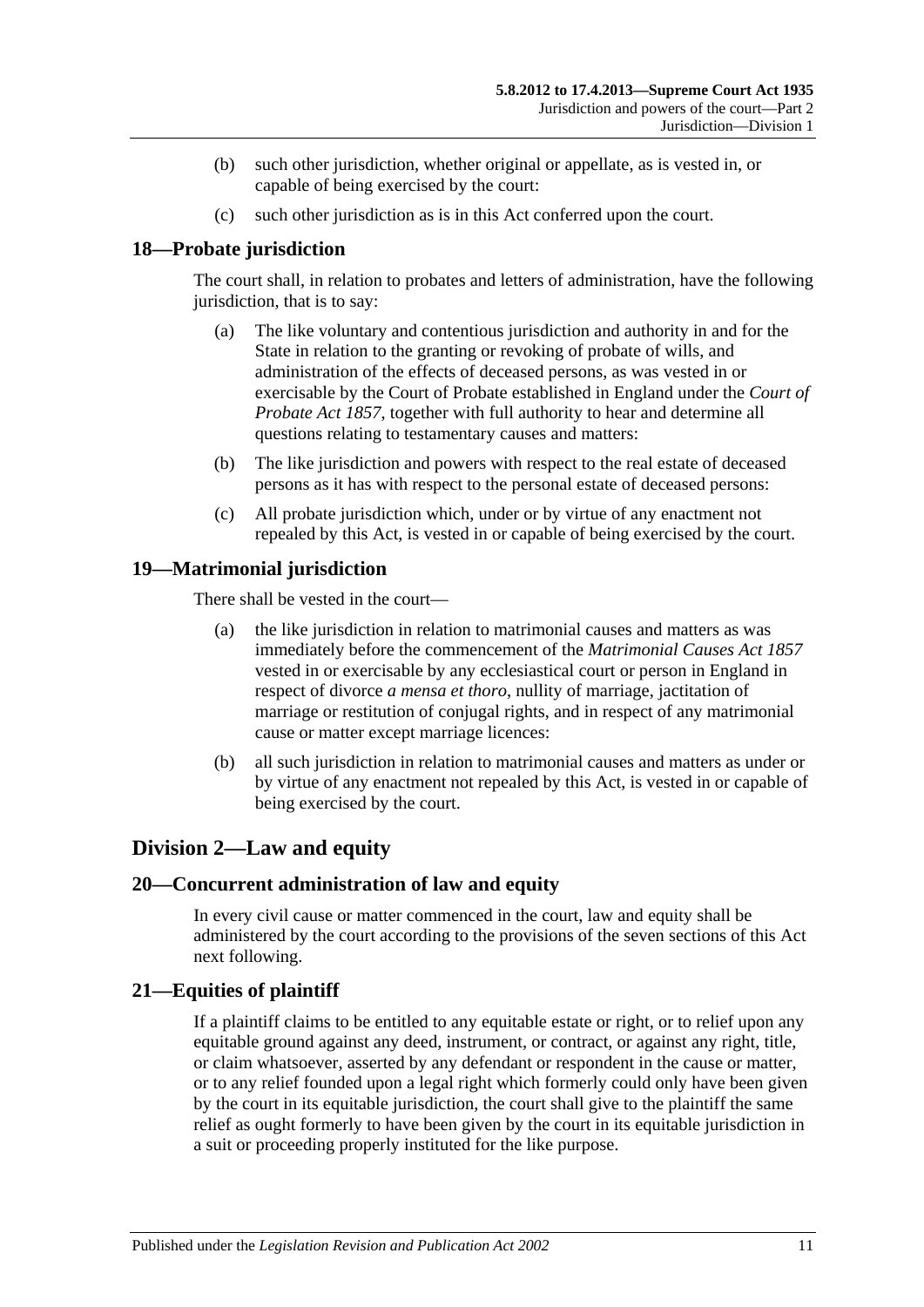## <span id="page-11-0"></span>**22—Equitable defences**

If a defendant claims to be entitled to any equitable estate or right, or to relief upon any equitable ground against any deed, instrument, or contract, or against any right, title, or claim asserted by any plaintiff in the cause or matter, or alleges any ground of equitable defence to any such claim of the plaintiff, the court shall give to every equitable estate, right, or ground of relief so claimed, and to every equitable defence so alleged the same effect by way of defence against the claim of the plaintiff as the court in its equitable jurisdiction ought formerly to have given if the same or the like matters had been relied on by way of defence in a suit or proceeding instituted in that court for the like purpose.

## <span id="page-11-1"></span>**23—Counter-claims and third parties**

- (1) The court shall have power to grant to any defendant, in respect of any equitable estate or right, or other matter of equity, and also in respect of any legal estate, right, or title claimed or asserted by him—
	- (a) all such relief against any plaintiff as the defendant has properly claimed by his pleading, and as the court or judge might have granted in any suit instituted for that purpose by the same defendant against the same plaintiff; and
	- (b) all such relief relating to or connected with the original subject of the cause or matter, and in like manner claimed against any other person, whether already a party to the same cause or matter or not, who has been duly served with notice in writing of such claim, pursuant to any rules of court, as might properly have been granted against that person if he had been made a defendant to a cause duly instituted by the same defendant for the like purpose.
- (2) Every person served with any such notice shall thenceforth be deemed a party to the cause or matter with the same rights in respect of his defence against the claim, as if he had been duly sued in the ordinary way by the defendant.

## <span id="page-11-2"></span>**24—Equities appearing incidentally**

The court shall recognise and take notice of all equitable estates, titles, and rights, and all equitable duties and liabilities appearing incidentally in the course of any cause or matter pending before it, in the same manner in which the said court in its equitable jurisdiction would formerly have recognised and taken notice of the same in any suit or proceeding duly instituted therein.

## <span id="page-11-3"></span>**25—Defence instead of injunction or prohibition**

No cause or proceeding at any time pending in the court shall be restrained by prohibition or injunction, but every matter of equity on which an unconditional injunction against the prosecution of any such cause or proceeding might formerly have been obtained, may be relied on by way of defence thereto:

#### Provided that—

(a) nothing in this Act shall disable the court, if it thinks fit, from directing a stay of proceedings in any cause or matter pending before it; and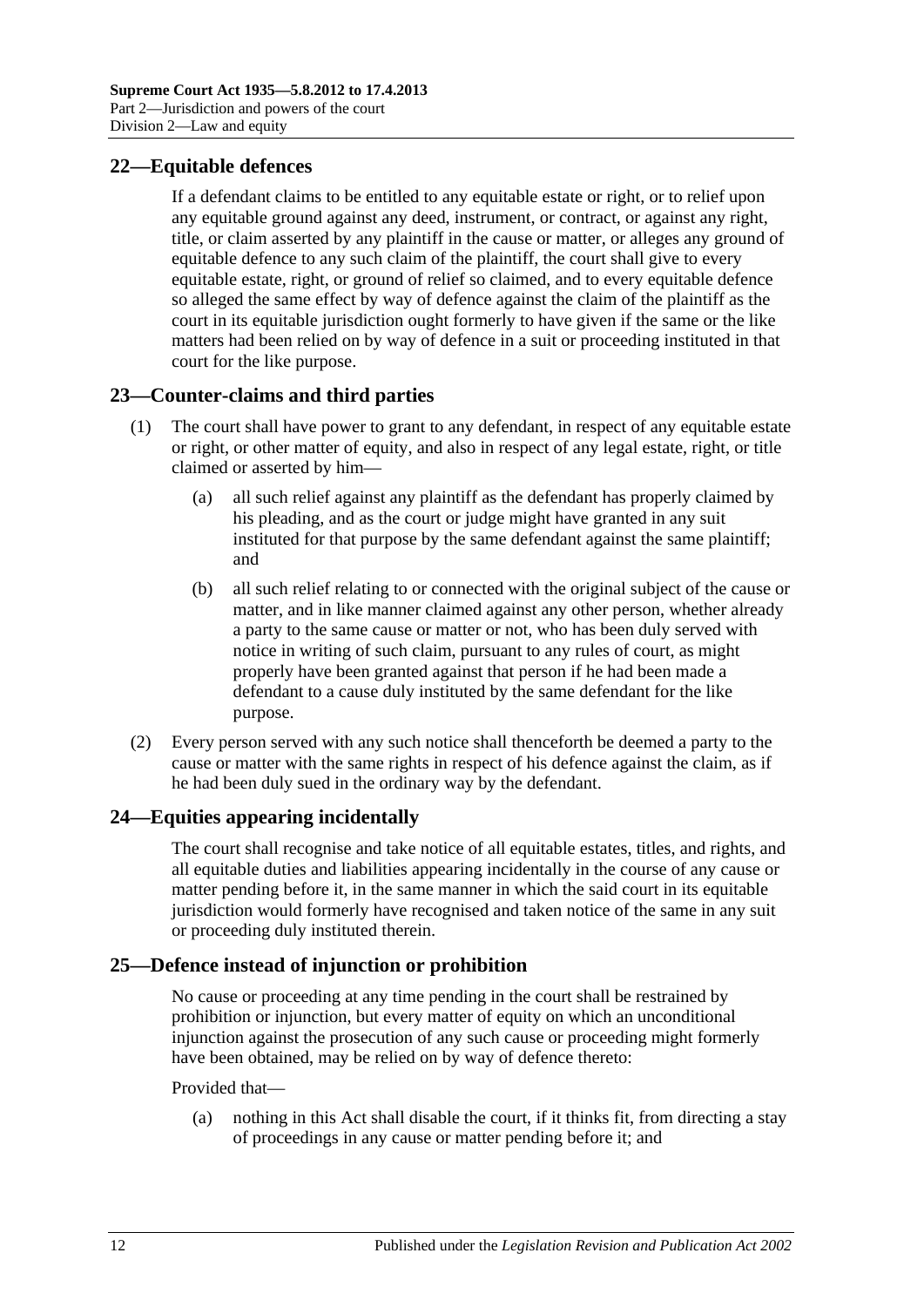(b) any person, whether a party or not to any such cause or matter, who would formerly have been entitled to apply to the court, in any of its jurisdictions, to restrain the prosecution thereof, or who may be entitled to enforce, by attachment or otherwise, any judgment, decree, rule, or order, in contravention of which all or any part of the proceedings in such cause or matter may have been taken, shall be at liberty to apply to the court, in a summary way, for a stay of proceedings in the cause or matter, either generally or so far as may be necessary for the purposes of justice, and the court shall thereupon make such order as is just.

## <span id="page-12-0"></span>**26—Common law and statutory rights and duties**

Subject to the provisions of this Act for giving effect to equitable rights and other matters of equity, the court shall recognise and give effect to all legal claims and demands, and all estates, titles, rights, duties, obligations, and liabilities, existing by the common law, or by any custom, or created by any statute, in the same manner as those matters would formerly have been recognised and given effect to by the court in any branch of its jurisdiction.

## <span id="page-12-1"></span>**27—Court to do complete justice in cause so as to avoid multiplicity of suits**

The court in every cause or matter pending before it shall have power to grant, and shall grant, either absolutely or on such reasonable terms and conditions as it deems just, all such remedies whatsoever as any of the parties thereto may appear to be entitled to in respect of every legal or equitable claim properly brought forward by them respectively, in such cause or matter, so that, as far as possible, all matters so in controversy between the parties may be completely and finally determined, and all multiplicity of legal proceedings concerning any of such matters avoided.

## <span id="page-12-2"></span>**28—Rules of equity to prevail where in conflict with common law**

Subject to the express provisions of any other Act, in questions relating to the custody and education of infants, and generally in all matters not particularly mentioned in this Act in which there was formerly any conflict or variance between the rules of equity and the rules of common law with reference to the same matter, the rules of equity shall prevail in all the courts of the State, so far as the matters to which those rules relate, are cognizable by those courts.

## <span id="page-12-3"></span>**Division 3—Miscellaneous powers**

## <span id="page-12-4"></span>**29—Court may make orders to have effect of mandamus or injunction, and may appoint receivers**

- (1) The court may grant a mandamus, or an injunction, or appoint a receiver, by an interlocutory order in all cases in which it appears to the court to be just or convenient so to do.
- (2) Any such order may be made either unconditionally or upon such terms and conditions as the court thinks just.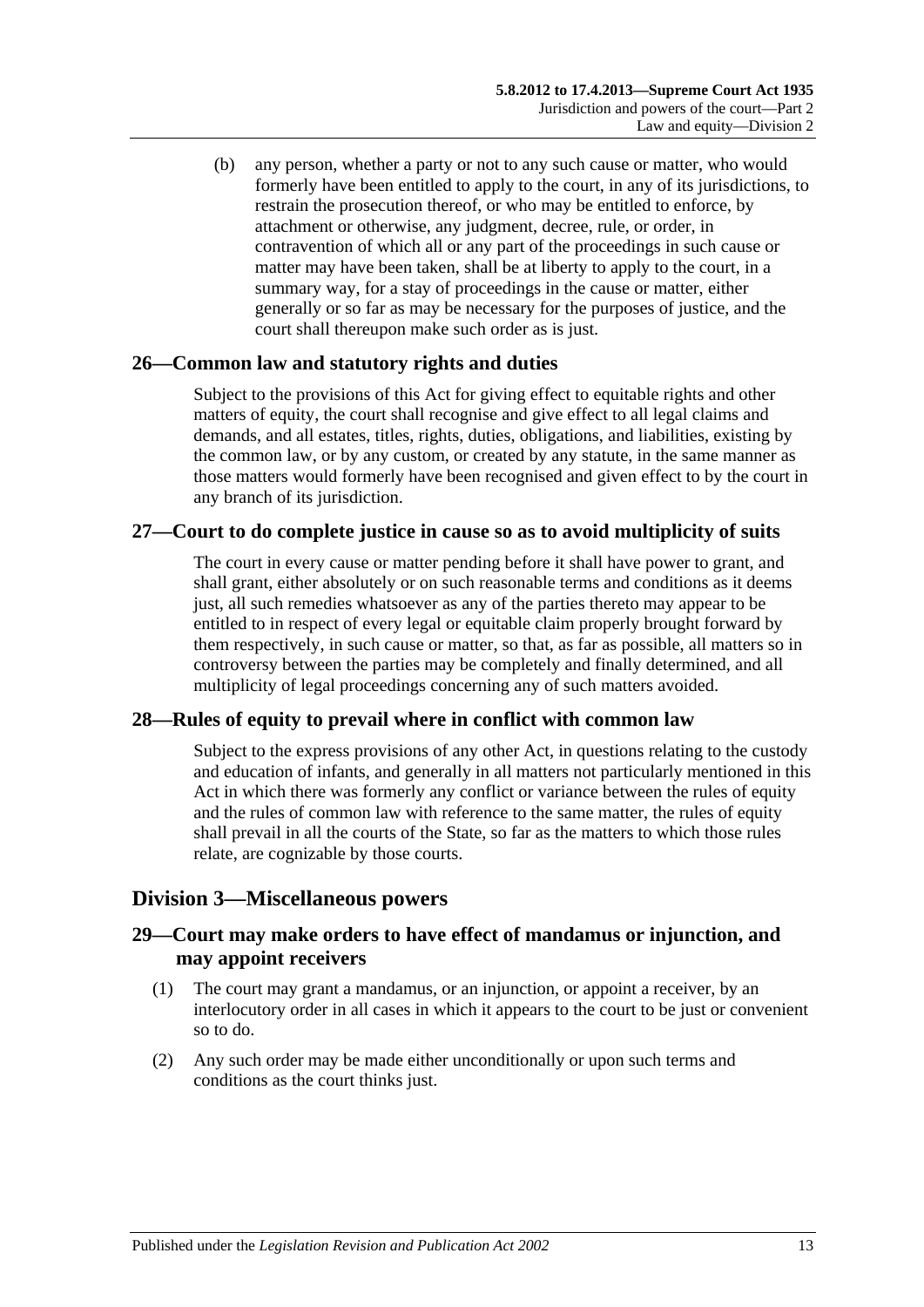(3) If an application is made (whether before, or at, or after the hearing of any cause or matter for an injunction) to prevent any threatened or apprehended waste or trespass, the injunction may be granted, if the court thinks fit, whether the person against whom the order is sought is or is not in possession under any claim of title or otherwise, or (if out of possession) does or does not claim a right to do the act sought to be restrained under any colour of title, and whether the estates claimed by both or by either of the parties are legal or equitable.

### <span id="page-13-0"></span>**30—Damages in certain cases**

In any action arising out of the breach of any covenant, contract, or agreement, or instituted to prevent the commission or continuance of any wrongful act or for the specific performance of any covenant, contract, or agreement, the court shall have power to award damages to the party injured either in addition to or substitution for the injunction or specific performance, and those damages may be assessed by the court or in such manner as it directs.

### <span id="page-13-1"></span>**30A—Power to direct payment to infant**

Where in any action the court determines that a party (being an infant) is entitled to recover damages from another party, the court may by final or declaratory judgment finally determining the question of liability between the parties order payment of any amount or amounts of damages, direct to the plaintiff. Any acknowledgment or receipt in writing of any moneys paid on account of any such amount or amounts pursuant to a judgment under this section shall not if the court so orders be invalid merely on the ground that the person giving the same was under the age of twenty-one years at the time of his signing or giving the same.

#### <span id="page-13-2"></span>**30B—Power to make interim assessment of damages**

- (1) Where in any action the court determines that a party is entitled to recover damages from another party, it shall be lawful for the court to enter declaratory judgment finally determining the question of liability between the parties, in favour of the party who is entitled to recover damages as aforesaid, and to adjourn the final assessment thereof.
- <span id="page-13-3"></span>(2) It shall be lawful for the court when entering declaratory judgment and for any judge of the court at any time or times thereafter—
	- (a) to make orders that the party held liable make such payment or payments on account of the damages to be assessed as to the court seems just; and
	- (b) in addition to any such order or in lieu thereof, to order that the party held liable make periodic payments to the other party on account of the damages to be assessed during a stated period or until further order: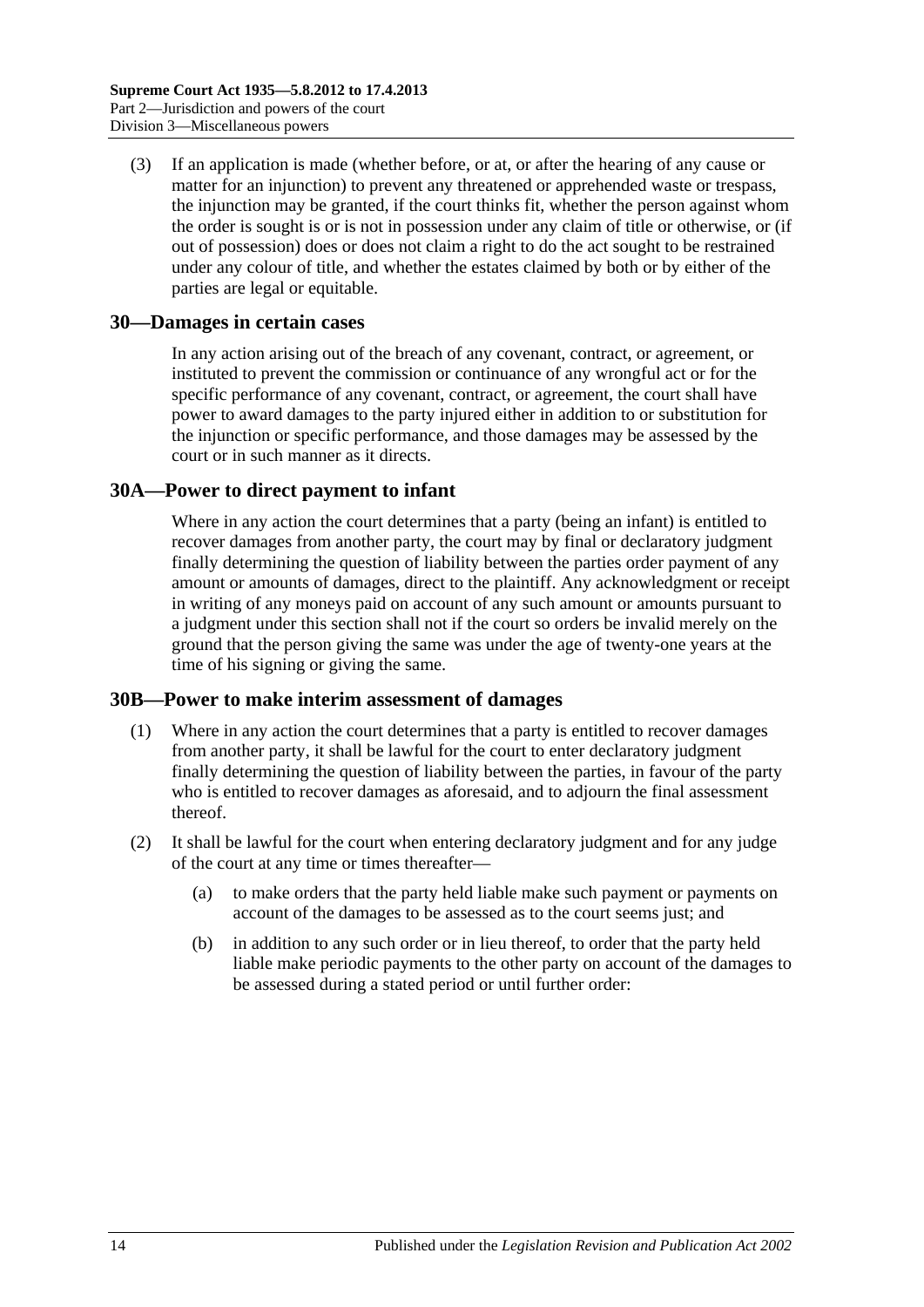Provided, however, that where the declaratory judgment has been entered in an action for damages for personal injury, such payment or payments shall not include an allowance for pain or suffering or for bodily or mental harm (as distinct from pecuniary loss resulting therefrom) except where serious and continuing illness or disability results from the injury or except that, where the party entitled to recover damages is incapacitated or partially incapacitated for employment and being in part responsible for his injury is not entitled to recover the full amount of his present or continuing loss of earnings, or of any hospital, medical or other expenses resulting from his injury, the court may order payment or payments not to exceed such loss of earnings and expenses and such payment or payments may be derived either wholly or in part from any damages to which the party entitled to recover damages has, but for the operation of this proviso, established a present and immediate right or except where the judge is of opinion that there are special circumstances by reason of which this proviso should not apply.

- (3) Any order for payment of moneys on account of damages made hereunder may be enforced as a judgment of the court.
- (4) Where the court adjourns assessment of damages under this section, it may order the party held liable to make such payment into court or to give such security for payment of damages when finally assessed as it deems just.
- (5) When damages are finally assessed credit shall be given in the final assessment for all payments which have been made under this section and the final judgment shall state the full amount of damages, the total of all amounts already paid pursuant to this section and the amount of damages then remaining payable, and judgment shall be entered for the last-named amount.
- (6) Where the court adjourns assessment of damages under this section, any party to the proceedings may apply to any judge of the court at any time and from time to time—
	- (a) for an order that the court proceed to final assessment of the damages; or
	- (b) for the variation or termination of any order which may have been made for the making of periodic payments.

On the hearing of any such application the judge shall make such order as he considers just: Provided that, in an action for damages for personal injury, upon an application for an order that the court proceed to final assessment of damages, the Judge to whom such application is made shall not refuse such order if the medical condition of the party entitled to recover damages is such that neither substantial improvement nor substantial deterioration thereof is likely to occur or if a period of four years or more has expired since the date of the declaratory judgment unless the judge is of opinion that there are special circumstances by reason of which such assessment should not then be made.

(7) If it appears to the court that a person in whose favour declaratory judgment has been entered has without reasonable cause failed to undertake such reasonable medical or remedial treatment as his case might have required or require, it shall not award damages for such disability, pain or suffering as would have been remedied but for such failure.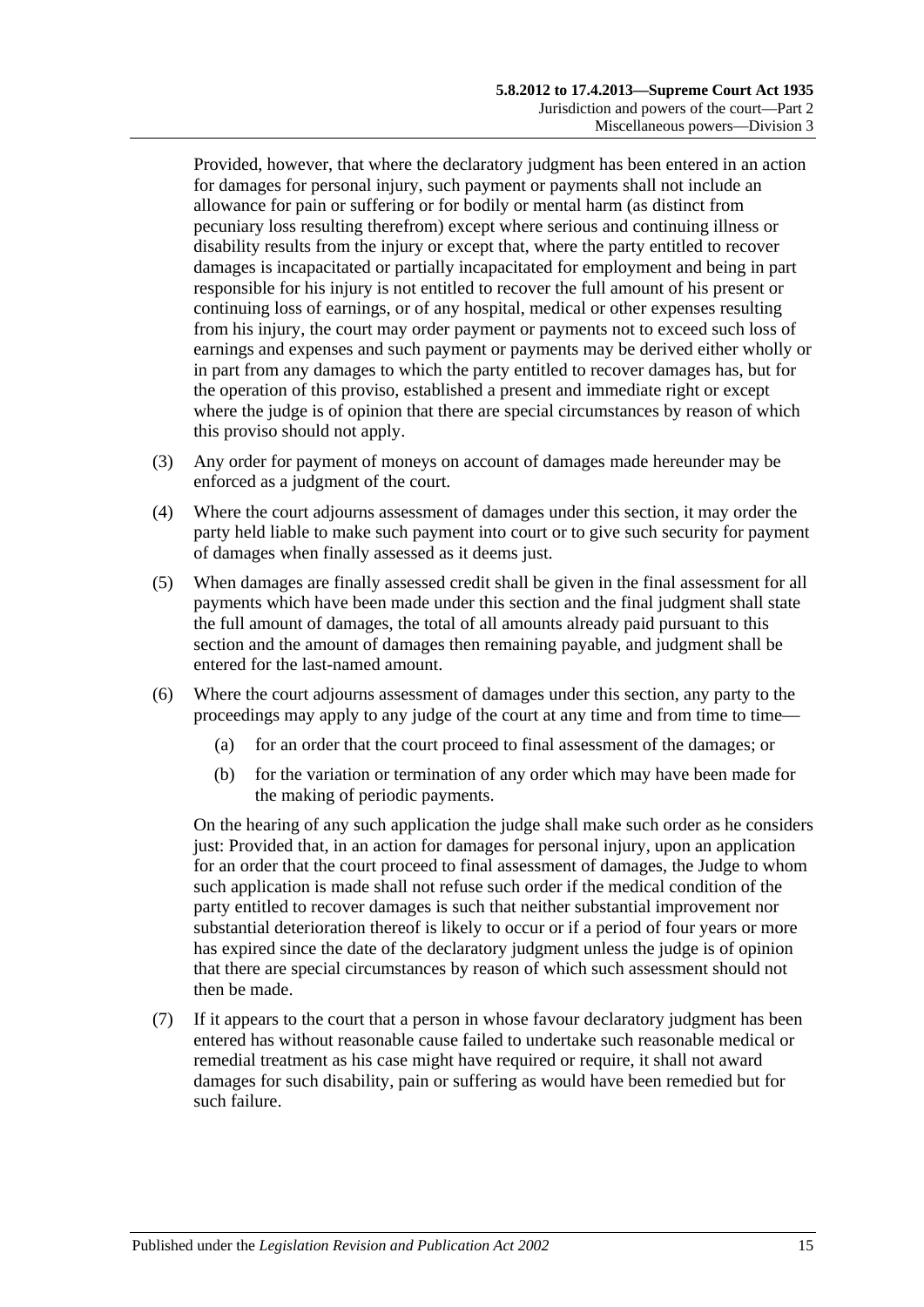- (8) If at any time it appears to a judge that a person in whose favour declaratory judgment has been entered and who is incapacitated or partially incapacitated for employment, is not sincerely or with the diligence which should be expected of him in the circumstances of his case, attempting to rehabilitate himself for employment any payment or payments under [subsection](#page-13-3) (2) of this section shall not include by way of allowance for loss of earnings a sum in excess of seventy-five per centum of such person's loss of earnings.
- <span id="page-15-0"></span> $(9)$
- (a) Notwithstanding anything in the *[Survival of Causes of Action Act](http://www.legislation.sa.gov.au/index.aspx?action=legref&type=act&legtitle=Survival%20of%20Causes%20of%20Action%20Act%201940) 1940*, when damages are finally assessed under this section for the benefit of the estate of a deceased person where the deceased person died after action brought and declaratory judgment has been entered in favour of such person, the damages finally assessed may include such damages in respect of any of the matters referred to in section 3 of that Act as the court deems proper.
- <span id="page-15-1"></span>(b) Where a party dies after declaratory judgment has been entered in his favour but before final assessment of his damages in circumstances which would have entitled any person to recover damages, *solatium* or expenses by action pursuant to Part 2 of the *[Wrongs Act](http://www.legislation.sa.gov.au/index.aspx?action=legref&type=act&legtitle=Wrongs%20Act%201936) 1936*, it shall be lawful for the executor or administrator of the deceased to proceed in the same action for the recovery of such damages, *solatium* or expenses for the benefit of such person notwithstanding the declaratory judgment or that the deceased has received moneys thereunder, provided, however, that in any such proceedings all moneys paid to the deceased pursuant to the declaratory judgment in excess of any actual and subsisting pecuniary loss resulting to him from the wrongful act of the party held liable shall be deemed to have been paid towards satisfaction of the damages, *solatium* or expenses awarded pursuant to the *[Wrongs Act](http://www.legislation.sa.gov.au/index.aspx?action=legref&type=act&legtitle=Wrongs%20Act%201936) 1936* and no further damages shall be payable in respect of the injury sustained by the deceased. In any proceedings hereunder, the declaratory judgment and any finding of fact made in the course of proceedings consequent thereupon shall enure as between the party held liable and the executor or administrator of the deceased.
- <span id="page-15-2"></span>(c) Where a party dies in the circumstances referred to in the preceding paragraph of this subsection except that the death of the deceased is not wholly attributable to the personal injury, the subject of the declaratory judgment, but was accelerated thereby, it shall be lawful for proceedings to be taken and for the court to assess damages, *solatium* or expenses as in the preceding paragraph but such damages, *solatium* or expenses shall be proportioned to the injury to the person for whom and for whose benefit the proceedings are taken resulting from such acceleration of death.
- (d) The court may, if the justice of a case so requires, assess damages under [paragraph](#page-15-0) (a) of this subsection notwithstanding the commencement or prosecution of proceedings under [paragraph](#page-15-1) (b) or [\(c\)](#page-15-2) of this subsection and the damages so assessed shall be for the benefit of the estate of the deceased and no damages shall be awarded under [paragraph](#page-15-1) (b) or [\(c\)](#page-15-2) of this subsection.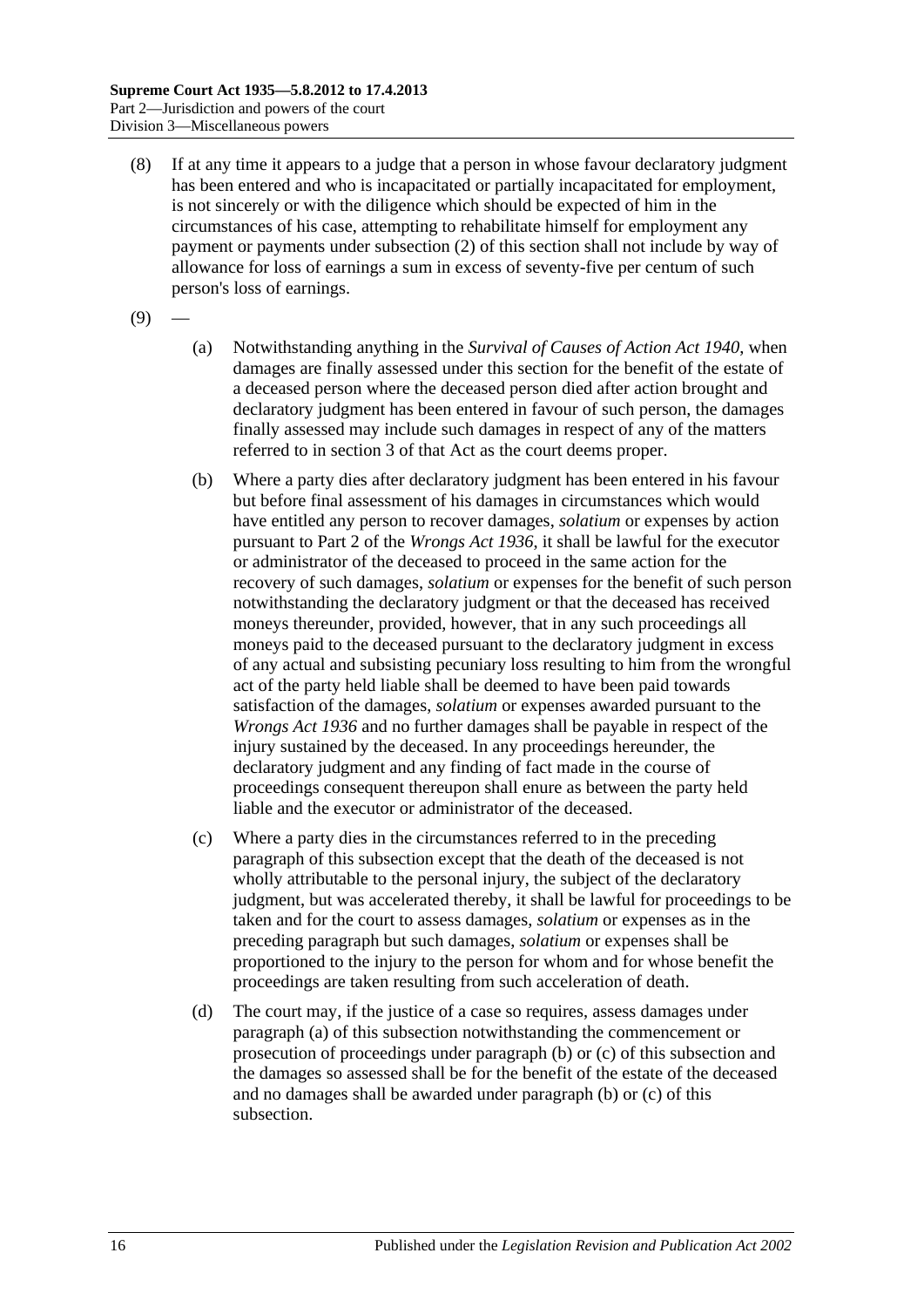(10) In the exercise of the powers conferred by this section the court shall have regard to the facts and circumstances of the particular case, as they exist from time to time, and any allowance, or the final assessment, as the case may be, shall be such as to the court may seem just and reasonable as compensation to the person actually injured or to his or her dependants as the case may be.

## <span id="page-16-0"></span>**30BA—Consent orders for structured settlements**

In an action for damages for personal injury, the court may, with the consent of the parties, make an order for damages to be paid wholly or in part in the form of periodic payments, by way of an annuity or otherwise, instead of in a lump sum.

#### <span id="page-16-1"></span>**30C—Power to award interest**

- (1) Unless good cause is shown to the contrary, the court shall, upon the application of a party in favour of whom a judgment for the payment of damages, compensation or any other pecuniary amount has been, or is to be, pronounced, include in the judgment an award of interest in favour of the judgment creditor in accordance with the provisions of this section.
- <span id="page-16-2"></span>(2) The interest—
	- (a) will be calculated at a rate fixed by the court; and
	- (b) will be calculated in respect of a period fixed by the court (which must, however, in the case of a judgment given on a liquidated claim, be the period running from when the liability to pay the amount of the claim fell due to the date of judgment unless the court otherwise determines); and
	- (c) is payable, in accordance with the court's determination, in respect of the whole or part of the amount for which judgment is given.
- (3) Where a party to any proceedings before the court is entitled to an award of interest under this section, the court may, in the exercise of its discretion, and without proceeding to calculate the interest to which that party may be entitled in accordance with [subsection](#page-16-2) (2) of this section, award a lump sum in lieu of that interest.
- (4) This section does not—
	- (a) authorise the award of interest upon interest; or
	- (ab) authorise the award of interest upon exemplary or punitive damages; or
	- (b) apply in relation to any sum upon which interest is recoverable as of right by virtue of an agreement or otherwise; or
	- (c) affect the damages recoverable upon the dishonour of a negotiable instrument; or
	- (d) authorise the award of any interest otherwise than by consent upon any sum for which judgment is pronounced by consent; or
	- (e) limit the operation of any other enactment or rule of law providing for the award of interest.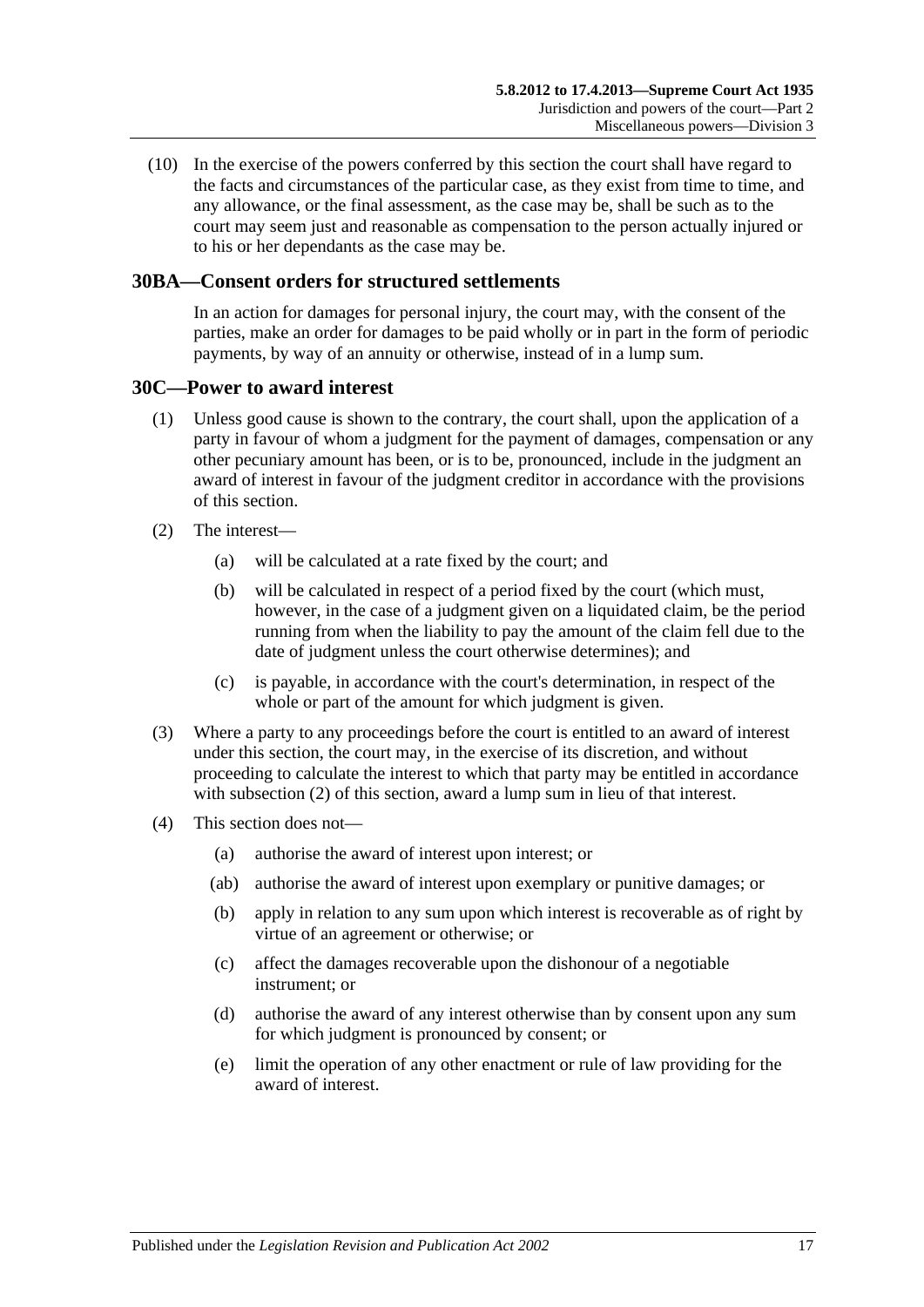## <span id="page-17-0"></span>**31—Declaratory orders**

No action or proceeding shall be open to objection on the ground that a merely declaratory judgment or order is sought thereby, and the court shall have power to make binding declarations of right whether any consequential relief is or could be claimed or not.

#### <span id="page-17-1"></span>**32—Court may order mortgage instead of sale in certain cases**

In any proceeding in which the court has power to order a sale of any real or personal property, the court shall have power, instead of ordering a sale, to make such order, as is just and convenient, for a mortgage of the property, with power of sale to the mortgagee; and, for the purpose of perfecting such mortgage, to order the execution of all deeds and documents in the same manner as in the case of a sale of property.

## <span id="page-17-2"></span>**34—Court may direct sale of mortgaged property etc**

In any action for the foreclosure of the equity of redemption in any mortgaged property, and upon the request of the mortgagee, or of any subsequent encumbrancer, or of the mortgagor, or any person claiming under any such person, the court may direct a sale of the property, or a transfer of the mortgage debt and security, instead of a foreclosure of the equity of redemption, on such terms as the court thinks fit, and, if the court thinks fit, without previously determining the priorities of encumbrances, or giving the usual or any time to redeem: Provided that if the request is made by any subsequent encumbrancer, or by the mortgagor, or by any person claiming under such encumbrancer or mortgagor, no such sale shall be directed without the consent of the mortgagee or the persons claiming under him, unless the party making such request deposits in court a reasonable sum of money, to be fixed by the court, for the purpose of securing the performance of such terms as may be imposed on the party making such request.

## <span id="page-17-3"></span>**35—Power to require attendance of witnesses and production of evidentiary material**

- <span id="page-17-4"></span>(1) The court may, on the application of a party to proceedings or on its own initiative, issue a subpoena requiring a person to appear before the court at a specified time and place to give evidence or to produce evidentiary material (or both).
- (2) A subpoena to produce evidentiary material may, instead of providing for production of the material before the court, provide for production of the material to an officer of the court nominated in the subpoena.
- $(3)$  If—
	- (a) a person fails to comply with a subpoena under [subsection](#page-17-4) (1); or
	- (b) there are grounds for believing that, if such a subpoena were issued, a person would not comply with it,

the court may issue a warrant to have the person arrested and brought before the court.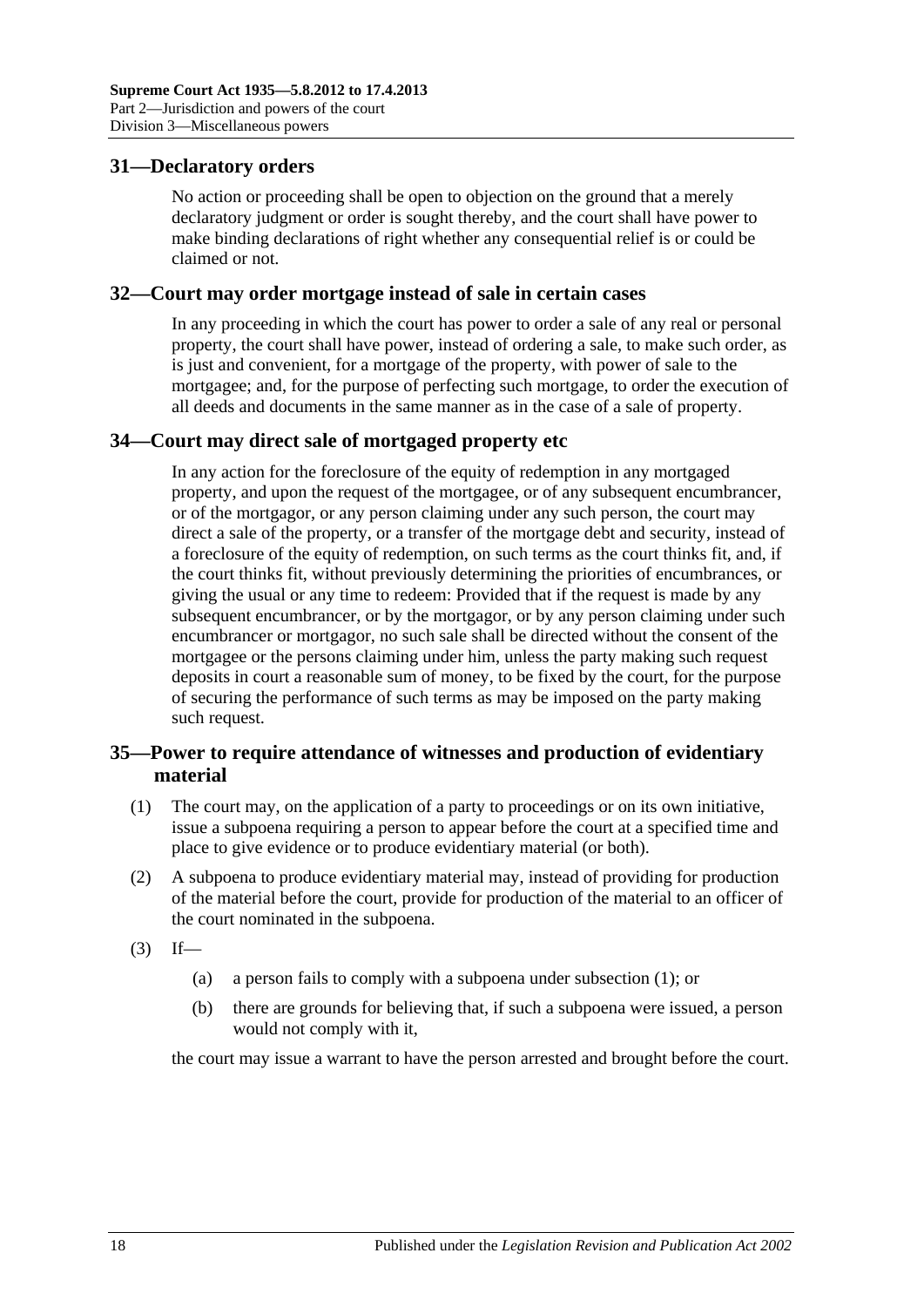## <span id="page-18-0"></span>**36—Appointment of commissioners for taking affidavits**

- (1) Any two or more judges of the court of whom the Chief Justice shall be one, may by commission under the seal of the court from time to time empower such persons as they think fit and necessary, whether within or outside the State, to take all such affidavits as any person desires to make before any person so empowered in or concerning any cause, matter or thing pending in the court.
- (2) Every person so appointed shall be a commissioner for taking oaths in all causes and matters whatsoever in every jurisdiction of the court.

### <span id="page-18-1"></span>**38—Inspection of property in legal proceedings**

- (1) For the purpose of any proceeding therein, the court may order a view or inspection of any land or chattel, and any judge, juryman, or other person authorised by the order, may enter on any land or premises which it is necessary or convenient to enter on for the purpose of such inspection.
- (2) Every person in possession of any such land or premises shall allow such entry for the purposes aforesaid, and in case of any obstruction or refusal of such entry, the person or persons so obstructing or refusing such entry, shall be deemed guilty of a contempt of court, and be liable to punishment accordingly.

### <span id="page-18-2"></span>**39—Vexatious proceedings**

- (1) If, on the application of the Attorney-General or any other interested person, the court is satisfied that a person has persistently instituted vexatious proceedings, the court may make either or both of the following orders:
	- (a) an order prohibiting the person by whom the vexatious proceedings were instituted from instituting further proceedings, or further proceedings of a particular class, without permission of the court;
	- (b) an order staying proceedings already instituted by that person.
- (2) Where it appears to a prescribed court that there are proper grounds for an application under this section, it may refer the matter to the Attorney-General for consideration.
- (3) An order under this section remains in force (subject to variation by the court)—
	- (a) if a period for the operation of the order is fixed—until the expiration of that period or the revocation of the order (whichever first occurs);
	- (b) if no such period is fixed—until revocation of the order.
- (4) Where an order is made under this section, a copy of the order must be published in the Gazette.
- (5) For the purposes of this section, proceedings are vexatious—
	- (a) if instituted to harass or annoy, to cause delay, or for any other ulterior purpose; or
	- (b) if instituted without reasonable ground.
- (6) In this section—

#### *prescribed court* means—

(a) the Supreme Court; or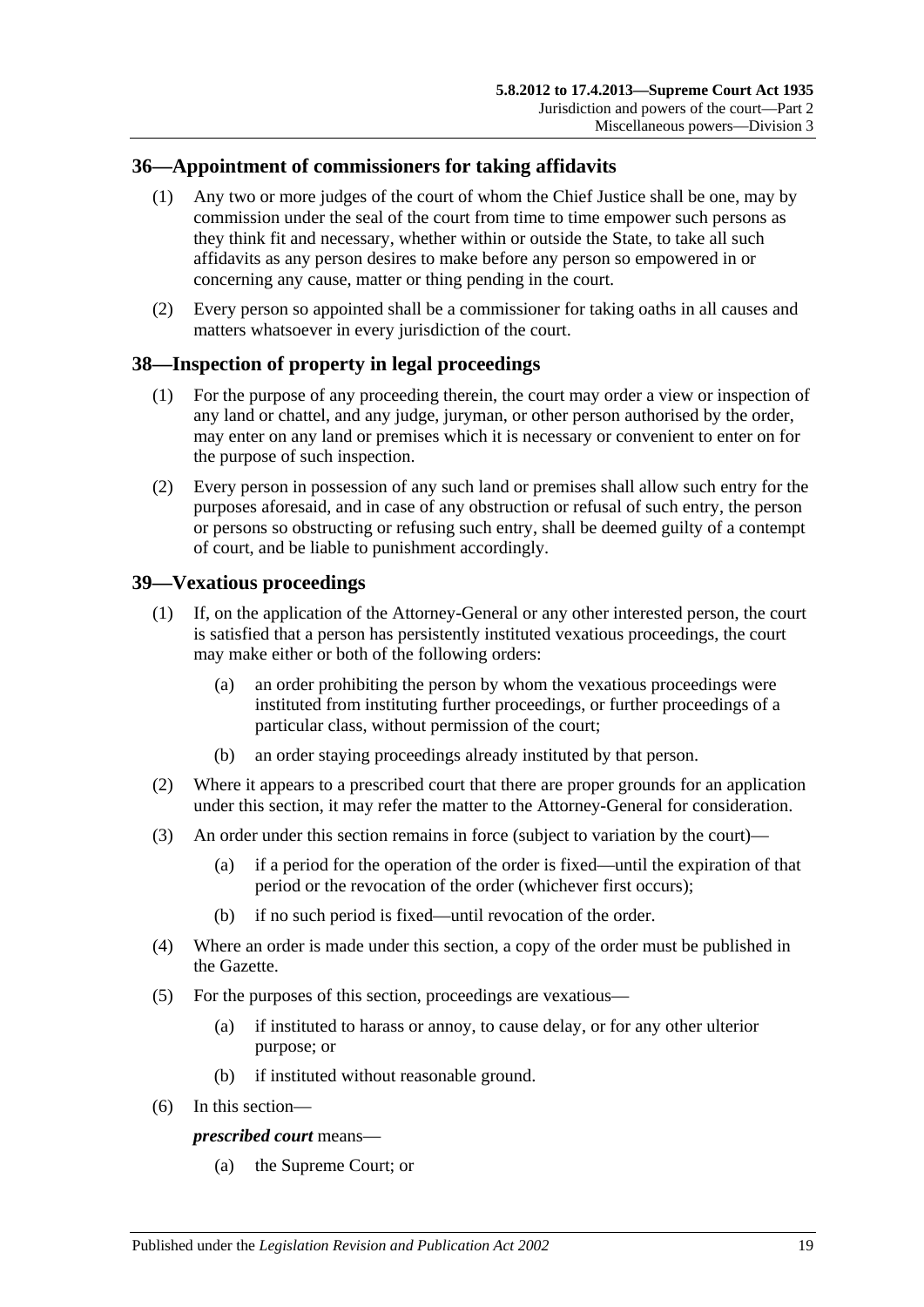- (b) any other court of the State; or
- (c) the Workers Compensation Tribunal; or
- (d) any other tribunal of the State prescribed by the regulations;

*proceedings* means civil or criminal proceedings instituted in a prescribed court.

#### <span id="page-19-0"></span>**40—Power of court with regard to costs**

- (1) Subject to the express provisions of this Act, and to the rules of court, and to the express provisions of any other Act whenever passed, the costs of and incidental to all proceedings in the court, including the administration of estates and trusts, shall be in the discretion of the court or judge, and the court or judge shall have full power to determine by whom and to what extent such costs are to be paid.
- $(2)$  If—
	- (a) an action for the recovery of damages or any other monetary sum is brought in the court; and
	- (b) the action might have been brought in the District Court; and
	- (c) the plaintiff recovers less than an amount fixed by the rules for the purposes of this paragraph,

no order for costs will be made in favour of the plaintiff unless the court is of the opinion that it is just, in the circumstances of the case, that the plaintiff should recover the whole or part of the costs of action.

#### <span id="page-19-1"></span>**41—Power to revive orders on abatement of cause**

When any judgment or order for the payment of any costs or money has been made in any cause or matter, and the suit afterwards becomes abated, it shall be lawful for the court or a judge, upon the application of any person interested under the judgment or order, to make an order reviving the cause or matter, and permitting the applicant to prosecute and enforce the judgment or order, upon such terms (if any) as the court or judge thinks fit.

## <span id="page-19-2"></span>**Part 3—Sittings and distribution of business**

#### <span id="page-19-3"></span>**42—Abolition of terms**

The division of the legal year into terms is abolished as far as relates to the administration of justice, and there shall be no terms applicable to any sitting or business of the court.

#### <span id="page-19-4"></span>**43—Reference to terms for computing time**

In all cases in which the terms, into which the legal year was formerly divided, are used as a measure for determining the time at or within which any act is required to be done, those terms may continue to be referred to for the same or the like purpose, unless provision is otherwise made by law.

#### <span id="page-19-5"></span>**44—Sitting in vacation**

Provision shall be made by rules of court for the hearing during vacation of all such applications as require to be immediately or promptly heard.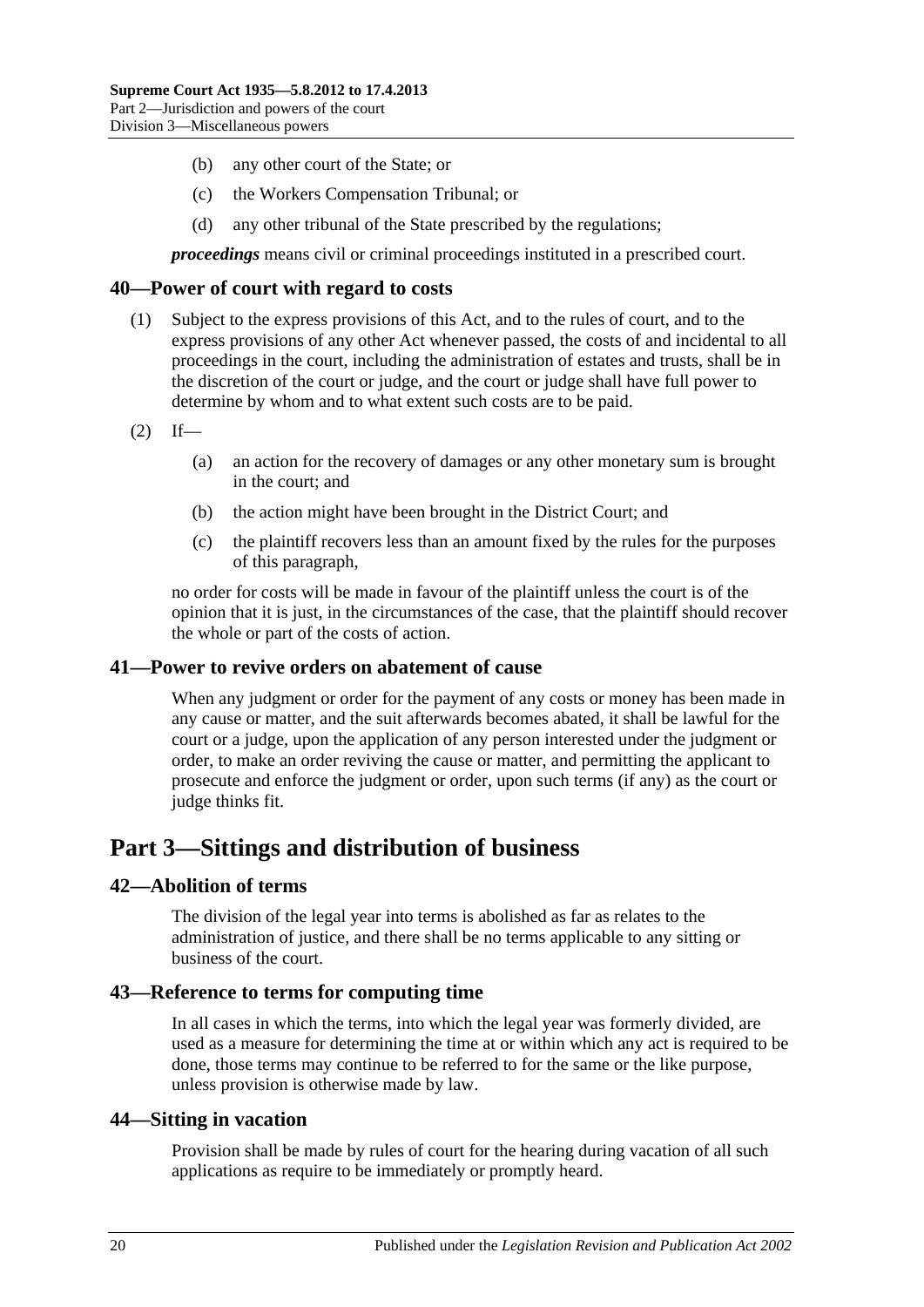#### <span id="page-20-0"></span>**45—Time and place of sittings**

- (1) The court may sit at any time (including a Sunday).
- (2) The court may sit at any place (either within or outside the State).
- (3) The court will sit at such times and places as the Chief Justice may direct.
- (4) Registries of the court will be maintained at such places as the Governor may determine.

### <span id="page-20-1"></span>**46—Adjournment from time to time and place to place**

The court may—

- (a) adjourn proceedings from time to time and from place to place; or
- (b) adjourn proceedings to a time, or a time and place, to be fixed; or
- (c) order the transfer of proceedings from place to place.

#### <span id="page-20-2"></span>**46A—Sittings in open court or in chambers**

Subject to any provision of an Act or any rule to the contrary, the court's proceedings must be open to the public.

#### <span id="page-20-3"></span>**46B—Sittings required by proclamation**

The Governor may, by proclamation, require that sittings of the court (other than civil sittings) be held with a specified frequency in specified parts of the State.

#### <span id="page-20-4"></span>**47—Power to sit in several jurisdictions at one time**

Any two or more of the judges may sit at the same time, as separate courts or divisions of the court, for the despatch of its business, either in the same jurisdiction or in different jurisdictions, and, in particular, the Full Court may sit in more than one division.

#### <span id="page-20-5"></span>**48—Jurisdiction of Full Court, single judge and master**

- (1) Subject to any express enactment, and to the rules of court, the jurisdiction vested in, or exercisable by the court, shall be exercisable either by the Full Court or by a single judge sitting in court.
- (2) However—
	- (a) the Full Court shall hear and determine—
		- (i) all applications for new trials;
		- (ii) all appeals from a single judge whether sitting in court or chambers;
		- (iii) all rules and orders to show cause returnable before the Full Court:
		- (iv) all questions of law referred to or reserved for the consideration of, or directed to be argued before the Full Court;
		- (v) all trials at bar;
		- (vi) all causes and matters which are required by the rules of court, or by the express provision of any other Act, to be heard or determined by the Full Court;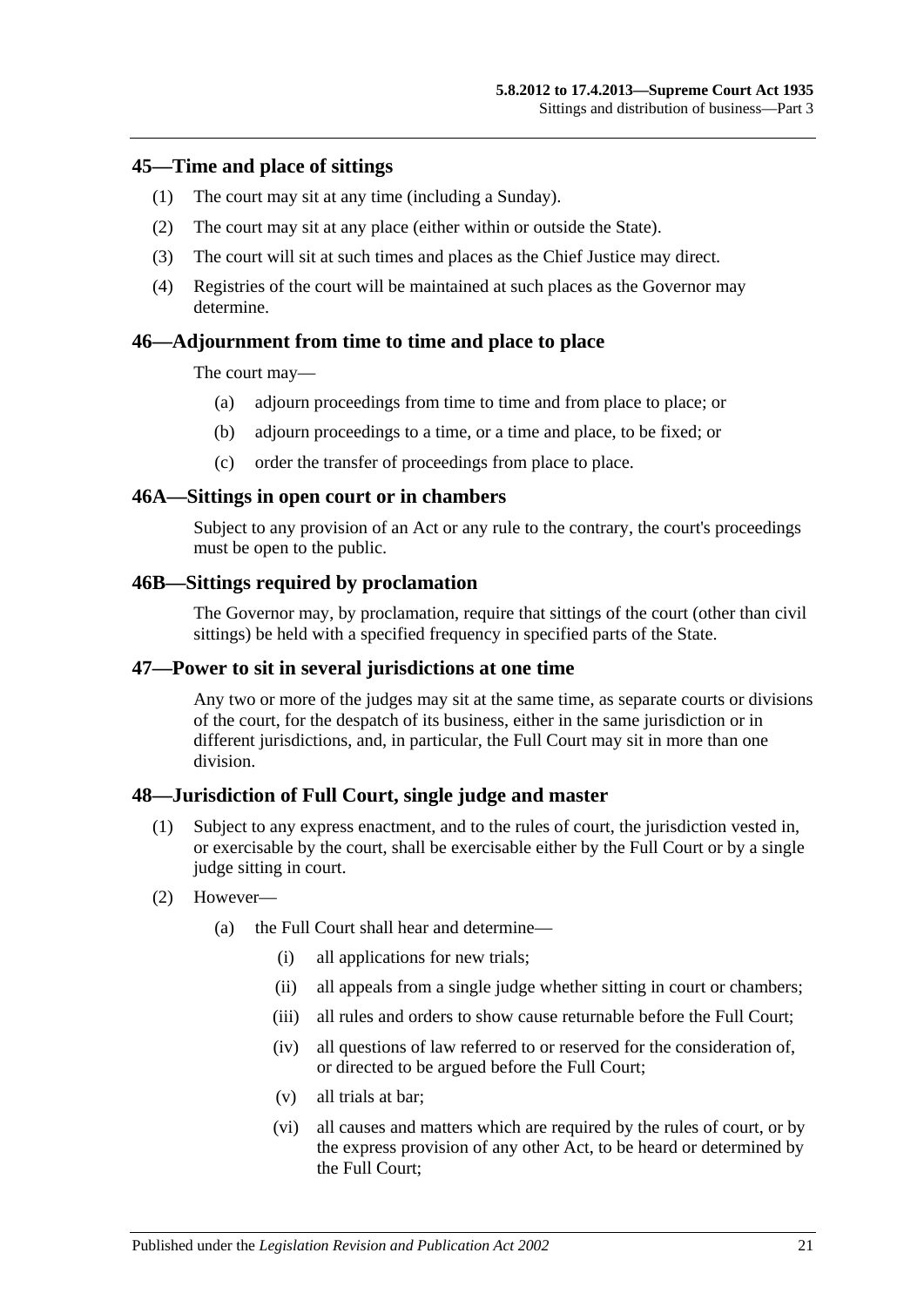- (b) the jurisdiction of the court may be exercised by a judge in chambers in all such causes or matters, and in all such proceedings in any cause or matter, as are authorised by statute or by the rules or practice of the court;
- (c) the jurisdiction of the court may be exercised by a master to the extent authorised by this Act or any other Act, or by rules of court made under this Act or any other Act.

## <span id="page-21-0"></span>**49—Questions of law reserved for Full Court**

- (1) The court constituted of a single judge or a master may reserve a question of law for the consideration of the Full Court.
- (2) Subject to any express enactment the like powers may be exercised in relation to any appeal or matter whatsoever, which comes before a judge, under any enactment by which a judge of the court is designated as the judge, arbitrator, or person appointed to hear and determine the appeal or matter, notwithstanding that the determination of the judge is expressed to be final or without appeal.

## <span id="page-21-1"></span>**50—Appeals**

- (1) Subject to this section—
	- (a) an appeal lies to the Full Court against a judgment of the court constituted of a single judge; and
	- (b) an appeal lies against a judgment of the court constituted of a master.
- (2) An appeal against a judgment of a master lies, if the rules so provide, to the Full Court and otherwise to the court constituted of a single judge.
- (3) No appeal lies against—
	- (a) an order allowing an extension of time to appeal from a judgment; or
	- (b) an order giving unconditional permission to defend an action; or
	- (c) a judgment that is, by statute, under the rules, or by agreement of the parties, final and without appeal.
- (4) An appeal lies only with the permission of the court—
	- (a) from a judgment of any of the following classes:
		- (i) a judgment given by consent of the parties;
		- (ii) a judgment given by a single judge on appeal from a judgment of the Magistrates Court; or
	- (b) if the rules provide that the appeal lies by permission of the court.
- (5) The rules cannot, however, require the court's permission for an appeal if the judgment under appeal—
	- (a) denies, or imposes conditions on, a right to defend an action; or
	- (b) deals with the liberty of the subject or the custody of an infant; or
	- (c) grants or refuses relief in the nature of an injunction or the appointment of a receiver; or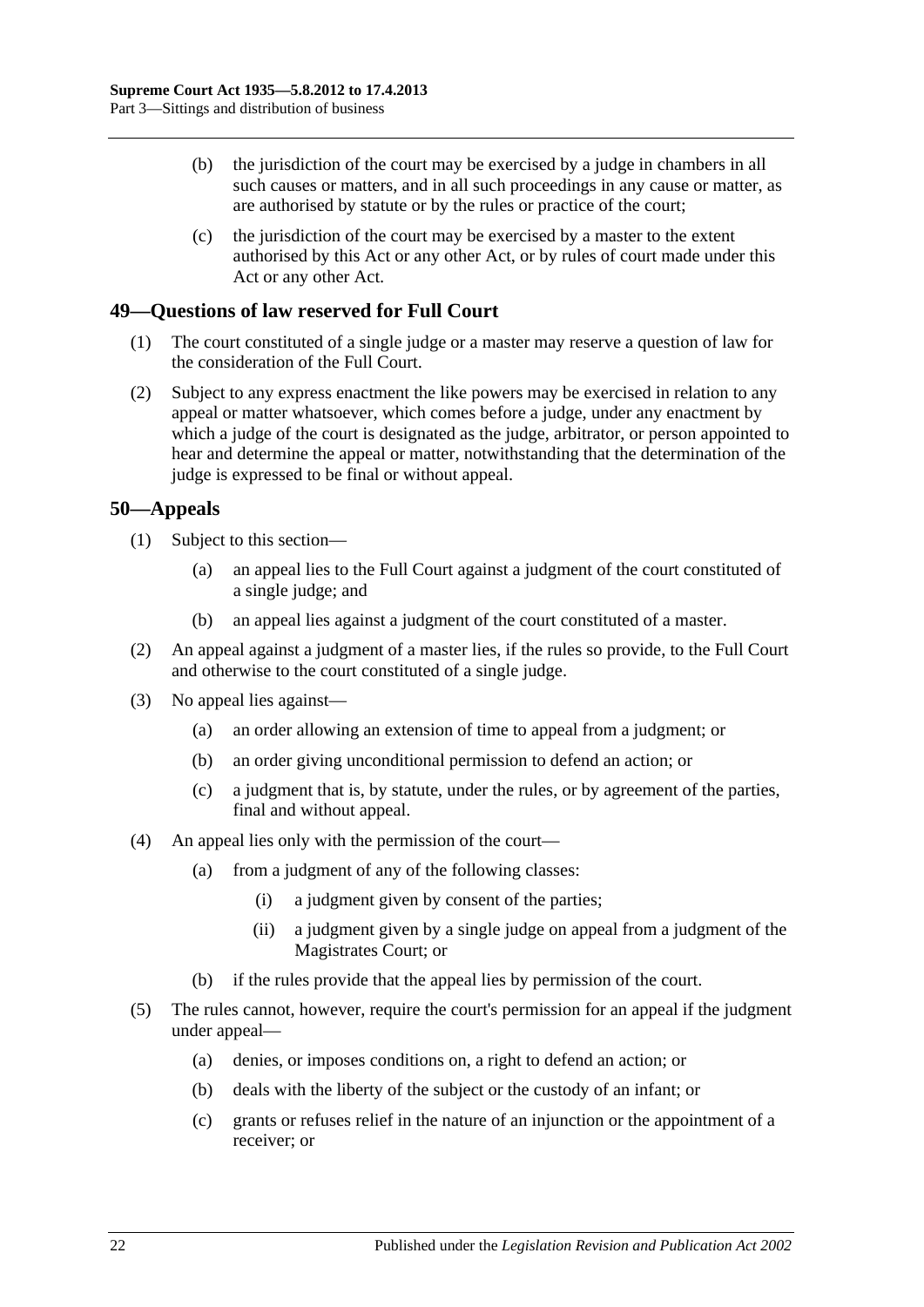- (d) is a declaration of liability or a final assessment of damages under [section](#page-13-2) 30B; or
- (e) makes a final determination of a substantive right.

#### **Exception—**

If a judgment is given by a single judge on appeal from some other court or tribunal, the rules may require the court's permission for a further appeal to the Full Court even though the judgment makes a final determination of a substantive right.

(6) In this section—

*judgment* includes—

- (a) an order or direction; and
- (b) a decision not to make an order or direction.

# <span id="page-22-0"></span>**Part 3A—The Land and Valuation Court**

### <span id="page-22-1"></span>**62A—Interpretation**

In this Part, unless the contrary intention appears—

*the Court* means the Land and Valuation Court constituted under this Part;

*the complementary amending Acts* means the *[Crown Lands Act Amendment](http://www.legislation.sa.gov.au/index.aspx?action=legref&type=act&legtitle=Crown%20Lands%20Act%20Amendment%20Act%201969)  Act [1969](http://www.legislation.sa.gov.au/index.aspx?action=legref&type=act&legtitle=Crown%20Lands%20Act%20Amendment%20Act%201969)*, the *[Encroachments Act Amendment Act](http://www.legislation.sa.gov.au/index.aspx?action=legref&type=act&legtitle=Encroachments%20Act%20Amendment%20Act%201969) 1969*, the *[Highways Act Amendment](http://www.legislation.sa.gov.au/index.aspx?action=legref&type=act&legtitle=Highways%20Act%20Amendment%20Act%201969)  Act [1969](http://www.legislation.sa.gov.au/index.aspx?action=legref&type=act&legtitle=Highways%20Act%20Amendment%20Act%201969)*, the *[Land Settlement \(Development Leases\) Act Amendment Act](http://www.legislation.sa.gov.au/index.aspx?action=legref&type=act&legtitle=Land%20Settlement%20(Development%20Leases)%20Act%20Amendment%20Act%201969) 1969*, the *[Land Tax Act Amendment Act](http://www.legislation.sa.gov.au/index.aspx?action=legref&type=act&legtitle=Land%20Tax%20Act%20Amendment%20Act%201969) 1969*, the *[Law of Property Act Amendment Act](http://www.legislation.sa.gov.au/index.aspx?action=legref&type=act&legtitle=Law%20of%20Property%20Act%20Amendment%20Act%201969) 1969*, the *[Local Government Act Amendment Act](http://www.legislation.sa.gov.au/index.aspx?action=legref&type=act&legtitle=Local%20Government%20Act%20Amendment%20Act%201969) 1969*, the *[Pastoral Act Amendment](http://www.legislation.sa.gov.au/index.aspx?action=legref&type=act&legtitle=Pastoral%20Act%20Amendment%20Act%201969)  Act [1969](http://www.legislation.sa.gov.au/index.aspx?action=legref&type=act&legtitle=Pastoral%20Act%20Amendment%20Act%201969)*, the *[Planning and Development Act Amendment Act](http://www.legislation.sa.gov.au/index.aspx?action=legref&type=act&legtitle=Planning%20and%20Development%20Act%20Amendment%20Act%201969) 1969*, the *[Renmark](http://www.legislation.sa.gov.au/index.aspx?action=legref&type=act&legtitle=Renmark%20Irrigation%20Trust%20Act%20Amendment%20Act%201969)  [Irrigation Trust Act Amendment Act](http://www.legislation.sa.gov.au/index.aspx?action=legref&type=act&legtitle=Renmark%20Irrigation%20Trust%20Act%20Amendment%20Act%201969) 1969*, the *[Sewerage Act Amendment Act](http://www.legislation.sa.gov.au/index.aspx?action=legref&type=act&legtitle=Sewerage%20Act%20Amendment%20Act%201969) 1969*, the *[South-Eastern Drainage Act Amendment Act](http://www.legislation.sa.gov.au/index.aspx?action=legref&type=act&legtitle=South-Eastern%20Drainage%20Act%20Amendment%20Act%201969) 1969*, the *[Water Conservation Act](http://www.legislation.sa.gov.au/index.aspx?action=legref&type=act&legtitle=Water%20Conservation%20Act%20Amendment%20Act%201969)  [Amendment Act](http://www.legislation.sa.gov.au/index.aspx?action=legref&type=act&legtitle=Water%20Conservation%20Act%20Amendment%20Act%201969) 1969* and the *[Waterworks Act Amendment Act](http://www.legislation.sa.gov.au/index.aspx?action=legref&type=act&legtitle=Waterworks%20Act%20Amendment%20Act%201969) 1969*.

#### <span id="page-22-3"></span><span id="page-22-2"></span>**62B—Transitional provisions**

- (1) Notwithstanding the enactment of this Part and the complementary amending Acts, any appeal, reference, proceeding or other matter instituted or commenced, but not finally disposed of, at the commencement of the *[Supreme Court Act Amendment Act](http://www.legislation.sa.gov.au/index.aspx?action=legref&type=act&legtitle=Supreme%20Court%20Act%20Amendment%20Act%20(No.%203)%201969)  [\(No. 3\)](http://www.legislation.sa.gov.au/index.aspx?action=legref&type=act&legtitle=Supreme%20Court%20Act%20Amendment%20Act%20(No.%203)%201969) 1969*, and the complementary amending Acts, that would, if it had been instituted or commenced after the commencement of those Acts, have proceeded in, and been heard and determined by the Court, shall, subject to this section, proceed in or before, and be heard and determined by, the court, board, tribunal, arbitrator, or other person or authority having cognizance of it, in all respects as if those Acts had not been enacted.
- (2) The Court may, upon application by a party to a matter of the kind described in [subsection](#page-22-3) (1) of this section, direct that the matter shall proceed in, and be heard and determined by, the Court, and may give and make all such consequential directions and orders as it deems just for disposing of the matter.
- (3) The Court is hereby invested with all powers that are reasonably necessary or expedient to dispose of any such matter according to law.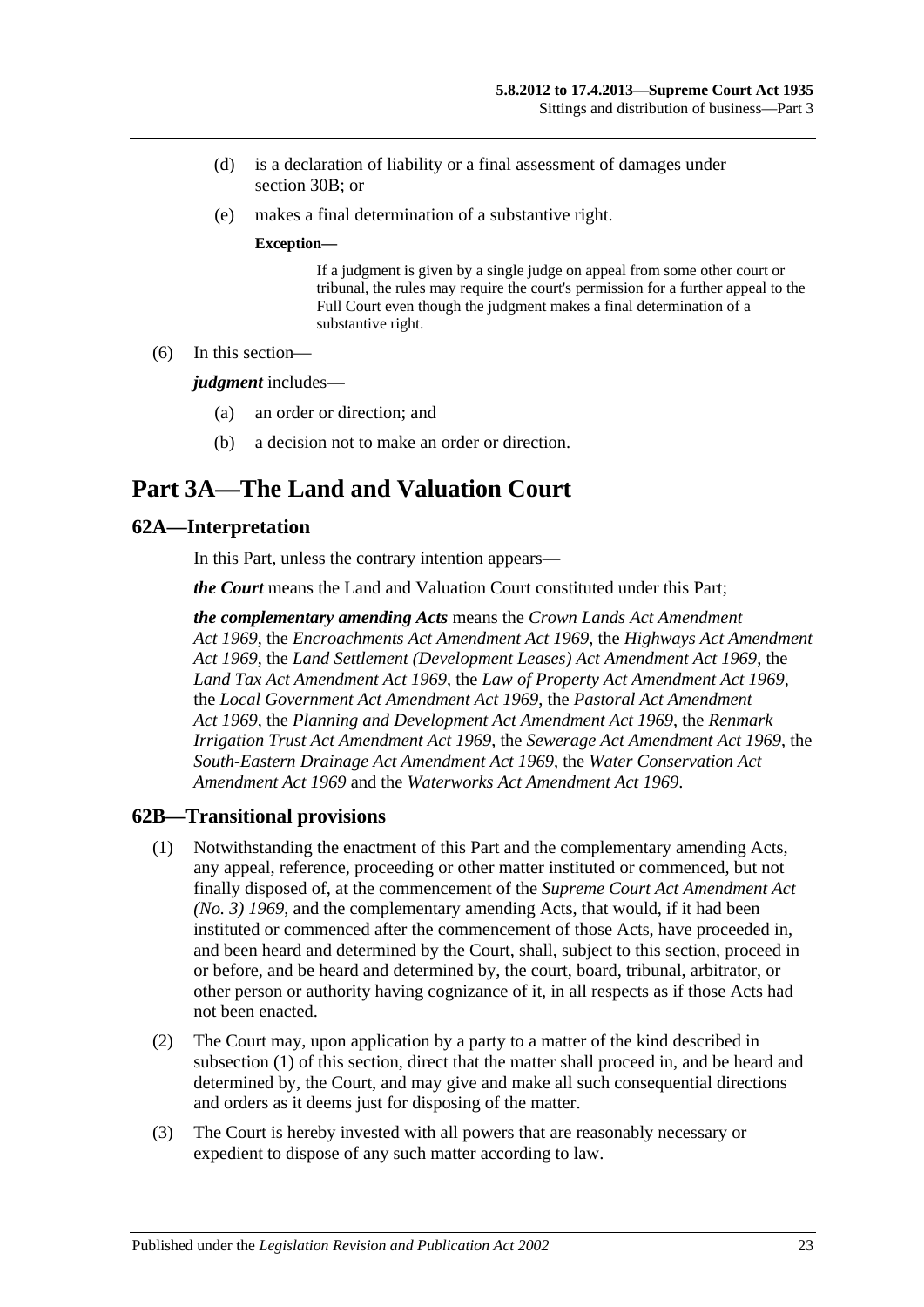(4) Subject to this section, the operation of section 16 of the *[Acts Interpretation Act](http://www.legislation.sa.gov.au/index.aspx?action=legref&type=act&legtitle=Acts%20Interpretation%20Act%201915) 1915* in relation to this Part and the complementary amending Acts is unaffected.

## <span id="page-23-0"></span>**62C—Establishment of Land and Valuation Court**

- (1) There shall be a court entitled the "Land and Valuation Court" which shall be a division of the Supreme Court of South Australia.
- (2) The Court shall be constituted of a judge upon whom the jurisdiction of the Court has, in accordance with this section, been conferred.
- (3) The Governor may, by proclamation, confer the jurisdiction of the Court upon any judge of the Supreme Court.
- (3a) The Governor may, by proclamation, divest any judge of the jurisdiction of the Court and confer that jurisdiction upon any other judge.
- (4) Where—
	- (a) the judge upon whom the jurisdiction of the Court has been conferred deems it improper or undesirable that he should hear and determine any proceeding before the Court, or he is, by reason of ill health or any other cause, unable, wholly or in part, to perform the duties of his office; or
	- (b) the Governor is of the opinion that it is in the interests of the administration of justice to do so.

the Governor may, by proclamation confer temporarily or permanently the jurisdiction of the Court upon any additional judge.

(5) A judge upon whom the jurisdiction of the Court has been conferred is not thereby precluded from performing and discharging any other functions and duties of a judge of the Supreme Court.

## <span id="page-23-1"></span>**62D—Jurisdiction of the Court**

(1) The Court has the jurisdiction conferred upon it under the following Acts:

the *[Crown Lands Act](http://www.legislation.sa.gov.au/index.aspx?action=legref&type=act&legtitle=Crown%20Lands%20Act%201929) 1929*; the *[Encroachments Act](http://www.legislation.sa.gov.au/index.aspx?action=legref&type=act&legtitle=Encroachments%20Act%201944) 1944*; the *[Highways Act](http://www.legislation.sa.gov.au/index.aspx?action=legref&type=act&legtitle=Highways%20Act%201926) 1926*; the *[Land Settlement \(Development Leases\) Act](http://www.legislation.sa.gov.au/index.aspx?action=legref&type=act&legtitle=Land%20Settlement%20(Development%20Leases)%20Act%201949) 1949*; the *[Land Tax Act](http://www.legislation.sa.gov.au/index.aspx?action=legref&type=act&legtitle=Land%20Tax%20Act%201936) 1936*; the *[Law of Property Act](http://www.legislation.sa.gov.au/index.aspx?action=legref&type=act&legtitle=Law%20of%20Property%20Act%201936) 1936*; the *[Local Government Act](http://www.legislation.sa.gov.au/index.aspx?action=legref&type=act&legtitle=Local%20Government%20Act%201934) 1934*; the *[Pastoral Act](http://www.legislation.sa.gov.au/index.aspx?action=legref&type=act&legtitle=Pastoral%20Act%201936) 1936*; the *[Planning and Development Act](http://www.legislation.sa.gov.au/index.aspx?action=legref&type=act&legtitle=Planning%20and%20Development%20Act%201966) 1966*; the *[Renmark Irrigation Trust Act](http://www.legislation.sa.gov.au/index.aspx?action=legref&type=act&legtitle=Renmark%20Irrigation%20Trust%20Act%201936) 1936*; the *[Sewerage Act](http://www.legislation.sa.gov.au/index.aspx?action=legref&type=act&legtitle=Sewerage%20Act%201929) 1929*; the *[South-Eastern Drainage Act](http://www.legislation.sa.gov.au/index.aspx?action=legref&type=act&legtitle=South-Eastern%20Drainage%20Act%201931) 1931*; the *[Water Conservation Act](http://www.legislation.sa.gov.au/index.aspx?action=legref&type=act&legtitle=Water%20Conservation%20Act%201936) 1936*;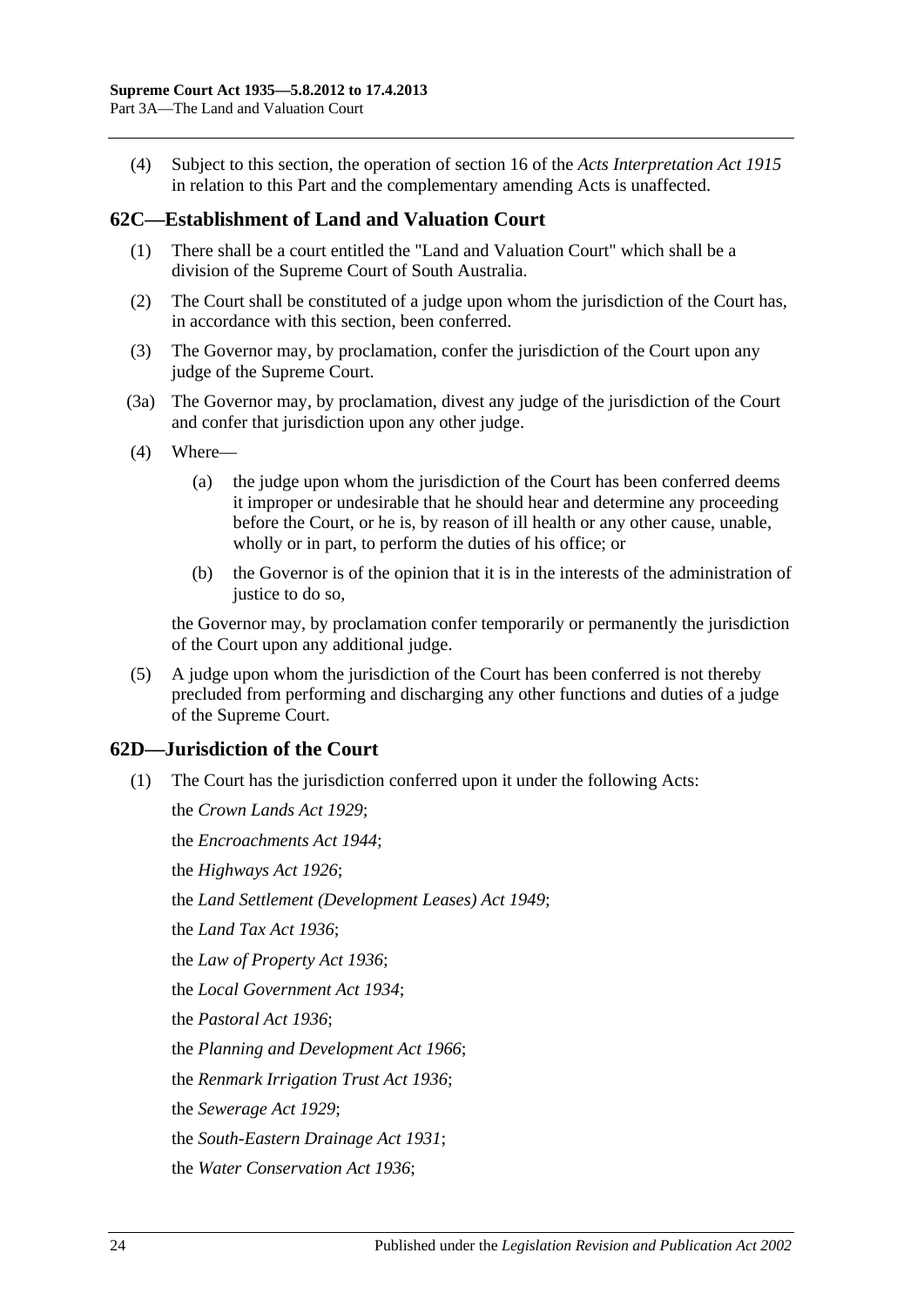the *[Waterworks Act](http://www.legislation.sa.gov.au/index.aspx?action=legref&type=act&legtitle=Waterworks%20Act%201932) 1932*.

- (2) The Court shall have jurisdiction to hear and determine all actions, matters and proceedings in which compensation is to be assessed under and pursuant to the *[Compulsory Acquisition of Land Act](http://www.legislation.sa.gov.au/index.aspx?action=legref&type=act&legtitle=Compulsory%20Acquisition%20of%20Land%20Act%201925) 1925* (as amended from time to time) or under and pursuant to any Act passed in substitution for that Act (as it may be amended from time to time), whether or not that Act is expressly, or impliedly, to be read, or incorporated with another Act or Acts (with or without qualification or modification) and whether or not the action, matter or proceeding would, but for this subsection, have been heard or determined by any other court or by arbitrators, or in any other manner.
- (3) The Court shall have such additional jurisdiction as may be conferred upon it by any Act or any regulation under an Act.
- (4) The Court shall, in the exercise of its jurisdiction, have all the powers and authority of the Supreme Court of South Australia and a judgment or order of the Court shall be regarded as, and shall have the force and validity of, a judgment or order of the Supreme Court of South Australia.
- (5) The Court shall have the full jurisdiction exercisable by a single judge of the Supreme Court, but that jurisdiction shall be exercised by the Court only in respect of any cause, matter or proceeding that is before the Court in pursuance of this Part, or any other Act or any regulation under an Act.

### <span id="page-24-4"></span><span id="page-24-0"></span>**62E—Reference of matters involving question of valuation**

- (1) Where any judge is of the opinion that in any cause, pending or part-heard, in the Supreme Court, a question has arisen, or is likely to arise, (whether as a preliminary point or in the course of the hearing), as to the value of land, that judge may, on the application of a party to the cause, or on his or her own initiative, refer the cause to the Court for hearing and determination.
- (2) The Court shall hear and determine any cause referred to it under [subsection](#page-24-4) (1) of this section.

#### <span id="page-24-1"></span>**62F—Appeals and cases stated**

The provisions of [sections](#page-21-0) 49 and [50](#page-21-1) of this Act shall extend and apply to and in relation to the Land and Valuation Court and any judgment, order or direction thereof.

## <span id="page-24-2"></span>**62G—Right of crown**

The Crown shall be entitled to appear before the Court in any matter or proceeding in which the public interest, or any right or interest of the Crown, may be involved or affected.

## <span id="page-24-3"></span>**62H—Rules of Court**

- (1) Rules of Court may be made under this Act by the judge upon whom the jurisdiction of the Court has been conferred to regulate the practice and procedure of the Court and to provide for any matters necessary or expedient for the purposes of this Part.
- (2) The power to make rules under this section includes power to make rules in respect of any jurisdiction conferred on the Court by this or any other Act, whenever passed.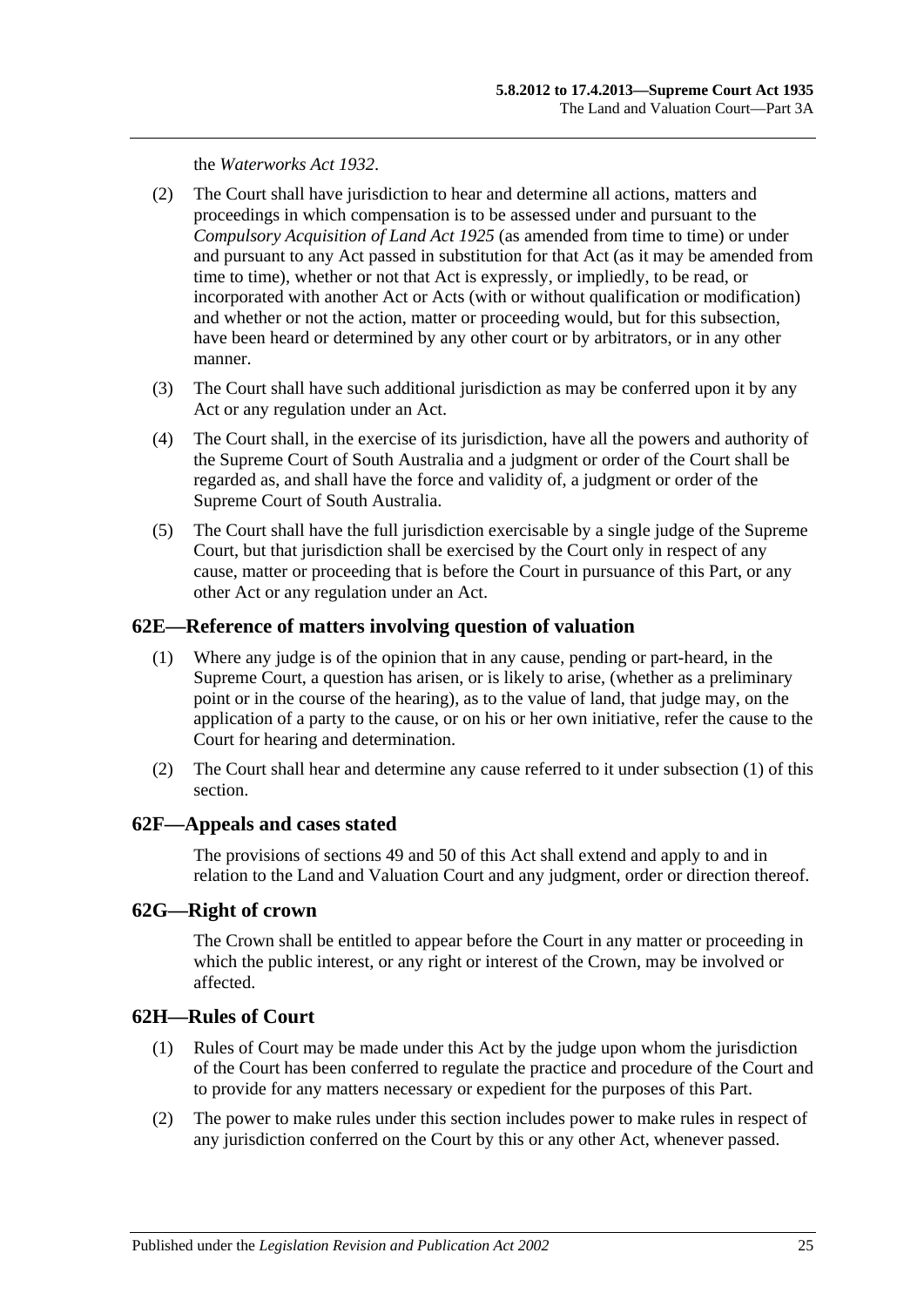- (3) The rules may confer or impose on the registrar such powers, authorities, functions and duties in relation to the administration of the business of the court as may be necessary or expedient for the purposes of this Part.
- (3a) A master may exercise such jurisdiction of the court as may be conferred on him by the rules.
- (3b) Subject to the rules, an appeal from a judgment, order, direction or decision of a master made in the exercise of a jurisdiction conferred by the rules shall lie to a judge upon whom the jurisdiction of the court has been conferred.
- (4) Where provisions in respect of the practice or procedure of the Court are contained in this, or any other Act, or in general orders or rules made under the authority of this or any other Act, rules of Court may be made under this section for modifying those provisions to any extent that may be necessary or expedient.
- (5) Rules of Court made under this section take effect from the date of publication in the Gazette or some later date specified in the rules.

## <span id="page-25-0"></span>**62I—Sittings of Court**

The Court shall sit at such times and places as the judge exercising the jurisdiction of the Court directs.

## <span id="page-25-1"></span>**Part 4—Procedure generally**

## <span id="page-25-2"></span>**63—Criminal procedure**

- (1) The practice and procedure in all criminal causes and matters, including the practice and procedure upon appeal, except as expressly altered by this Act, shall be the same as the practice and procedure in similar causes and matters before the passing of this Act.
- (2) Proceedings in *quo warranto* shall be deemed to be civil proceedings whether for the purposes of appeal or otherwise.

#### <span id="page-25-3"></span>**64—Saving of existing procedure**

Save as is otherwise provided in this or any other Act, the practice and procedure of the court shall be as prescribed in the existing rules, and in all matters, for which no other provision is made, all forms and methods of procedure, which, under or by virtue of any law, general order or rules whatsoever, were formerly in force in the court, may continue to be used in the like cases and for the like purposes:

Provided that nothing in this section shall be deemed to affect the power of the judges to make rules of court repealing or altering the existing rules.

#### <span id="page-25-4"></span>**65—Mediation and conciliation**

- (1) Subject to and in accordance with the rules of court, the court constituted of a judge or master may, with or without the consent of the parties, or the registrar may, with the consent of the parties, appoint a mediator and refer a civil proceeding or any issues arising in a civil proceeding for mediation by the mediator.
- (2) A mediator appointed under this section has the privileges and immunities of a judge and such of the powers of the court as the court may delegate.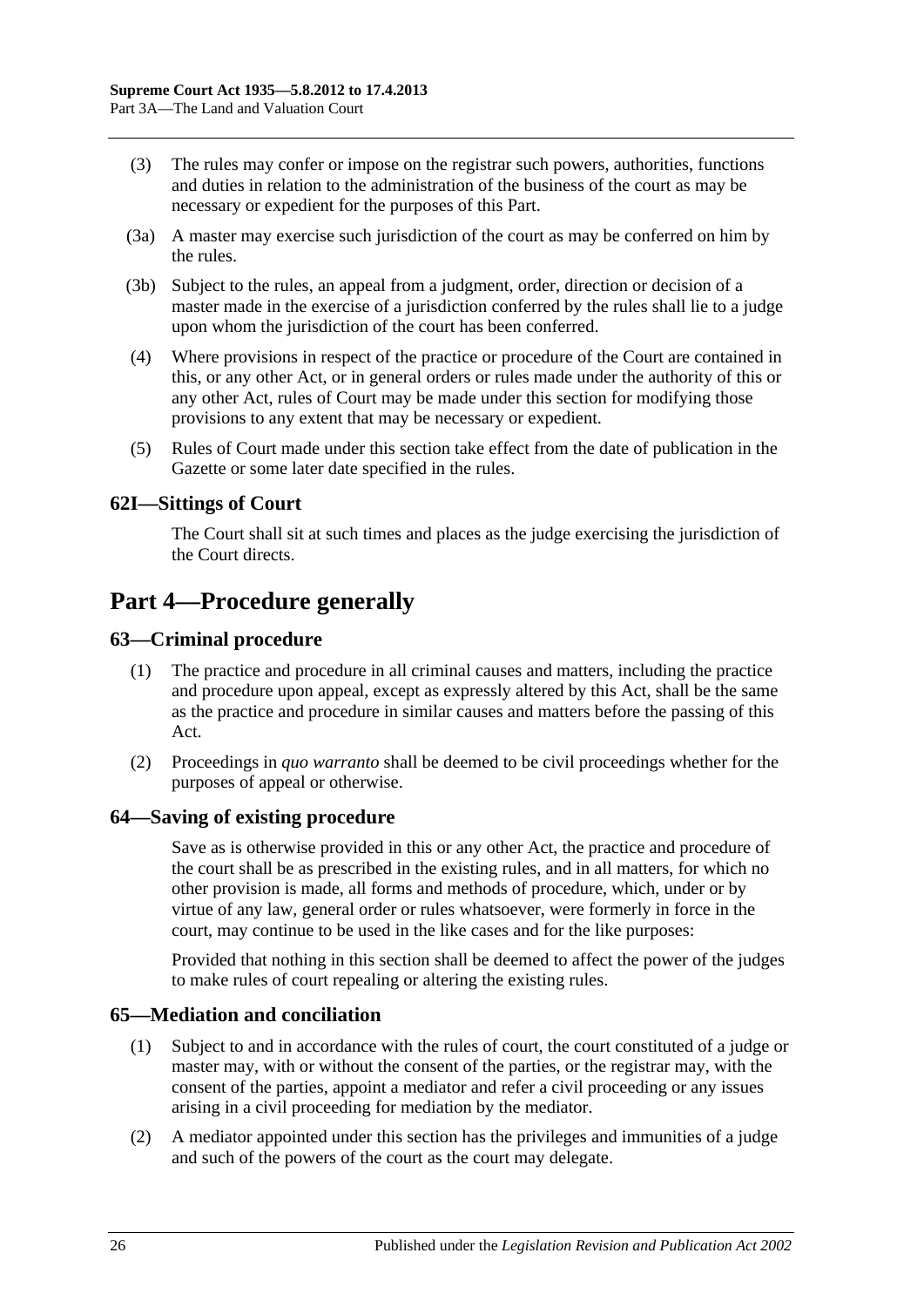- (3) A mediator appointed under this section must not, except as required or authorised to do so by law, disclose to another person any information obtained in the course or for the purposes of the mediation.
- (4) The court may itself endeavour to achieve a negotiated settlement of a civil proceeding or resolution of any issues arising in a civil proceeding.
- (5) A judge or master who attempts to settle a proceeding or to resolve any issues arising in a proceeding is not disqualified from taking further part in the proceeding but will be so disqualified if he or she is appointed as a mediator in relation to the proceeding.
- (6) Evidence of anything said or done in an attempt to settle a proceeding by mediation under this section is not subsequently admissible in the proceeding or in related proceedings.
- (7) If a case is settled under this section, the terms of the settlement may be embodied in a judgment.

## <span id="page-26-0"></span>**66—Trial of issues by arbitrator**

- (1) The court may refer a civil proceeding or any issues arising in a civil proceeding for trial by an arbitrator.
- (2) The arbitrator may be appointed either by the parties to the proceeding or by the court.
- (3) The arbitrator becomes for the purposes of the reference an officer of the court and may exercise such of the powers of the court as the court delegates to the arbitrator.
- (4) The court will, unless good reason is shown to the contrary, adopt the award of the arbitrator as its judgment on the action or issues referred.
- (5) The costs of the arbitrator will be borne, in the first instance, equally by the parties or in such other proportions as the court may direct, but the court may subsequently order that a party be reimbursed wholly or in part by another party for costs incurred under this subsection.

## <span id="page-26-1"></span>**67—Expert reports**

- (1) The court may refer any question arising in a civil proceeding for investigation and report by a referee who is an expert in the relevant field.
- (2) A person to whom a question is referred under this section becomes for the purposes of the investigation an officer of the court and may exercise such of the powers of the court as the court delegates.
- (3) The court may adopt a report obtained under this section in whole or part.
- (4) The costs of the expert's investigation and report will be borne, in the first instance, equally by the parties or in such other proportions as the court may direct, but the court may subsequently order that a party be reimbursed wholly or in part by another party for costs incurred under this subsection.

## <span id="page-26-2"></span>**71—Assessors**

(1) Subject to any rules of court, and to the right of having cases submitted to the verdict of a jury in accordance with the *[Juries Act](http://www.legislation.sa.gov.au/index.aspx?action=legref&type=act&legtitle=Juries%20Act%201927) 1927*, the court may in any cause or matter before the court, in which it thinks it expedient so to do, call in the aid of one or more assessors, specially qualified, and try and hear such cause or matter wholly or partially, with the assistance of such assessors.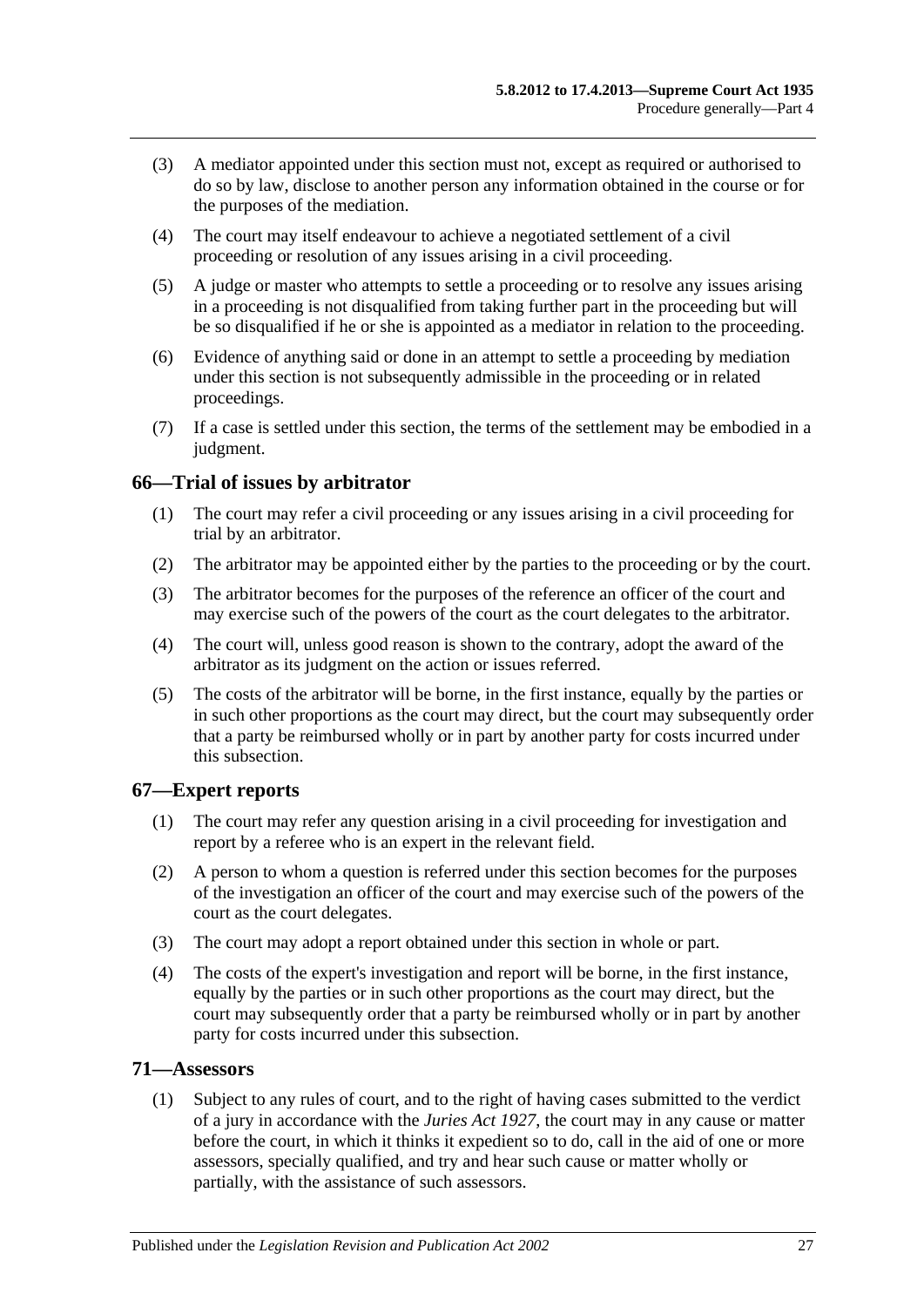(2) The remuneration, if any, to be paid to such assessors shall be determined by the court, and the sum so fixed shall be paid by the sheriff in the same manner as jury fees are paid.

## <span id="page-27-0"></span>**72—Rules of court**

- (1) Rules of court may be made under this Act by any three or more judges of the Supreme Court for any of the following purposes:
	- (a) for regulating the sittings of the court, and of the judges sitting in chambers and the vacations to be observed by the court and the officers of the court;
	- (b) for regulating the pleading practice and procedure of the court in any jurisdiction, and the initiating of actions and proceedings therein;
	- (c) for imposing mutual obligations on parties to proceedings in the court to disclose to each other the contents of expert reports or other material of relevance to the proceedings before the proceedings are brought to trial;
	- (d) for regulating any matters relating to the referral of a proceeding or issues arising in a proceeding to a mediator or arbitrator, the conduct of mediations or arbitrations or the referral of questions for investigation and report by an expert (whether appointed under [section](#page-26-1) 67 or otherwise);
	- (e) for regulating and directing the means by which particular facts may be proved, and the mode in which evidence thereof may be given in any proceedings, or at any stage of the proceedings, and in relation to the purposes aforesaid for allowing examinations, affidavits, or depositions to be read at any trial or hearing, or in any cause or matter, or allowing secondary evidence to be given, and for providing that the court or a judge may give special directions or make special orders in relation to any of the matters aforesaid;
	- (ea) for empowering the court—
		- (i) to order the carrying out of a biological or other scientific test that may be relevant to the determination of a question before the court; and
		- (ii) to include in such an order directions about the carrying out of the test and, in particular, directions requiring a person (including a party to the proceedings) to submit to the test or to have a child or other person who is not of full legal capacity submit to the test; and
		- (iii) if a party is required to submit to the test, or to have another submit to the test—to include in the order a stipulation that, if the party fails to comply with the order, the question to which the test is relevant will be resolved adversely to the party;
	- (f) for empowering a master to do any such thing and to transact any such business and to exercise any such authority and jurisdiction in respect of the same, including the jurisdiction to refer a bill of costs for taxation, or to refer any other matter to a master, as by virtue of any statute, custom, or rule or practice of court may be done, transacted, or exercised by a judge;
	- $(g)$  for regulating any matters relating to the business, authority and jurisdiction that may be transacted or exercised by the master;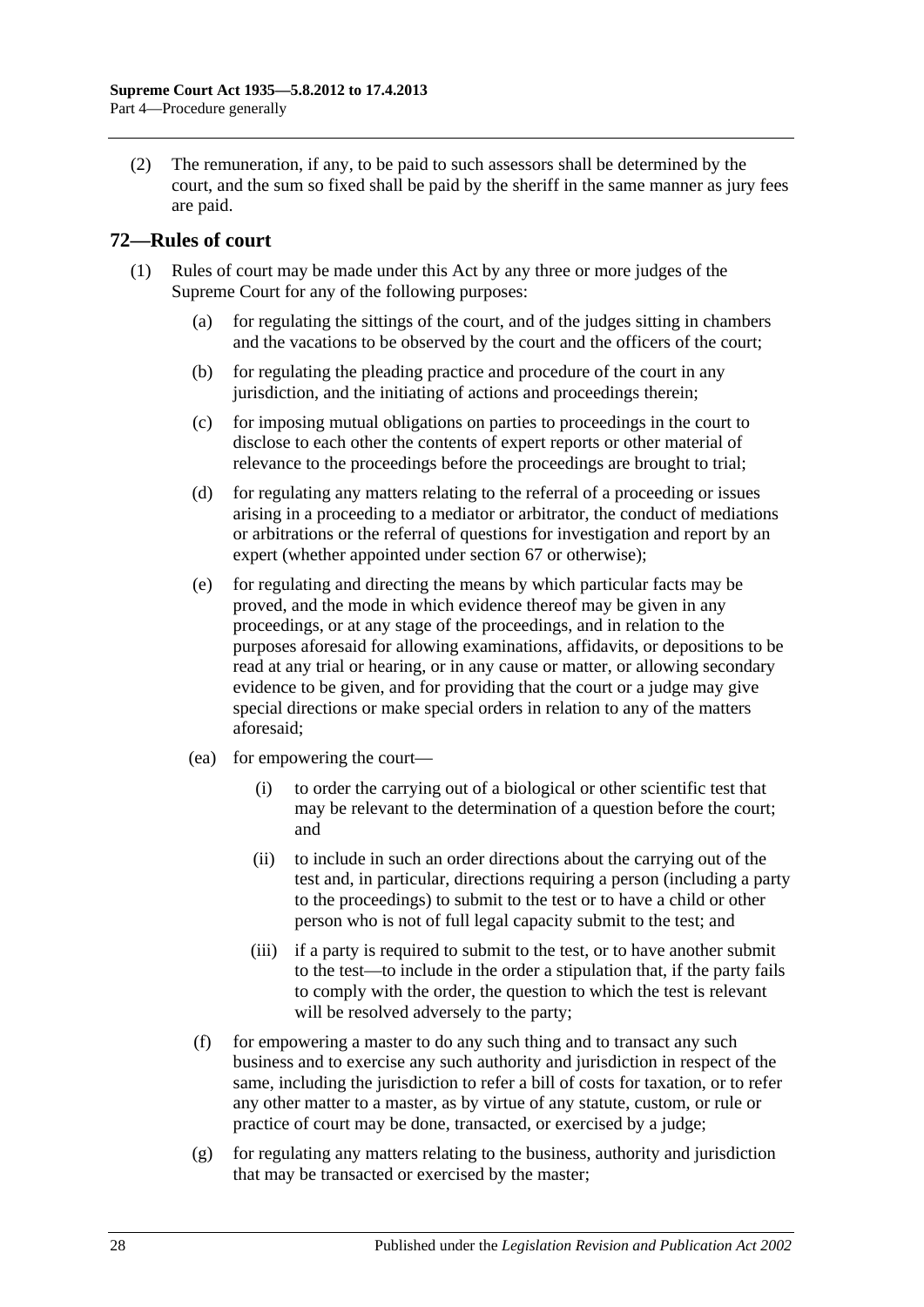- (h) for regulating the duties of the officers of the court and the costs of proceedings therein (including the costs to be allowed to practitioners of the court in respect of business transacted in the court or the offices thereof), and the conduct of any business coming within the cognizance of the court, for which provision is not expressly made by any Act;
- (i) for conferring on the registrar or other member of the non-judicial staff of the court the power to tax costs;
- (j) for regulating the admission of barristers, solicitors, attorneys, and proctors of the court;
- (k) and generally for any purpose mentioned in this Act or for carrying its provisions into effect.
- (2) The power to make rules conferred by this section shall be deemed to include power to make rules in respect of any jurisdiction conferred upon the court or a judge thereof by any Act whenever passed.
- (3) Where any provisions in respect of the practice or procedure of the court are contained in this or any other Act of Parliament, or in general orders or rules made under the authority of any Act, rules of court may be made for modifying such provision to any extent that may be deemed necessary.
- (4) Rules of Court made under this section take effect from the date of publication in the Gazette or some later date specified in the rules.

## <span id="page-28-1"></span><span id="page-28-0"></span>**Part 6—Officers of the court**

## **Division 1—Registrar**

## <span id="page-28-2"></span>**82—The registrar**

- (1) There shall be a registrar of the court.
- (2) No registrar shall be appointed, dismissed or reduced in status, nor shall the office of registrar be abolished, except upon the recommendation, or with the concurrence, of the Chief Justice.
- (3) The registrar is the court's principal administrative officer.
- (3a) The registrar may, in addition to exercising the functions and duties assigned to him or her by this Act or any other Act, exercise any procedural or non-judicial powers of the court assigned by the Chief Justice or by rules of court under this or any other Act.
- (4) The registrar shall, in relation to the performance and discharge of his functions and duties (so far as they relate to the business of the court), be subject to the control and direction of the Chief Justice.

## <span id="page-28-3"></span>**Division 2—Tipstaves**

## <span id="page-28-4"></span>**106—Appointment of tipstaves**

- (1) There will be such tipstaves of the court as are necessary.
- (2) No tipstaff will be appointed except on the recommendation of the Chief Justice.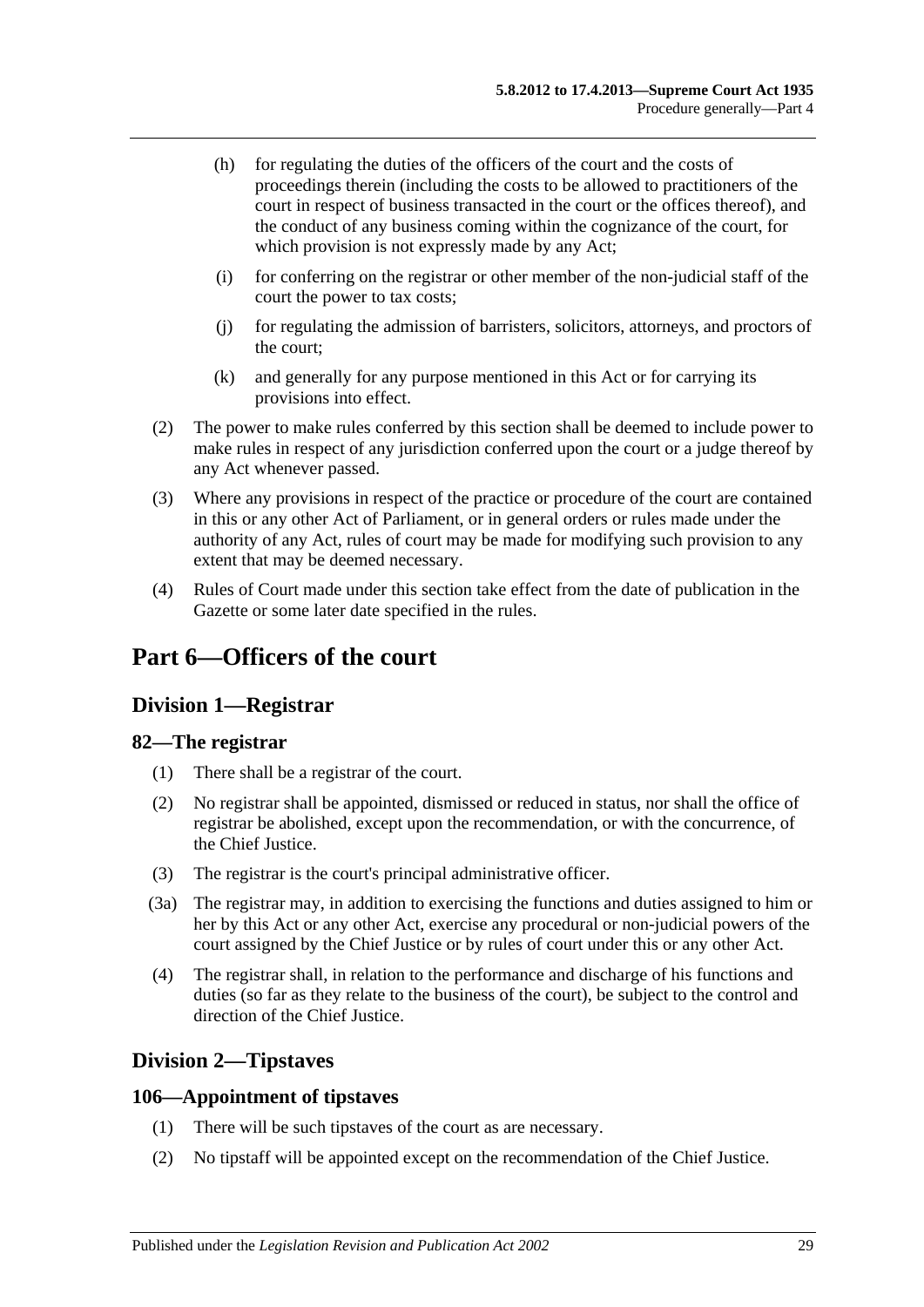### <span id="page-29-0"></span>**107—Duty of tipstaves**

The tipstaves of the court shall be in attendance on the sittings of the court, and any tipstaff may, without warrant, apprehend and lodge in prison all persons who, by the court or any judge, are ordered to be apprehended or committed into prison for contempt of court or otherwise.

#### <span id="page-29-1"></span>**108—Other duties**

Every tipstaff shall perform all such other duties as from time to time are by the court or a judge or rules of court directed to be performed by him.

## <span id="page-29-2"></span>**Division 3—Further provisions as to officers**

### <span id="page-29-3"></span>**109—Appointment of other officers**

- (1) The court shall have such other officers as are necessary for the administration of justice therein, and for the due execution of the judgments, decrees, orders, and processes thereof.
- (2) Subject to [subsection](#page-29-7) (3), no such other officer will be appointed except on the recommendation of the Chief Justice.
- <span id="page-29-7"></span>(3) The associates to the judges will be appointed and may be removed from office by the Chief Justice, but otherwise will be subject to the *[Courts Administration Act](http://www.legislation.sa.gov.au/index.aspx?action=legref&type=act&legtitle=Courts%20Administration%20Act%201993) 1993* in the same way as other staff of the court appointed under that Act.

#### <span id="page-29-4"></span>**110—Duties of officers**

Subject to this Act, the business to be performed in the court, or in the chambers of any judge, other than that performed by the judges, shall be distributed among the officers of the court, in such manner as is directed by rules of court, or, in any cases not provided for by rules of court, as the court or any judge thereof may direct, and such officers shall perform such duties in relation to such business as is directed by this Act or by rules of court, or by such court or any judge thereof; and, subject to this Act and such rules of court, all such officers respectively shall continue to perform the same duties as nearly as may be in the same manner as if this Act had not passed.

## <span id="page-29-5"></span>**110A—Administrative and ancillary staff**

- (1) The court's administrative and ancillary staff consists of—
	- (a) the registrar; and
	- (b) any other persons appointed to the non-judicial staff of the Court.
- (2) The Court's administrative and ancillary staff (other than judges' associates) will be appointed under the *[Courts Administration Act](http://www.legislation.sa.gov.au/index.aspx?action=legref&type=act&legtitle=Courts%20Administration%20Act%201993) 1993*.

#### <span id="page-29-6"></span>**110B—Responsibilities of non-judicial staff**

A member of the court's administrative or ancillary staff is responsible to the Chief Justice (through any properly constituted administrative superior) for the proper and efficient discharge or his or her duties.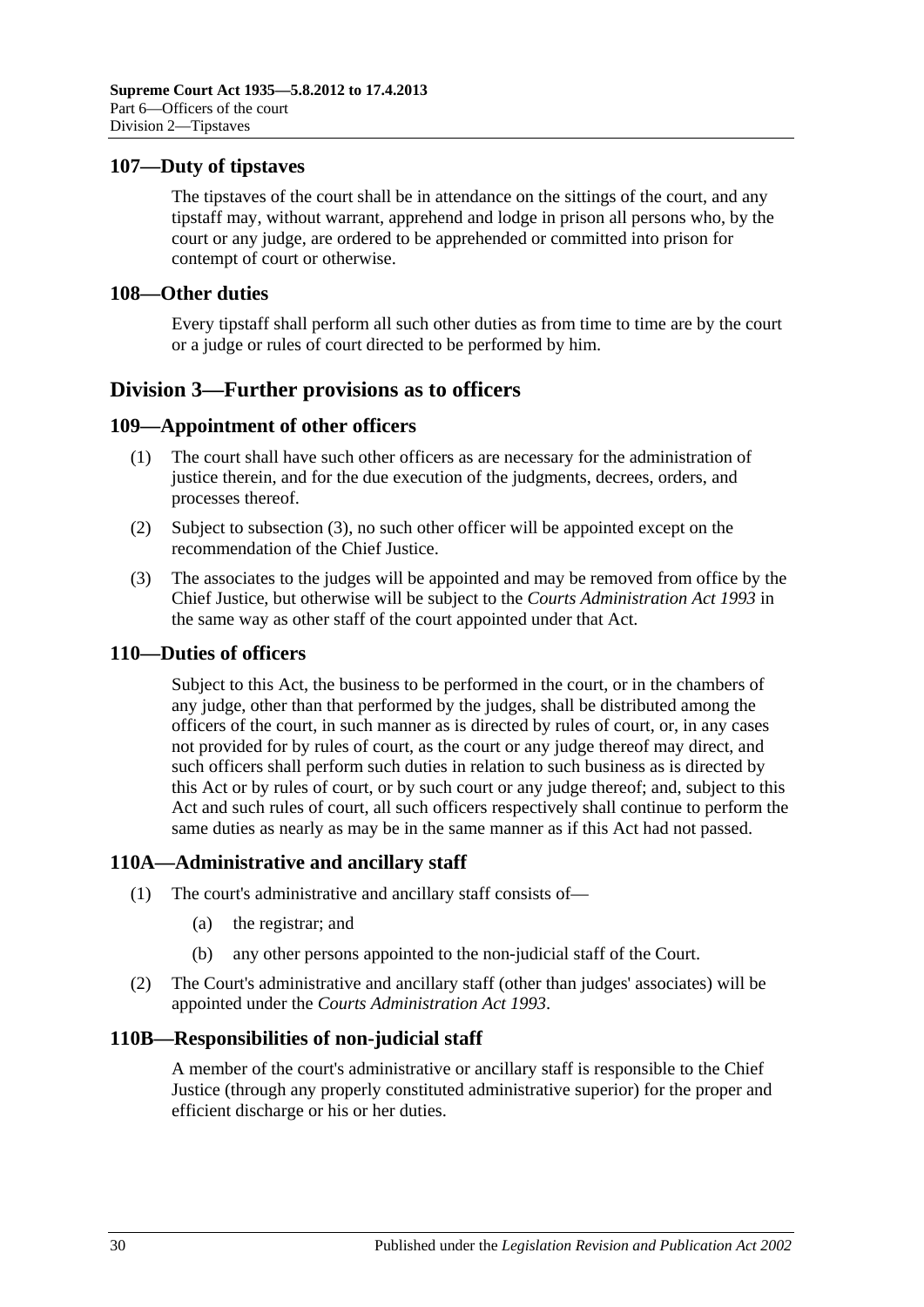# <span id="page-30-0"></span>**Part 7—Miscellaneous provisions**

## <span id="page-30-1"></span>**111—Rules as to division of loss upon collision at sea**

(1) Where, by fault of two or more vessels, damage or loss is caused to one or more vessels, to their cargoes or freight, or to any property on board, the liability to make good the damage or loss shall be in proportion to the degree in which each vessel was in fault:

Provided that, if, having regard to all the circumstances of the case, it is not possible to establish different degrees of fault, the liability shall be apportioned equally.

- (2) Nothing in this section shall operate so as to render any vessel liable for any loss or damage to which her fault has not contributed.
- (3) Nothing in this section shall affect the liability of any person under a contract of carriage or any contract, or shall be construed as imposing any liability upon any person from which he is exempted by any contract or by any provision of law or as affecting the right of any person to limit his liability in manner provided by law.
- (4) For the purposes of this section, the expression *freight* includes passage money and hire, and references to damage or loss caused by the fault of a vessel shall be construed as including references to any salvage or other expenses consequent upon that fault, recoverable at law by way of damages.

## <span id="page-30-2"></span>**112—Damages for personal injuries**

- (1) Where loss of life or personal injuries are suffered by any person on board a vessel owing to the fault of that vessel and of any other vessel or vessels, the liability of the owners of the vessels shall be joint and several.
- (2) Nothing in this section shall be construed as depriving any person of any right of defence on which, independently of this section, he might have relied in an action brought against him by the person injured or any person or persons entitled to sue in respect of such loss of life, or shall affect the right of any person to limit his liability in cases to which this section relates in the manner provided by law.

## <span id="page-30-4"></span><span id="page-30-3"></span>**113—Right of contribution**

(1) Where loss of life or personal injuries are suffered by any person on board a vessel owing to the fault of that vessel, and any other vessel or vessels, and a proportion of the damages is recovered against the owner of one of the vessels which exceeds the proportion in which she was in fault, he may recover by way of contribution the amount of the excess from the owners of the other vessels to the extent to which those vessels were respectively in fault:

Provided that no amount shall be so recovered which could not, by reason of any statutory or contractual limitation of, or exemption from, liability, or which could not for any other reason, have been recovered in the first instance as damages by the persons entitled to sue therefor.

(2) In addition to any other remedy provided by law, the persons entitled to any contribution as provided by [subsection](#page-30-4) (1) of this section shall, for the purpose of recovering the contribution, have subject to the provisions of this Act, the same rights and powers as the persons entitled to sue for damages in the first instance.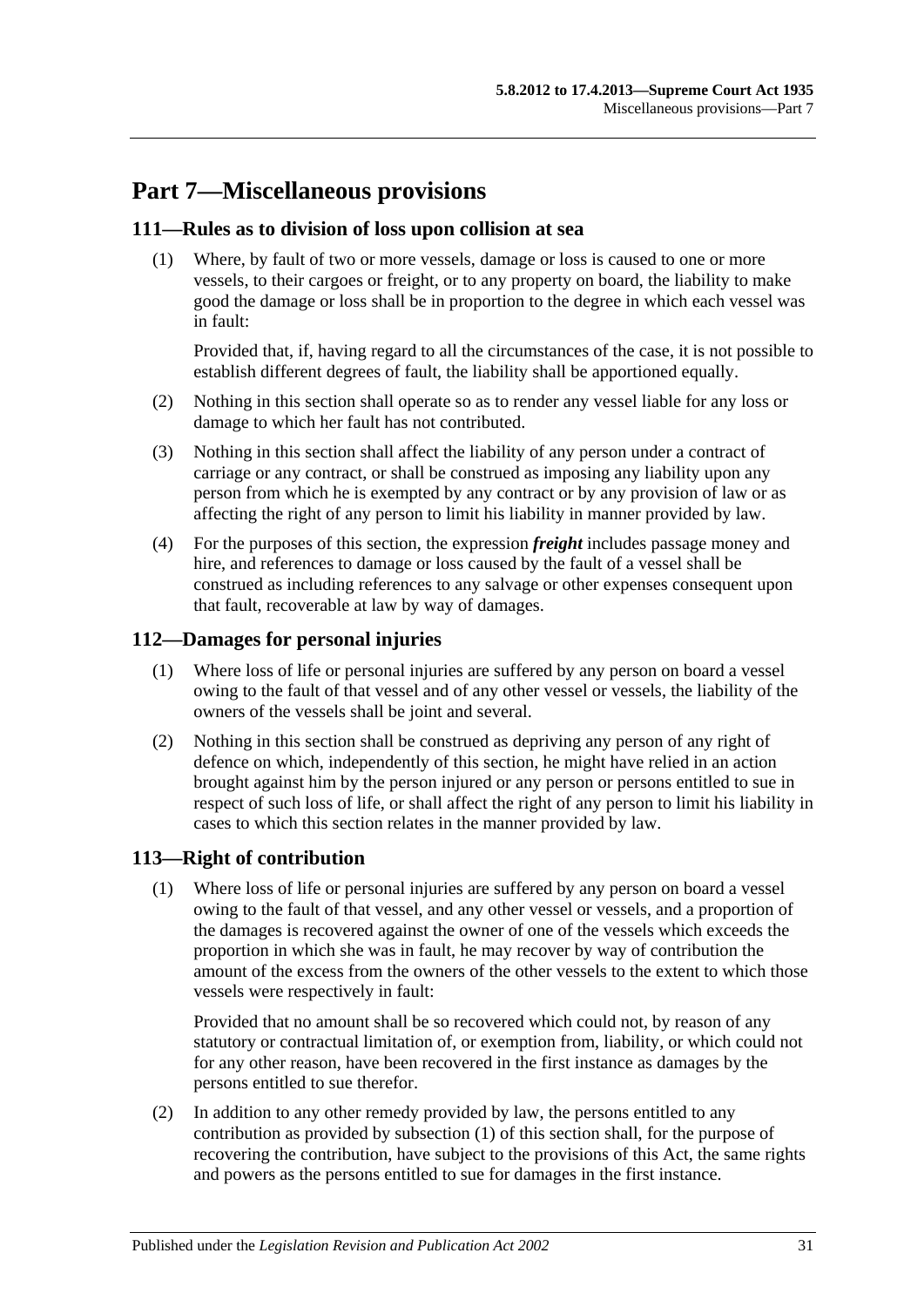## <span id="page-31-0"></span>**114—Interest on judgement debts**

- (1) All money, including costs, payable under any judgment or order shall bear interest at the rate from time to time prescribed by the rules of court.
- (2) The interest shall be computed from the following times:
	- (a) in the case of money other than taxed costs, from the time specified in the judgment or order, and if no time is so specified from the date of the judgment or order:
	- (b) in the case of taxed costs, from the date of the certificate of the taxing officer by whom the costs were taxed or an earlier date specified by the taxing officer in the certificate.

### <span id="page-31-1"></span>**117—Orders to bring prisoners for examination**

- (1) Any sheriff, gaoler, or other officer, having the custody of any prisoner, whose evidence is required in any action, trial, or proceeding, civil or criminal, shall upon receiving an order of a judge for that purpose, take such prisoner for examination before the court, or any judge thereof, or before any official or arbitrator or other person appointed to take any examination.
- (2) Such an order may be obtained upon affidavit by the party requiring the attendance of such prisoner, and shall set forth the time when and place where such prisoner is to be taken for the purpose of the examination.
- (3) The officer so ordered as aforesaid shall be entitled to be paid the like travelling and other expenses, and compensation for loss of time, as upon attendance at a trial.

#### <span id="page-31-2"></span>**118—Legal process**

- (1) Any process of the court may be issued, served or executed on a Sunday as well as any other day.
- (2) The validity of process is not affected by the fact that the person who issued it dies or ceases to hold office.

#### <span id="page-31-5"></span><span id="page-31-3"></span>**118A—Service**

- (1) If it is not practicable to serve any process, notice or other document relating to civil or criminal proceedings in the manner otherwise prescribed or contemplated by law, the court may, by order—
	- (a) provide for service by post; or
	- (b) make any other provision that may be necessary or desirable for service.
- (2) Any process, notice or other document served in accordance with an order under [subsection](#page-31-5) (1) will, despite any other law, be taken to have been duly served.

#### <span id="page-31-4"></span>**119—Suitors' funds to vest in master**

All suitors' funds shall be vested in the registrar on behalf of the court and shall be dealt with by him in accordance with this Act and the rules of court, and any order of the court or a judge.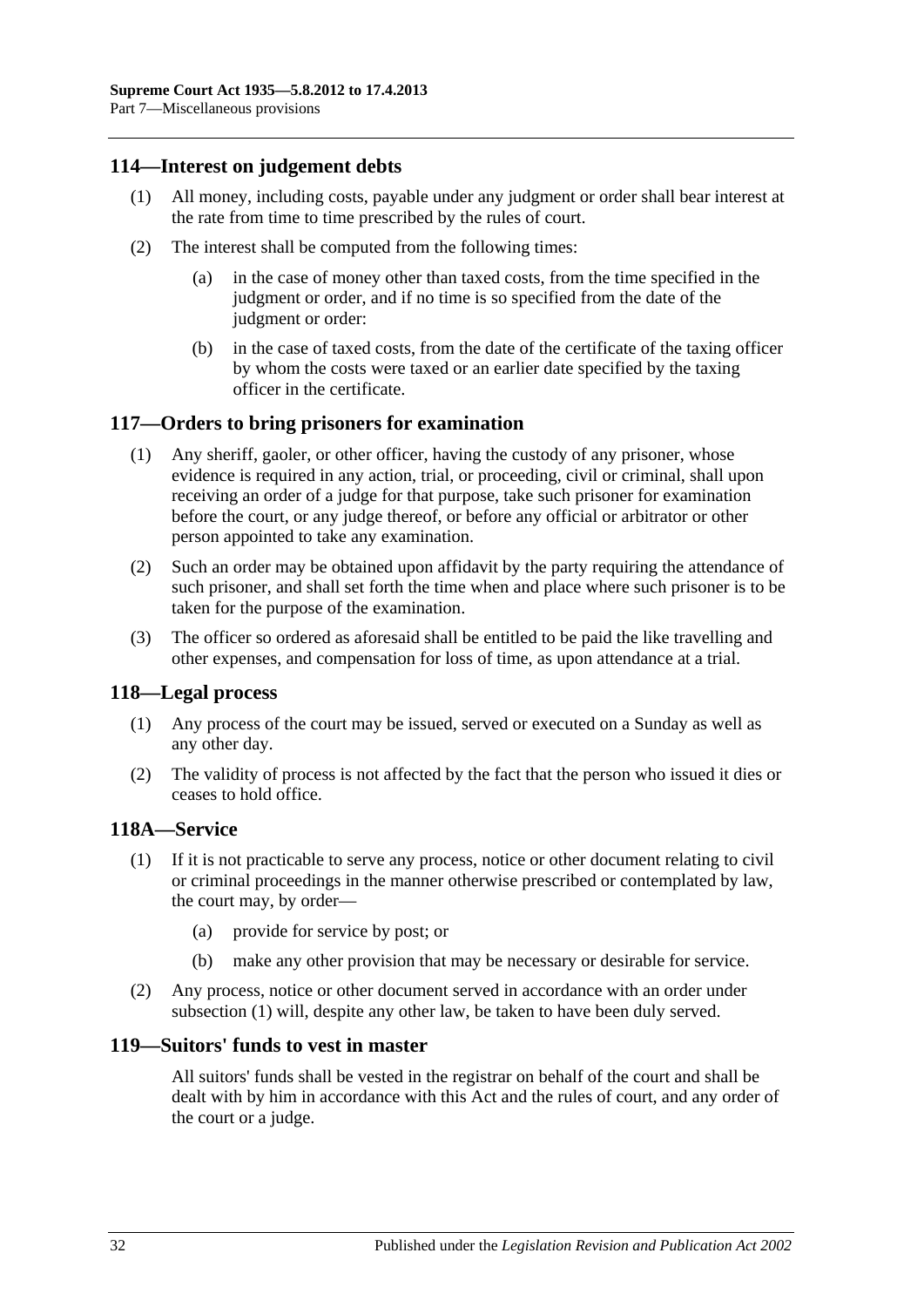#### <span id="page-32-0"></span>**120—Securities in court**

All securities standing in court or at any time deposited in court shall be held by the registrar in trust to apply the same in accordance with law.

## <span id="page-32-1"></span>**121—Liability of Treasurer for default of master**

- (1) The Treasurer shall be liable to make good to the suitors of the court all suitors' funds and securities in court, and for that purpose may by authority of this Act, and without any further appropriation, make any necessary payments out of the general revenue of the State.
- (2) If the Chief Justice certifies to the Treasurer in writing that the registrar has failed to pay any money in court or to transfer or deliver any securities in court required by law or by any order of the court to be paid, transferred, or delivered by him, or has been guilty of any default with respect to any such money or securities, the Treasurer shall pay out of the general revenue to such persons as are named by the Chief Justice in the certificate, such sums as the Chief Justice certifies in writing to be required for the purpose of paying the money so required to be paid or of replacing the securities so required to be transferred or delivered, or of making good such default.

## <span id="page-32-2"></span>**122—Banking and investment of suitors' funds**

- (1) All suitors' funds shall, as soon as practicable after payment into, or deposit in court, be paid into the Treasury or an ADI in Adelaide.
- (2) Such funds or such part thereof as the rules direct shall be invested in such manner and at such times as the rules of court prescribe.
- (3) The interest or other income from such investment shall be dealt with as prescribed by rules of court.
- (4) Until rules of court are made under this section the law and practice relating to the deposit, payment, delivery and transfer in into and out of court of suitors' funds and securities which belong to suitors, shall continue as at the commencement of this Act.

#### <span id="page-32-3"></span>**123—Investments made under order of the court**

Any money in court which under the rules of court or under the order of the court is required to be laid out in any particular investment shall be so laid out notwithstanding anything in this Act.

#### <span id="page-32-4"></span>**124—Validity of payments etc pursuant to rules of court**

All acts done by the registrar with reference to funds in court pursuant to and in accordance with rules of court shall be as valid and effectual as if they had been done in pursuance of an order of the court.

#### <span id="page-32-5"></span>**125—Remittances by post**

Where by rules of court the registrar is authorised to make payments of money to persons entitled thereto upon their request by transmitting to them by post crossed cheques or other documents intended to enable them to obtain payment of the sums expressed therein, the posting of a letter containing the cheque or document and addressed to the person entitled thereto at the address given by him in his request shall, as respects the liability of the registrar and of the Treasurer respectively, be equivalent to the delivery of the cheque or document to that person himself.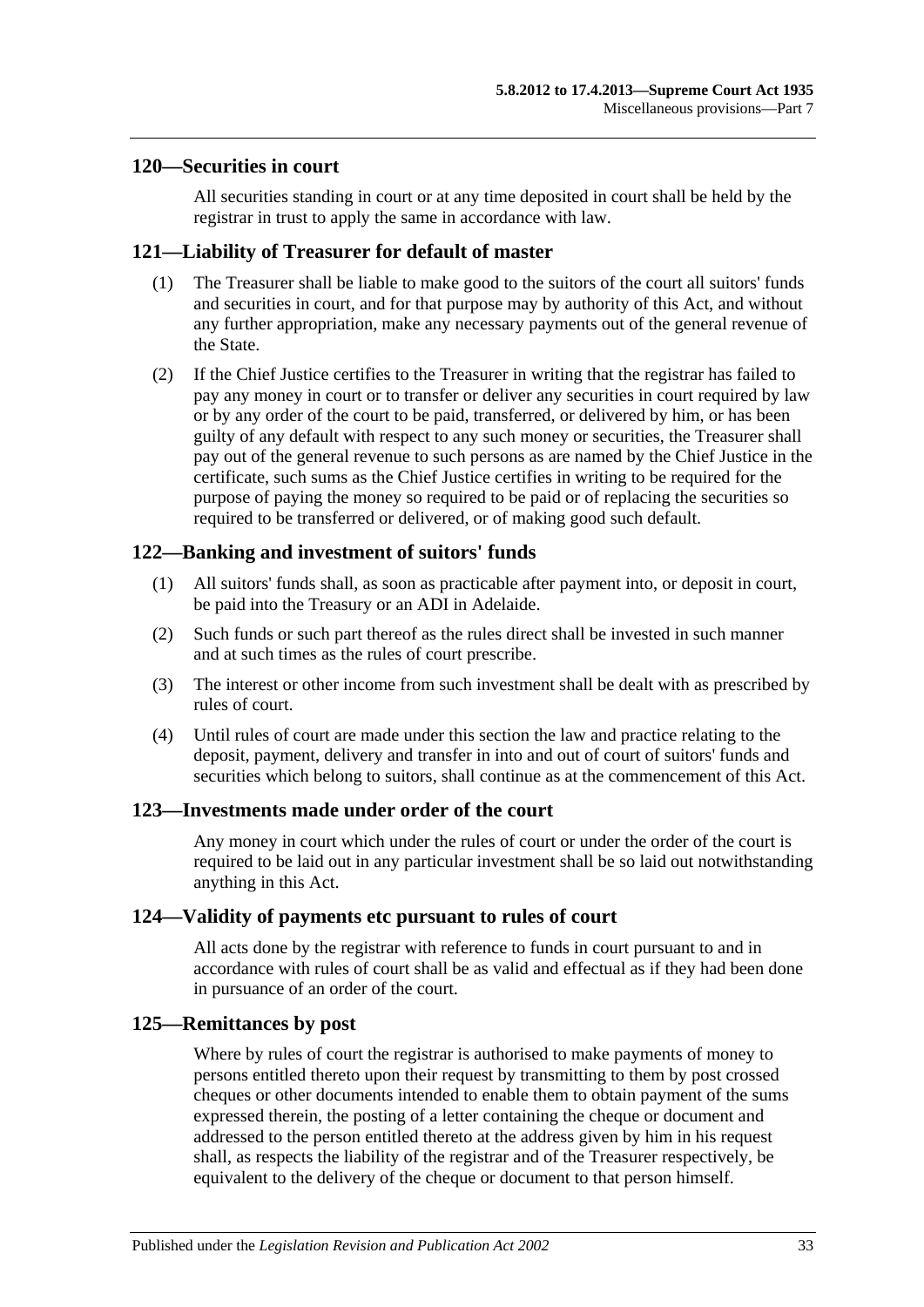## <span id="page-33-0"></span>**126—Power to appoint deputies**

In [sections](#page-32-0) 120 to 126, inclusive, the term registrar shall not include an acting registrar, but the registrar may do any act, sign or execute any instrument and exercise any authority required or authorised to be done, signed, executed, or exercised by him in relation to suitors' funds, by a deputy of the registrar appointed by the Chief Justice.

#### <span id="page-33-1"></span>**126A—Trials of sexual offences involving children to be given priority**

- (1) The court will give the necessary directions to ensure that a trial of a sexual offence where the alleged victim of the offence is a child is given priority over any less urgent criminal trial and is dealt with as expeditiously as the proper administration of justice allows.
- (2) In this section—

*sexual offence* means—

- (a) rape; or
- (b) indecent assault; or
- (c) any offence involving unlawful sexual intercourse or an act of gross indecency; or
- (d) incest; or
- (e) any offence involving sexual exploitation or abuse of a child, or exploitation of a child as an object of prurient interest; or
- (f) any attempt to commit, or assault with intent to commit, any of the offences referred to in a preceding paragraph.

#### <span id="page-33-2"></span>**127—Rules of Court**

The judges may make rules of court in accordance with the provisions for making rules of court contained in this Act for regulating—

- (a) the deposit, payment, delivery and transfer in, into, and out of court of money and securities which belong to suitors or are otherwise capable of being deposited in or paid or transferred into court or under the custody of the court; and
- (b) the investment of and other dealings with money and securities in court; and
- (c) the disposal of the interest or other income from such investments; and
- (d) the execution of the orders of the court and the powers and duties of the registrar with reference to such money and securities; and
- (e) any other matters incidental to or connected with the matters previously mentioned in this section.

### <span id="page-33-3"></span>**128—Payment to the Treasurer of unclaimed suitors' funds**

- (1) In the month of July in every year the registrar shall pay to the Treasurer, as part of the general revenue of the State, all suitors' funds which, on the first day of that month, have been unclaimed for the period of six years next preceding.
- (2) Such moneys shall not be afterwards claimable from the Treasurer unless the court otherwise orders.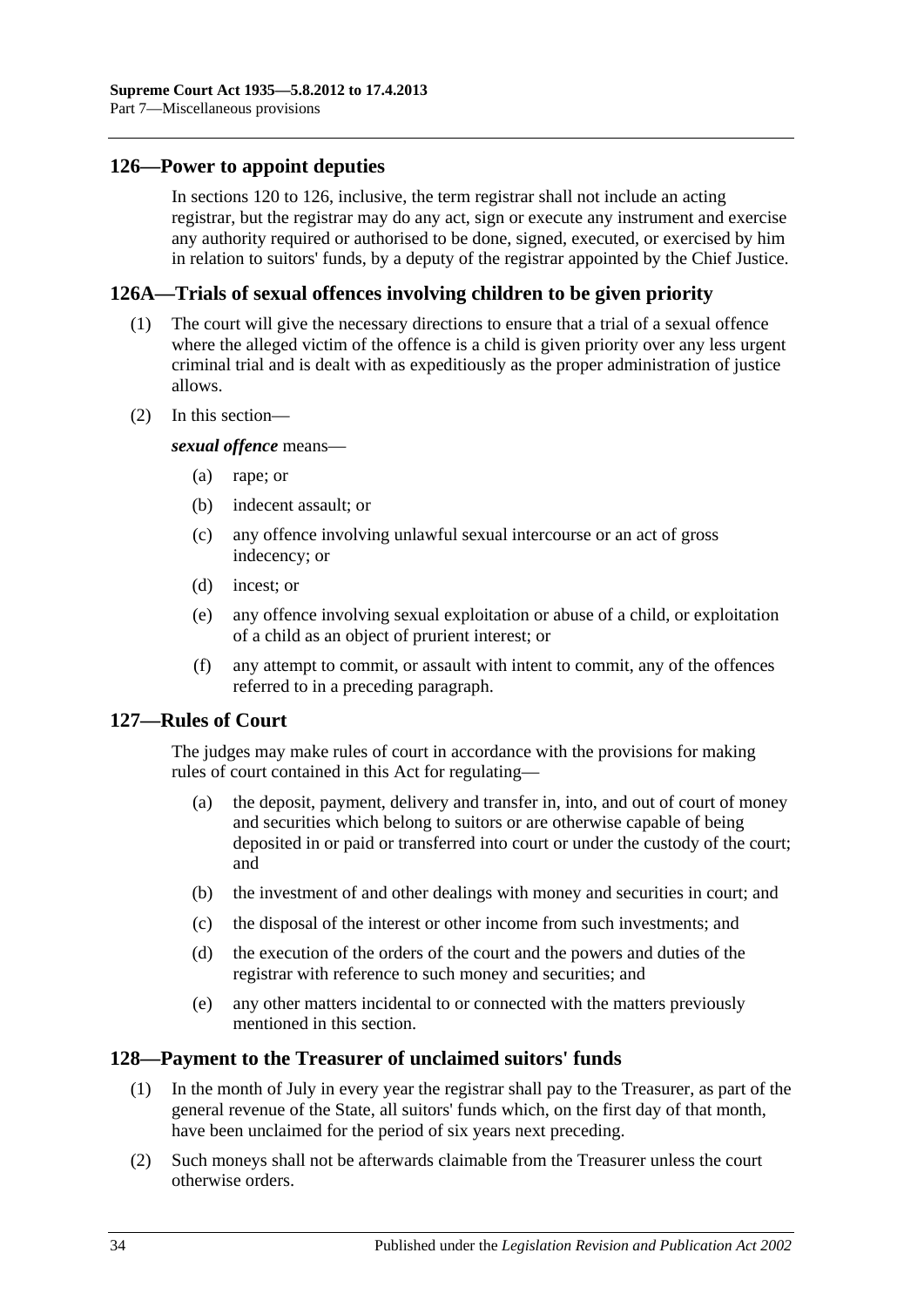## <span id="page-34-0"></span>**129—Party subsequently claiming may petition the Supreme Court etc**

- (1) If at any time after any such money has been so paid to the Treasurer, any person applies to the court, by summons, for the payment to him of that money or any part thereof, and the court is satisfied upon affidavit or other sufficient evidence adduced that the applicant is entitled to the whole or any part of the money claimed by him, the court shall make an order for payment of the sum to which the applicant is entitled, with or without such additional amount as would have accrued (whether as interest or otherwise) had that sum been retained by the court from the time when it was paid to the Treasurer to the time of the court order.
- (2) On any such order being served on the Treasurer he shall issue and pay the money mentioned in the order to the persons to whom it is payable by virtue of the order, and the receipt of any person to whom any such money is so paid shall be a full and valid discharge for the sum stated in the receipt to have been received.

### <span id="page-34-1"></span>**130—Court fees**

- (1) The Governor may, by regulation, prescribe and provide for the payment of fees in respect of proceedings in the court, or any step in such proceedings.
- (2) The court may remit or reduce a fee on account of the poverty of the party by whom the fee is payable or for any other proper reason.

#### <span id="page-34-2"></span>**131—Accessibility of evidence**

- (1) Subject to this section, the court must, on application by any member of the public, allow the applicant to inspect or obtain a copy of—
	- (aa) any process relating to proceedings and forming part of the court's records;
	- (a) a transcript of evidence taken by the court in any proceedings;
	- (b) any documentary material admitted into evidence in any proceedings;
	- (c) a transcript of submissions by counsel;
	- (d) a transcript of the judge's summing up or directions to the jury, in a trial by jury:
	- (e) a transcript of reasons for judgment (including remarks made by the court on passing sentence);
	- (f) a judgment or order given or made by the court.
- <span id="page-34-3"></span>(2) A member of the public may inspect or obtain a copy of the following material only with the permission of the court:
	- (a) material that was not taken or received in open court;
	- (b) material that the court has suppressed from publication;
	- (ba) sensitive material in the custody of the court;
	- (c) material placed before the court during sentencing proceedings (including material furnished under section 7 of the *[Criminal Law \(Sentencing\)](http://www.legislation.sa.gov.au/index.aspx?action=legref&type=act&legtitle=Criminal%20Law%20(Sentencing)%20Act%201988)  Act [1988](http://www.legislation.sa.gov.au/index.aspx?action=legref&type=act&legtitle=Criminal%20Law%20(Sentencing)%20Act%201988)*);
	- (d) documentary material filed in connection with a preliminary examination;
	- (e) a transcript of any oral evidence taken at a preliminary examination;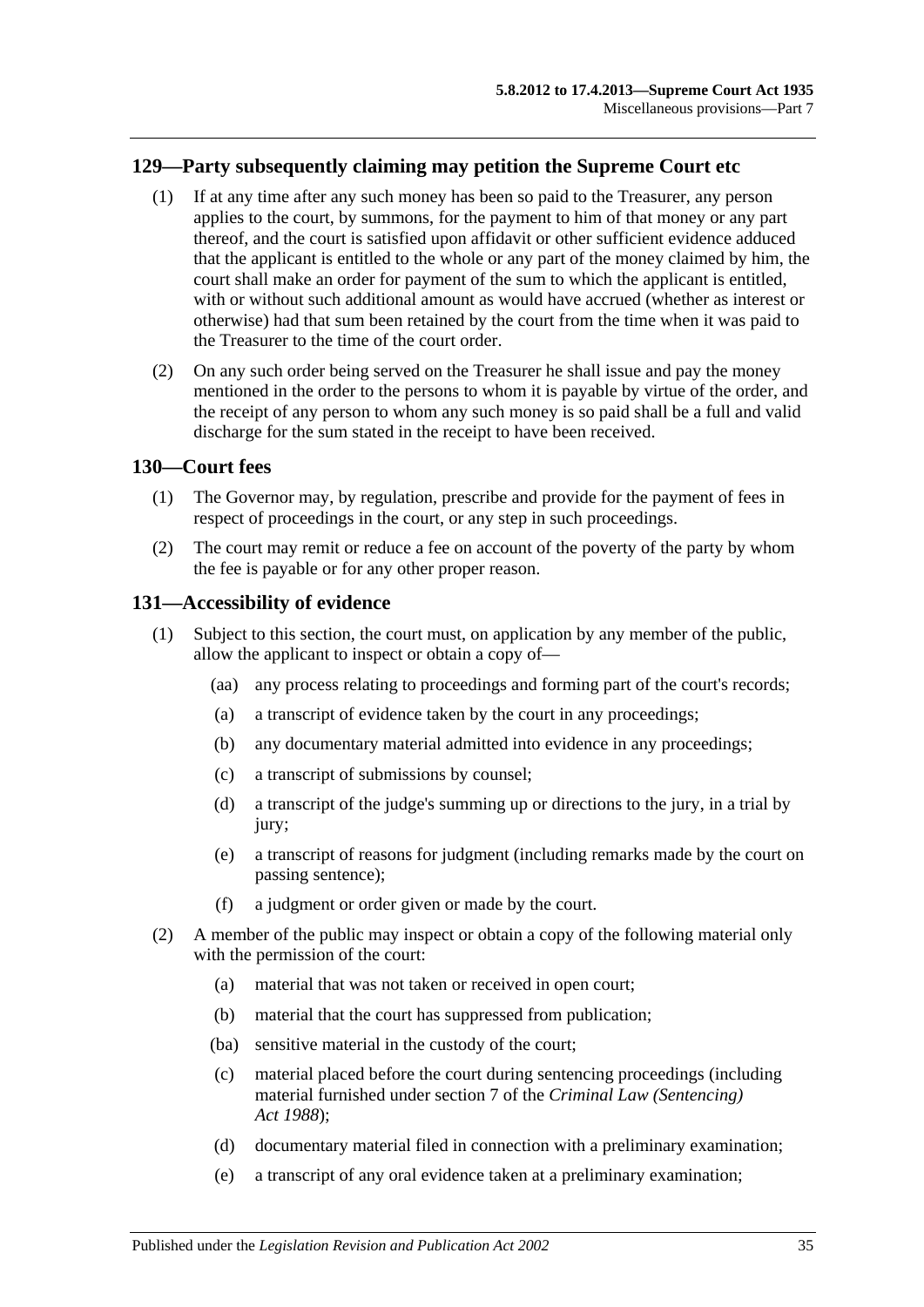- (f) a photograph, slide, film, video tape, audio tape or other form of recording from which a visual image or sound can be produced;
- (fa) a report prepared to assist the court in determining a person's eligibility for, or progress in, an intervention program (within the meaning of the *[Bail Act](http://www.legislation.sa.gov.au/index.aspx?action=legref&type=act&legtitle=Bail%20Act%201985) 1985* or the *[Criminal Law \(Sentencing\) Act](http://www.legislation.sa.gov.au/index.aspx?action=legref&type=act&legtitle=Criminal%20Law%20(Sentencing)%20Act%201988) 1988* or the *Intervention Orders (Prevention of Abuse) Act 2009*);
- (g) material of a class prescribed by the regulations.
- (3) The court may permit inspection or copying of material referred to in [subsection](#page-34-3) (2) subject to any of the following conditions:
	- (a) a condition that material that is sensitive material will be available for examination under the supervision of the court at a place specified in the notice and at a time to be arranged;
	- (b) a condition limiting the publication or use of the material;
	- (c) any other condition that the court considers appropriate.
- (4) A decision by the court on an application under this section is administrative and is final and not subject to any form of review.
- (5) The court may charge a fee, fixed by regulation, for inspection or copying of material under this section.
- (6) In this section—

*sensitive material*—see section 67H of the *[Evidence Act](http://www.legislation.sa.gov.au/index.aspx?action=legref&type=act&legtitle=Evidence%20Act%201929) 1929*.

## <span id="page-35-0"></span>**Schedule—Acts repealed**

| Number and year<br>of Act | Short or long title of Act                                                                                                                                                                                                                                                                                                                                                                                                                                                  | <b>Extent of repeal</b>                            |
|---------------------------|-----------------------------------------------------------------------------------------------------------------------------------------------------------------------------------------------------------------------------------------------------------------------------------------------------------------------------------------------------------------------------------------------------------------------------------------------------------------------------|----------------------------------------------------|
| 15 of 1842                | An Act to regulate the Appointment and the Duties of the<br>Sheriff of the Province of South Australia                                                                                                                                                                                                                                                                                                                                                                      | The whole                                          |
| 3 of 1843                 | An Ordinance to amend an Ordinance intituled "An Act to<br>regulate the Appointment and Duties of the Sheriff of the<br>Province of South Australia"                                                                                                                                                                                                                                                                                                                        | The whole                                          |
| 9 of 1845                 | An Ordinance for adopting in South Australia certain parts of<br>an Act made and passed in the Imperial Parliament which was<br>held in the First and Second Years of the Reign of Her present<br>Majesty intituled "An Act for abolishing Arrest on mesne<br>Process in Civil Actions, except in certain cases; for extending<br>the remedies of Creditors against the property of Debtors; and<br>for amending the laws for the relief of Insolvent Debtors in<br>England | The whole                                          |
| 14 of 1845                | An Ordinance to provide for the performance of certain matters The whole<br>in the Supreme Court during the occasional absence of the<br>Judge at a distance from Adelaide                                                                                                                                                                                                                                                                                                  |                                                    |
| 20 of 1852                | An Act to enable the Sheriff to appoint a Deputy to perform the The whole<br>Duties of his Office, and to abolish the Poundage now payable<br>on taking the body in execution                                                                                                                                                                                                                                                                                               |                                                    |
| 5 of 1853                 | Supreme Court Procedure Amendment Act                                                                                                                                                                                                                                                                                                                                                                                                                                       | The whole except sections<br>$162-172$ , inclusive |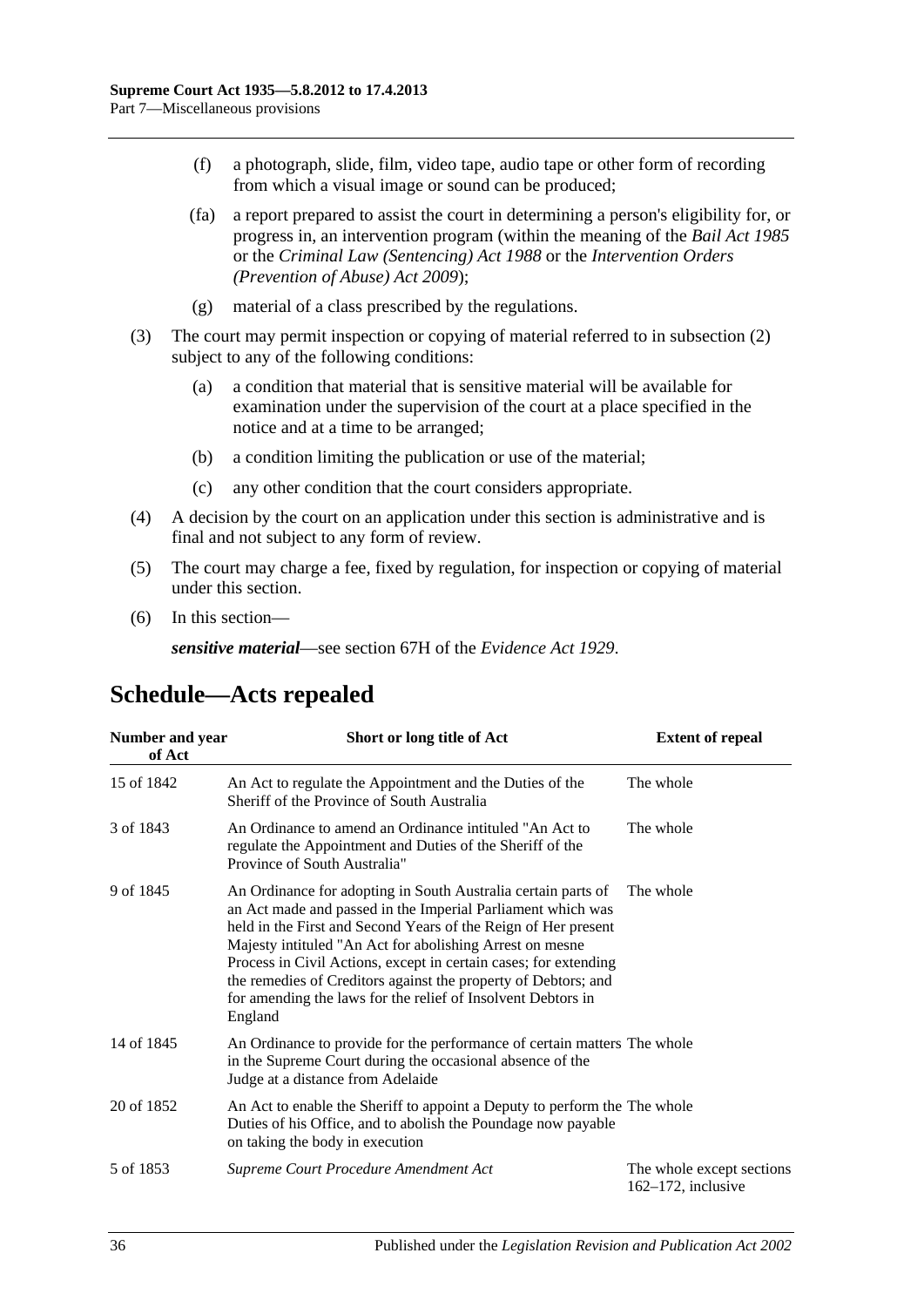| Number and year<br>of Act | Short or long title of Act                                                                                                                                                                                                                                                                                     | <b>Extent of repeal</b>                        |
|---------------------------|----------------------------------------------------------------------------------------------------------------------------------------------------------------------------------------------------------------------------------------------------------------------------------------------------------------|------------------------------------------------|
| 6 of 1853                 | An Act to give relief to Persons having Claims against the<br>Local Government of South Australia by authorising them to try<br>the validity of such Claims in a Court of Law or Equity                                                                                                                        | The whole                                      |
| 24 of 1855–6              | The Supreme Court Procedure Act 1855                                                                                                                                                                                                                                                                           | The whole                                      |
| 30 of $1855 - 6$          | An Act to facilitate Actions against Persons absent from the<br>colony and against persons sued as Joint Contractors                                                                                                                                                                                           |                                                |
| 31 of 1855–6              | An Act to consolidate the several Ordinances relating to the<br>establishment of the Supreme Court of the Province of South<br>Australia                                                                                                                                                                       | The whole                                      |
| 4 of 1858                 | The Summary Procedure on Bills of Exchange Act 1858                                                                                                                                                                                                                                                            | The whole                                      |
| 5 of 1858                 | Supreme Court Procedure Further Amendment Act of 1858                                                                                                                                                                                                                                                          | The whole                                      |
| 13 of 1858                | The Third Judge and District Courts                                                                                                                                                                                                                                                                            | The whole                                      |
| 23 of 1859                | An Act to provide for the appointment of Commissioners to<br>take Affidavits as well in South Australia as elsewhere, to be<br>made use of in the Supreme Court of South Australia and for<br>the more easy Administration of Oaths to persons appointed to<br>act as Justices of the Peace in South Australia | The whole                                      |
| 5 of 1861                 | An Act to amend the Laws regulating the Court of Appeals of<br>the Province of South Australia, and to extend the Powers<br>thereof                                                                                                                                                                            | The whole                                      |
| 3 of 1862                 | The Common Law Procedure Act 1862                                                                                                                                                                                                                                                                              | The whole, except<br>sections $1, 2$ , and $3$ |
| 15 of 1865                | The Court of Appeals Amendment Act 1865                                                                                                                                                                                                                                                                        | The whole                                      |
| 12 of 1865–6              | An Act to provide for the more speedy administration of justice The whole<br>by means of the Supreme Court                                                                                                                                                                                                     |                                                |
| 2 of 1866                 | An Act to protect certain persons from actions by reason of<br>their being elected to Parliament while members of the Court of<br>Appeals                                                                                                                                                                      | The whole                                      |
| 7 of 1866                 | An Act to regulate and amend the Practice and Procedure of the The whole, except<br>Supreme Court of the Province of South Australia in its<br>Revenue Jurisdiction                                                                                                                                            | sections 15 and 26                             |
| 20 of 1866-7              | The Equity Act 1866                                                                                                                                                                                                                                                                                            | The whole, except<br>sections 150 and 151      |
| 8 of 1867                 | Supreme Court Act 1867                                                                                                                                                                                                                                                                                         | The whole                                      |
| 6 of 1868-9               | An Act to repeal Act No. 11 of 1866–7 intituled "An Act to<br>amend The Third Judge and Districts Courts Act, and for other<br>purposes" and to make further provision for the trial of Causes,<br>and trial of Offences at places remote from the Supreme Court                                               | The whole                                      |
| 7 of 1868-9               | An Act to amend the "Supreme Court Act 1867"                                                                                                                                                                                                                                                                   | The whole                                      |
| 23 of 1870–71             | An Act to fix the tenure of office of the Primary Judge in<br>Equity, and to provide for the performance of the duties of the<br>office of Primary Judge in Equity in certain cases                                                                                                                            | The whole                                      |
| 28 of 1873                | An Act to increase the salaries of the Judges of the Supreme<br>Court, and of certain officers of the Civil Service of the<br>Province of South Australia                                                                                                                                                      | The whole                                      |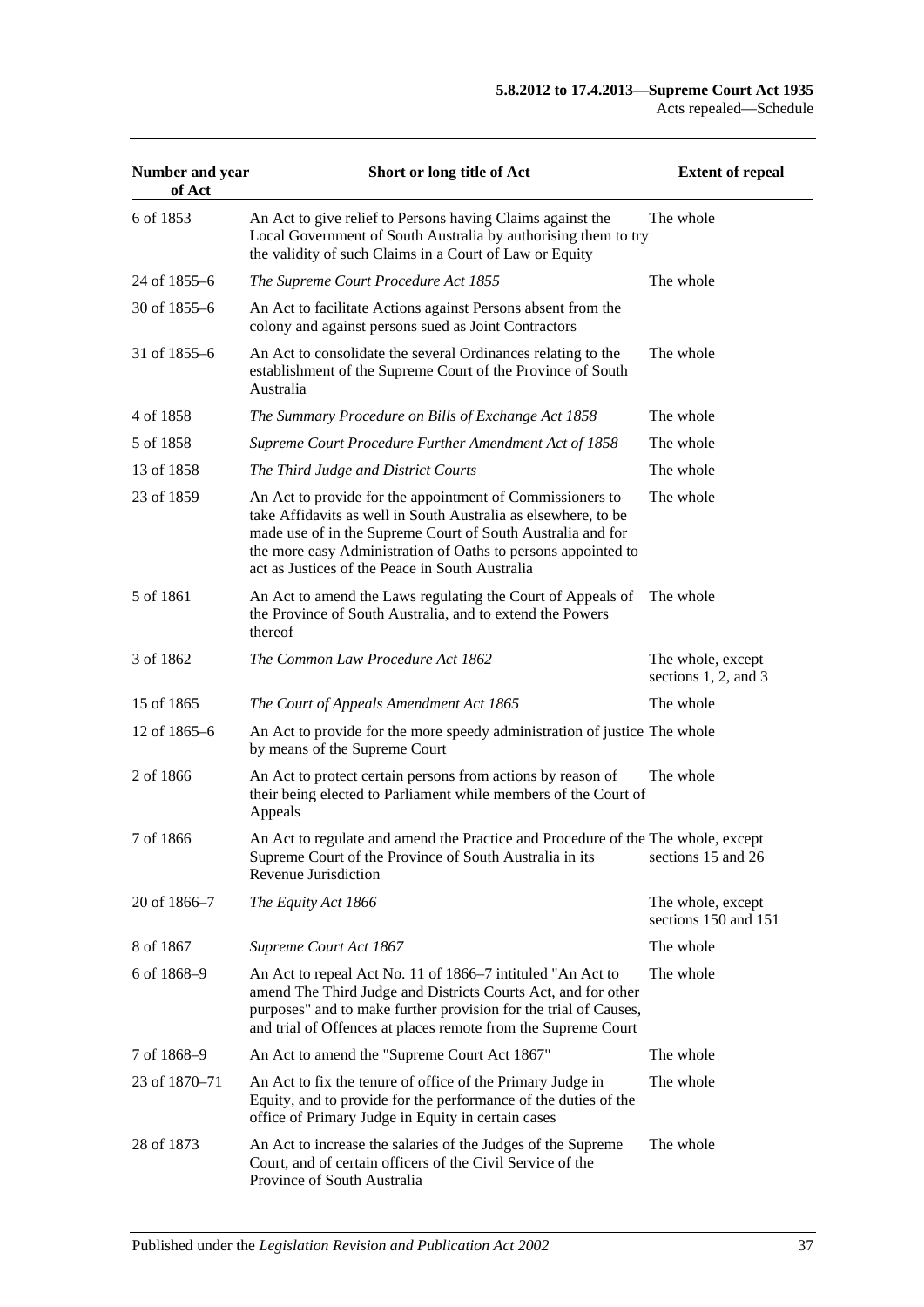#### **Supreme Court Act 1935—5.8.2012 to 17.4.2013** Schedule—Acts repealed

| Number and year<br>of Act | Short or long title of Act                                                                 | <b>Extent of repeal</b>                                           |
|---------------------------|--------------------------------------------------------------------------------------------|-------------------------------------------------------------------|
| 116 of 1878               | Supreme Court Act 1878                                                                     | The whole, except<br>paragraphs I-VII,<br>inclusive, of section 6 |
| 120 of 1878               | An Act to amend "The Equity Act 1866"                                                      | The whole                                                         |
| 286 of 1883               | An Act to amend "The Third Judge and District Courts Act"<br>and the Act No. 6 of $1868-9$ | The whole                                                         |
| 514 of 1891               | The Suitors Unclaimed Funds Act 1891                                                       | The whole                                                         |
| 1358 of 1919              | Fourth Judge Act 1919                                                                      | The whole                                                         |
| 1564 of 1923              | <b>Acts Interpretation Act Amendment Act 1923</b>                                          | The whole                                                         |
| 1739 of 1926              | Supreme Court Act Amendment Act 1926                                                       | The whole                                                         |
| 1761 of 1926              | Fifth Judge Act 1926                                                                       | The whole                                                         |
| 1864 of 1928              | Supreme Court Act 1928                                                                     | The whole                                                         |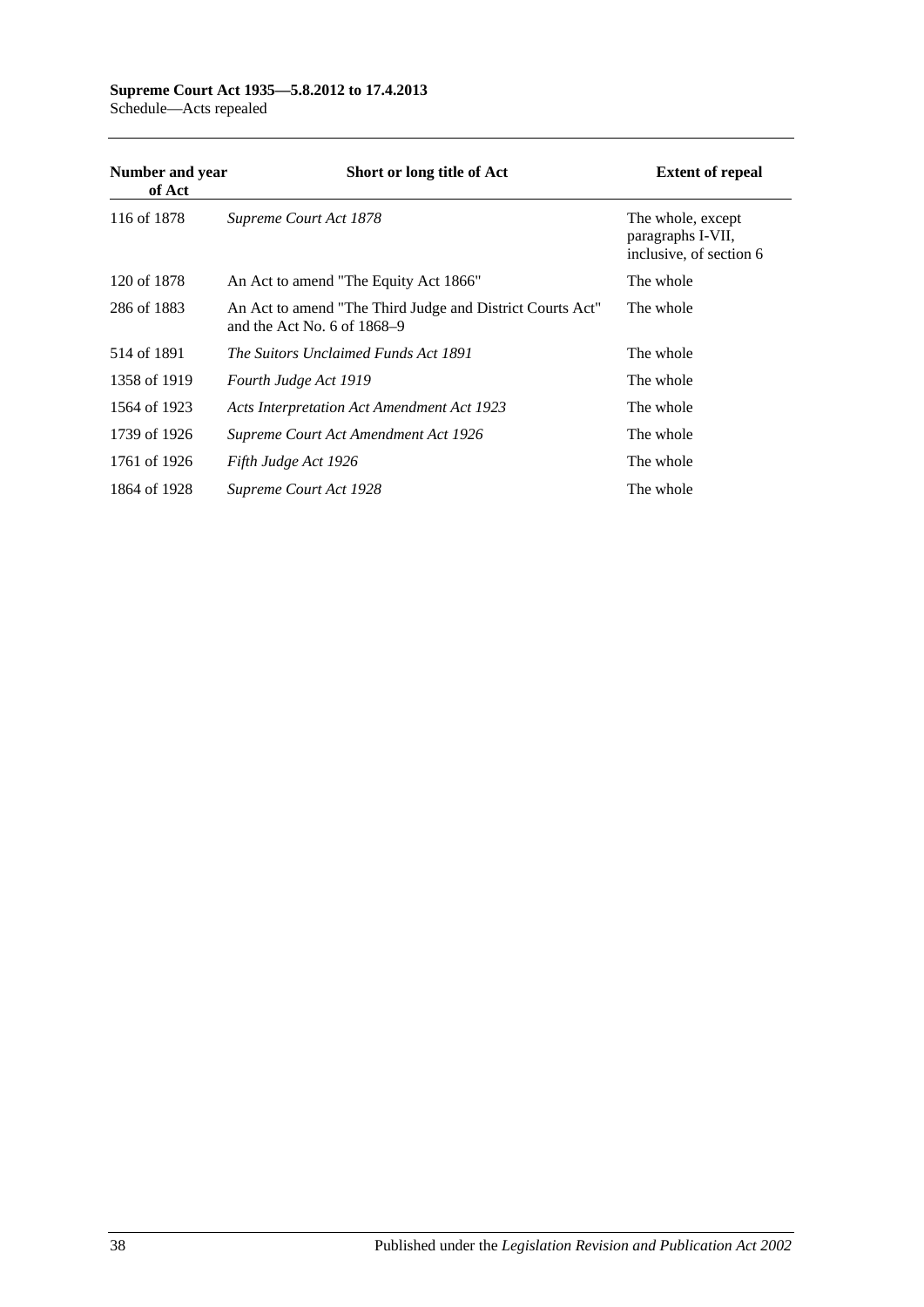# <span id="page-38-0"></span>**Legislative history**

## **Notes**

- Amendments of this version that are uncommenced are not incorporated into the text.
- Please note—References in the legislation to other legislation or instruments or to titles of bodies or offices are not automatically updated as part of the program for the revision and publication of legislation and therefore may be obsolete.
- Earlier versions of this Act (historical versions) are listed at the end of the legislative history.
- For further information relating to the Act and subordinate legislation made under the Act see the Index of South Australian Statutes or www.legislation.sa.gov.au.

## **Principal Act and amendments**

New entries appear in bold.

| Year No |      | Title                                                      | Assent     | Commencement                       |
|---------|------|------------------------------------------------------------|------------|------------------------------------|
| 1935    | 2253 | Supreme Court Act 1935                                     | 21.12.1935 | 1.11.1937 (Gazette 25.3.1937 p646) |
| 1936    | 2293 | <b>Statute Law Revision Act 1936</b>                       | 8.10.1936  | 8.10.1936                          |
| 1944    | 38   | Supreme Court Act Amendment<br>Act 1944                    | 14.12.1944 | 14.12.1944                         |
| 1947    | 33   | Supreme Court Act Amendment<br>Act 1947                    | 4.12.1947  | 4.12.1947                          |
| 1951 6  |      | Supreme Court Act Amendment<br>Act 1951                    | 6.9.1951   | 1.7.1951: s4                       |
| 1952    | 13   | Supreme Court Act Amendment<br>Act 1952                    | 16.10.1952 | 16.10.1952                         |
| 1953 45 |      | Supreme Court Act Amendment<br>Act 1953                    | 17.12.1953 | 17.12.1953                         |
| 1955    | 3    | Statutes Amendment (Public Salaries) 23.6.1955<br>Act 1955 |            | $1.6.1955$ : s $16(2)$             |
| 1955    | -12  | Supreme Court Act Amendment<br>Act 1955                    | 30.9.1955  | 30.9.1955                          |
| 1958 41 |      | Supreme Court Act Amendment<br>Act 1958                    | 27.11.1958 | $1.7.1958$ : s 4                   |
| 1960    | 67   | Supreme Court Act Amendment<br>Act 1960                    | 24.11.1960 | 24.11.1960                         |
| 1960    | 71   | Supreme Court Act Amendment Act<br>$(No. 2)$ 1960          | 1.12.1960  | 1.12.1960                          |
| 1962    | 52   | Supreme Court Act Amendment<br>Act 1962                    | 15.11.1962 | 15.11.1962                         |
| 1963    | 29   | Supreme Court Act Amendment<br>Act 1963                    | 21.11.1963 | 21.11.1963                         |
| 1965    | - 9  | Supreme Court Act Amendment<br>Act 1965                    | 23.9.1965  | 23.9.1965                          |
| 1965    | 49   | Supreme Court Act Amendment Act<br>$(No. 2)$ 1965          | 9.12.1965  | 9.12.1965                          |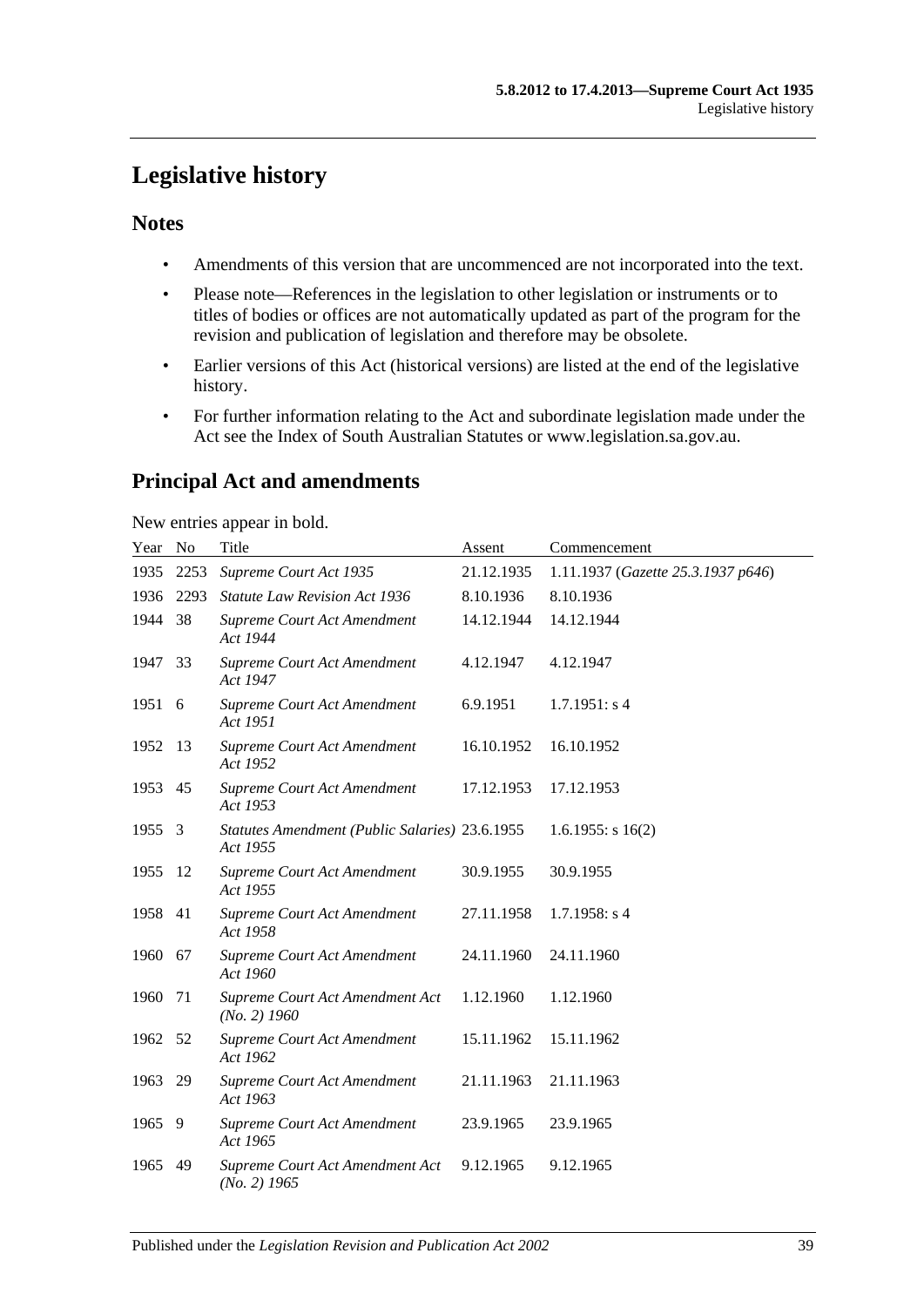#### **Supreme Court Act 1935—5.8.2012 to 17.4.2013** Legislative history

| 1966 85 |     | Supreme Court Act Amendment Act<br>$(No. 1)$ 1966                              | 1.12.1966  | 12.1.1967 (Gazette 12.1.1967 p51)     |
|---------|-----|--------------------------------------------------------------------------------|------------|---------------------------------------|
| 1967    | 9   | Supreme Court Act Amendment<br>Act 1967                                        | 30.3.1967  | 30.3.1967                             |
| 1967    | 21  | Supreme Court Act Amendment Act<br>$(No. 2)$ 1967                              | 13.4.1967  | 22.6.1967 (Gazette 22.6.1967 p1850)   |
| 1969    | 10  | Supreme Court Act Amendment<br>Act 1969                                        | 27.2.1969  | 27.2.1969                             |
| 1969    | -22 | Supreme Court Act Amendment Act<br>$(No. 2)$ 1969                              | 26.6.1969  | 26.6.1969                             |
| 1969    | 62  | Supreme Court Act Amendment Act<br>$(No. 3)$ 1969                              | 4.12.1969  | 21.5.1970 (Gazette 21.5.1970 p1842)   |
| 1970    | -14 | Supreme Court Act Amendment<br>Act 1970                                        | 17.9.1970  | 17.9.1970                             |
| 1970    | -16 | Supreme Court Act Amendment Act<br>$(No. 2)$ 1970                              | 17.9.1970  | 17.9.1970                             |
| 1970    | -58 | Supreme Court Act Amendment Act<br>(No. 3) 1970                                | 10.12.1970 | 1.1.1971 (Gazette 10.12.1970 p2646)   |
| 1971    | 30  | Judges' Pensions Act 1971                                                      | 22.4.1971  | 1.5.1971 (Gazette 22.4.1971 p2186)    |
| 1971    | 49  | Supreme Court Act Amendment<br>Act 1971                                        | 26.8.1971  | 26.8.1971                             |
| 1972    | -39 | Statutes Amendment (Judges' Salaries)13.4.1972<br>Act 1972                     |            | 13.4.1972                             |
| 1972    | 40  | Supreme Court Act Amendment<br>Act 1972                                        | 13.4.1972  | 9.11.1972 (Gazette 9.11.1972 p2254)   |
| 1972    | 41  | Crown Proceedings Act 1972                                                     | 20.4.1972  | 14.12.1972 (Gazette 14.12.1972 p2630) |
| 1974    | 8   | Statutes Amendment (Judges' Salaries)21.3.1974<br>Act 1974                     |            | 21.3.1974                             |
| 1974    | -12 | Supreme Court Act Amendment<br>Act 1974                                        | 28.3.1974  | 20.6.1974 (Gazette 20.6.1974 p2450)   |
| 1975    | 18  | Statutes Amendment (Judges' Salaries) 27.3.1975<br>Act 1975                    |            | 27.3.1975                             |
| 1975    | 24  | <b>Statute Law Revision Act 1975</b>                                           | 27.3.1975  | 27.3.1975                             |
| 1978    | 67  | Supreme Court Act Amendment<br>Act 1978                                        | 26.10.1978 | 6.7.1992 (Gazette 2.7.1992 p209)      |
| 1978    | 82  | Sheriff's Act 1978                                                             | 30.11.1978 | 6.7.1992 (Gazette 2.7.1992 p209)      |
| 1980    | 53  | Supreme Court Act Amendment<br>Act 1980                                        | 3.7.1980   | 3.7.1980                              |
| 1981    | 34  | <b>Statutes Amendment (Administration</b><br>of Courts and Tribunals) Act 1981 | 19.3.1981  | 1.7.1981 (Gazette 25.6.1981 p1896)    |
| 1982    | 82  | Supreme Court Act Amendment<br>Act 1982                                        | 16.9.1982  | 16.9.1982                             |
| 1982    | 92  | <b>Judicial Remuneration Act 1982</b>                                          | 14.10.1982 | 28.10.1982 (Gazette 28.10.1982 p1214) |
| 1983    | 2   | Supreme Court Act Amendment<br>Act 1983                                        | 14.4.1983  | 14.4.1983                             |
| 1983    | 73  | Supreme Court Act Amendment Act<br>$(No. 2)$ 1983                              | 3.11.1983  | 3.11.1983                             |
| 1984    | 56  | Statutes Amendment (Oaths and<br>Affirmations) Act 1984                        | 24.5.1984  | 1.7.1984 (Gazette 28.6.1984 p1897)    |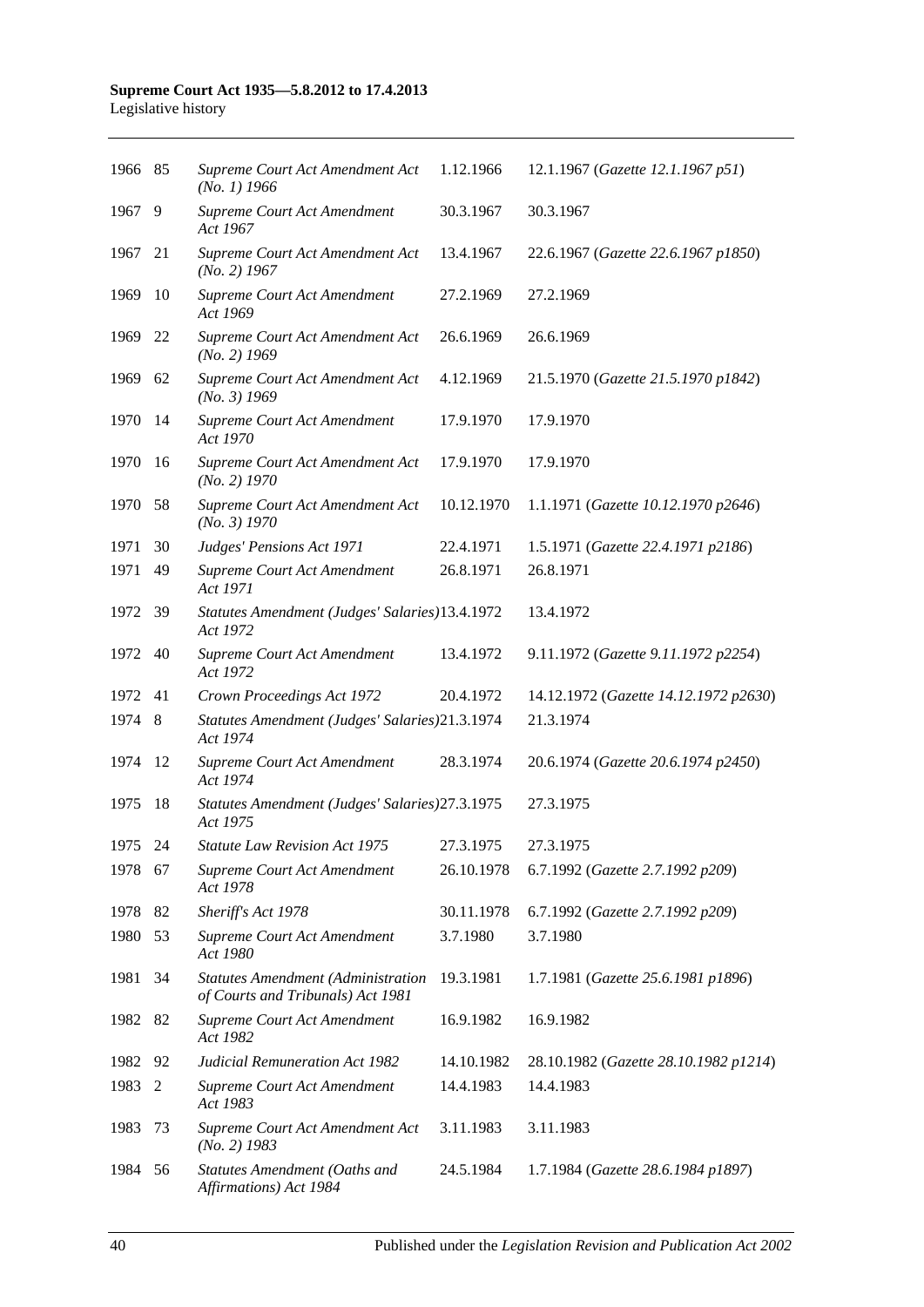| 1985 6  |     | Statutes Amendment (Bail) Act 1985                                         | 7.3.1985   | 7.7.1985 (Gazette 9.5.1985 p1398)                                                                                                                                                                                                                   |
|---------|-----|----------------------------------------------------------------------------|------------|-----------------------------------------------------------------------------------------------------------------------------------------------------------------------------------------------------------------------------------------------------|
| 1985    | 59  | <b>Statutes Amendment (Remuneration)</b><br>Act 1985                       | 30.5.1985  | 13.6.1985 (Gazette 13.6.1985 p2132)                                                                                                                                                                                                                 |
| 1985    | 70  | <b>Statutes Amendment (Courts)</b><br>Act 1985                             | 6.6.1985   | 1.8.1985 (Gazette 11.7.1985 p92)                                                                                                                                                                                                                    |
| 1986    | 102 | <b>Commercial Arbitration Act 1986</b>                                     | 18.12.1986 | 9.7.1987 (Gazette 9.7.1987 p57)                                                                                                                                                                                                                     |
| 1987    | 80  | Supreme Court Act Amendment<br>Act 1987                                    | 19.11.1987 | 19.11.1987                                                                                                                                                                                                                                          |
| 1988    | 95  | Judicial Administration (Auxiliary<br>Appointments and Powers) Act 1988    | 15.12.1988 | 15.12.1988                                                                                                                                                                                                                                          |
| 1991    | 33  | <b>Statutes Amendment</b><br>(Attorney-General's Portfolio)<br>Act 1991    | 24.4.1991  | 6.6.1991 (Gazette 6.6.1991 p1776)                                                                                                                                                                                                                   |
| 1991    | 49  | <b>Director of Public Prosecutions</b><br>Act 1991                         | 21.11.1991 | 6.7.1992 (Gazette 25.6.1992 p1869)                                                                                                                                                                                                                  |
| 1991    | 69  | <b>Statutes Repeal and Amendment</b><br>$(Courts)$ Act 1991                | 12.12.1991 | 6.7.1992 (Gazette 2.7.1992 p209)                                                                                                                                                                                                                    |
| 1993    | 62  | <b>Statutes Amendment (Courts)</b><br>Act 1993                             | 27.5.1993  | Pt 2 (s 5)-1.7.1993 (Gazette 24.6.1993<br>p2047); Pt 2 (s 4)-28.10.1993 (Gazette<br>27.10.1993 p1892)                                                                                                                                               |
| 1993    | 75  | Statutes Amendment (Abolition of<br>Compulsory Retirement) Act 1993        | 21.10.1993 | 1.1.1994: s 2                                                                                                                                                                                                                                       |
| 1994    | 21  | <b>Statutes Amendment</b><br>(Attorney-General's Portfolio)<br>Act 1994    | 26.5.1994  | 7.7.1994 (Gazette 7.7.1994 p4)                                                                                                                                                                                                                      |
| 1994    | 43  | <b>Statutes Amendment (Courts)</b><br>Act 1994                             | 2.6.1994   | 9.6.1994 (Gazette 9.6.1994 p1669)                                                                                                                                                                                                                   |
| 1995    | 65  | <b>Statutes Amendment (Recording of</b><br>Interviews) Act 1995            | 10.8.1995  | Sch (cll 2-4)-21.12.1995 (Gazette<br>21.12.1995 p1760)                                                                                                                                                                                              |
| 1995    | 84  | <b>Statutes Amendment (Courts)</b><br>Act 1995                             | 30.11.1995 | 21.12.1995 (Gazette 21.12.1995 p1759)                                                                                                                                                                                                               |
| 1995    | 85  | <b>Statutes Amendment (Courts</b><br>Administration Staff) Act 1995        | 30.11.1995 | 14.12.1995 (Gazette 14.12.1995 p1641)                                                                                                                                                                                                               |
| 1996 46 |     | Statutes Amendment (Mediation,<br>Arbitration and Referral) Act 1996       | 27.6.1996  | 30.9.1996 (Gazette 29.8.1996 p808)                                                                                                                                                                                                                  |
| 1996    | 67  | <b>Statutes Amendment</b><br>(Attorney-General's Portfolio)<br>Act 1996    | 15.8.1996  | Pt 17 (ss 34-36)-17.10.1996 (Gazette<br>17.10.1996 p1361)                                                                                                                                                                                           |
| 1999    | 6   | Supreme Court (Rules of Court)<br>Amendment Act 1999                       | 11.3.1999  | 23.4.1999 (Gazette 22.4.1999 p2171)                                                                                                                                                                                                                 |
| 1999    | 33  | Financial Sector Reform (South<br>Australia) Act 1999                      | 17.6.1999  | Sch (item $57$ )—1.7.1999 being the date<br>specified under s 3(16) of the Financial<br>Sector Reform (Amendments and<br>Transitional Provisions) Act (No. 1) 1999<br>of the Commonwealth as the transfer date<br>for the purposes of that Act: s 2 |
| 1999    | 66  | <b>Statutes Amendment (Magistrates</b><br>Court Appeals) Act 1999          | 18.11.1999 | Pt 3 (s 6)-3.1.2000 (Gazette 9.12.1999<br>p3114)                                                                                                                                                                                                    |
| 2001    | 69  | <b>Statutes Amendment (Courts and</b><br>Judicial Administration) Act 2001 | 6.12.2001  | Pt 14 (s 32)-13.1.2002 (Gazette<br>$10.1.2002\ p4$                                                                                                                                                                                                  |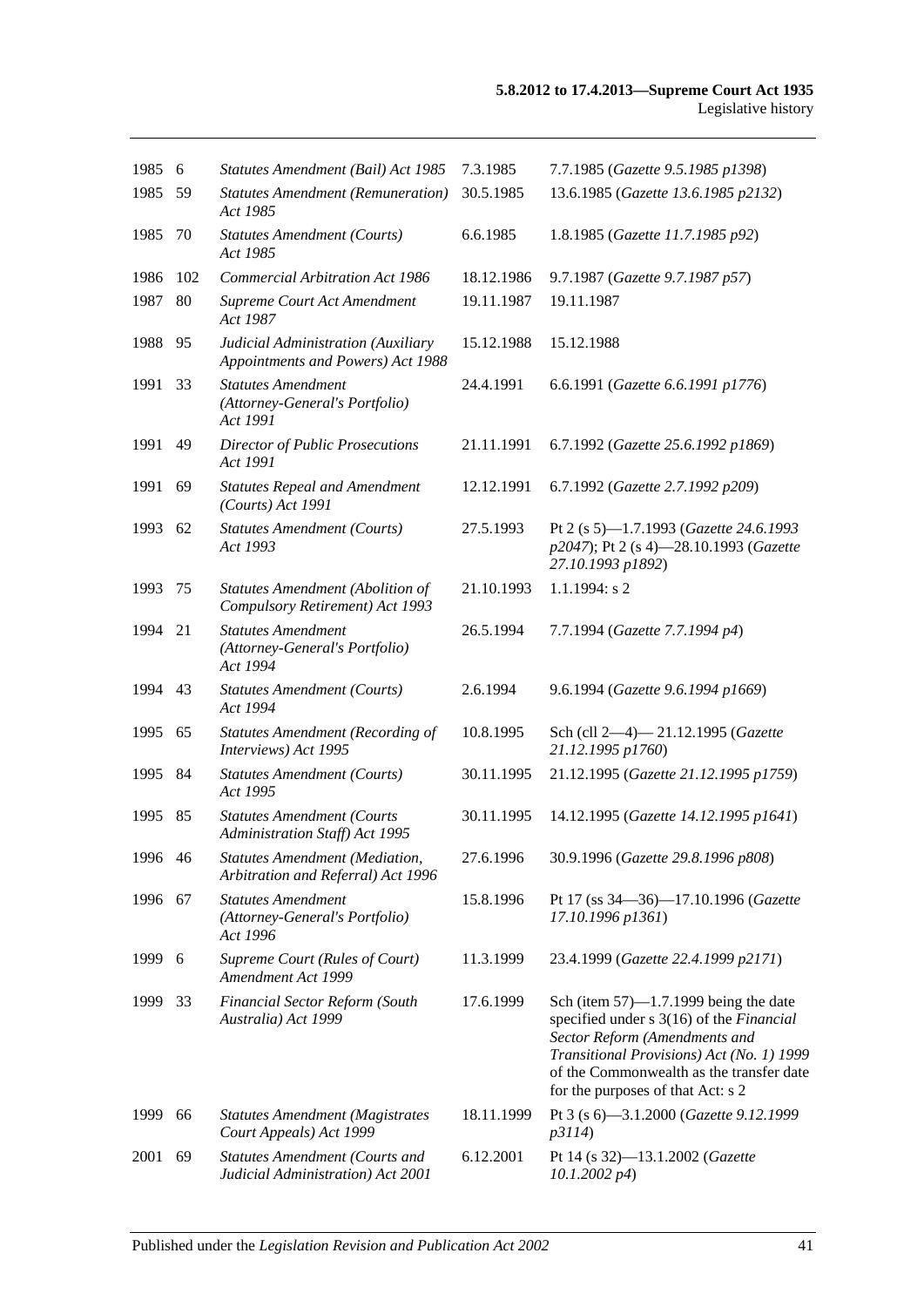#### **Supreme Court Act 1935—5.8.2012 to 17.4.2013** Legislative history

| 2013    | 9   | Statutes Amendment (Appeals) Act<br>2013                                                   | 28.3.2013  | Pt 4 (ss $13 \& 14$ ) and<br>Sch 1—uncommenced                     |
|---------|-----|--------------------------------------------------------------------------------------------|------------|--------------------------------------------------------------------|
| 2012    | -17 | <b>Statutes Amendment</b><br>(Attorney-General's Portfolio)<br>Act 2012                    | 24.5.2012  | Pt 12 (s 24)-5.8.2012 (Gazette 2.8.2012<br><i>p3302</i> )          |
| 2009    | 85  | Intervention Orders (Prevention of<br>Abuse) Act 2009                                      | 10.12.2009 | Sch 1 (cl 34)-9.12.2011 (Gazette<br>20.10.2011 p4269)              |
| 2008    | -7  | Statutes Amendment (Evidence and<br>Procedure) Act 2008                                    | 17.4.2008  | Pt 7 (ss 27 & 28)—23.11.2008 ( <i>Gazette</i><br>20.11.2008 p5171) |
| 2006 43 |     | <b>Statutes Amendment (Domestic</b><br>Partners) Act 2006                                  | 14.12.2006 | Pt 86 (s 212)-1.6.2007 (Gazette<br>26.4.2007 p1352)                |
| 2006    | 17  | Statutes Amendment (New Rules of<br>Civil Procedure) Act 2006                              | 6.7.2006   | Pt 2 (ss $4-15$ ) $-4.9.2006$ ( <i>Gazette</i><br>17.8.2006 p2831) |
| 2005    | 49  | <b>Statutes Amendment (Intervention</b><br>Programs and Sentencing Procedures)<br>Act 2005 | 27.10.2005 | Pt 6 (s 14)-19.12.2005 (Gazette<br>15.12.2005 p4326)               |
| 2004    | 23  | Statutes Amendment (Courts) Act<br>2004                                                    | 8.7.2004   | Pt 9 (s 27)-1.9.2004 ( <i>Gazette</i> 26.8.2004<br>p3402)          |
| 2003    | 44  | <i>Statute Law Revision Act 2003</i>                                                       | 23.10.2003 | Sch 1-24.11.2003 (Gazette 13.11.2003<br><i>p4048</i> )             |
| 2002    | 16  | <b>Statutes Amendment (Structured)</b><br>Settlements) Act 2002                            | 5.9.2002   | Pt 4 (s 6)-1.12.2002 (Gazette 7.11.2002<br><i>p4043</i> )          |
|         |     |                                                                                            |            |                                                                    |

## **Provisions amended since 3 February 1976**

• Legislative history prior to 3 February 1976 appears in marginal notes and footnotes included in the consolidation of this Act contained in Volume 10 of The Public General Acts of South Australia 1837-1975 at page 718.

New entries appear in bold.

| Provision      | How varied                                                            | Commencement |
|----------------|-----------------------------------------------------------------------|--------------|
| Pt A1          | heading inserted by $44/2003$ s 3(1) (Sch 1)                          | 24.11.2003   |
| s <sub>1</sub> | amended by 44/2003 s 3(1) (Sch 1)                                     | 24.11.2003   |
| s <sub>2</sub> | amended by $34/1981$ s 5                                              | 1.7.1981     |
|                | omitted under Legislation Revision and<br><b>Publication Act 2002</b> | 24.11.2003   |
| s <sub>5</sub> |                                                                       |              |
| s 5(1)         | s 5 redesignated as $s$ 5(1) by 34/1981 s 6(e)                        | 1.7.1981     |
|                | evidentiary material inserted by 84/1995 s 19                         | 21.12.1995   |
| jurisdiction   | substituted by $34/1981$ s $6(a)$                                     | 1.7.1981     |
| master         | substituted by $34/1981$ s $6(b)$                                     | 1.7.1981     |
| petitioner     | deleted by $17/2006 s 4(1)$                                           | 4.9.2006     |
| plaintiff      | substituted by $17/2006$ s $4(2)$                                     | 4.9.2006     |
| pleading       | amended by $17/2006$ s 4(3)                                           | 4.9.2006     |
| registrar      | inserted by $34/1981$ s $6(c)$                                        | 1.7.1981     |
| suitors' funds | substituted by $34/1981$ s $6(d)$                                     | 1.7.1981     |

Entries that relate to provisions that have been deleted appear in italics.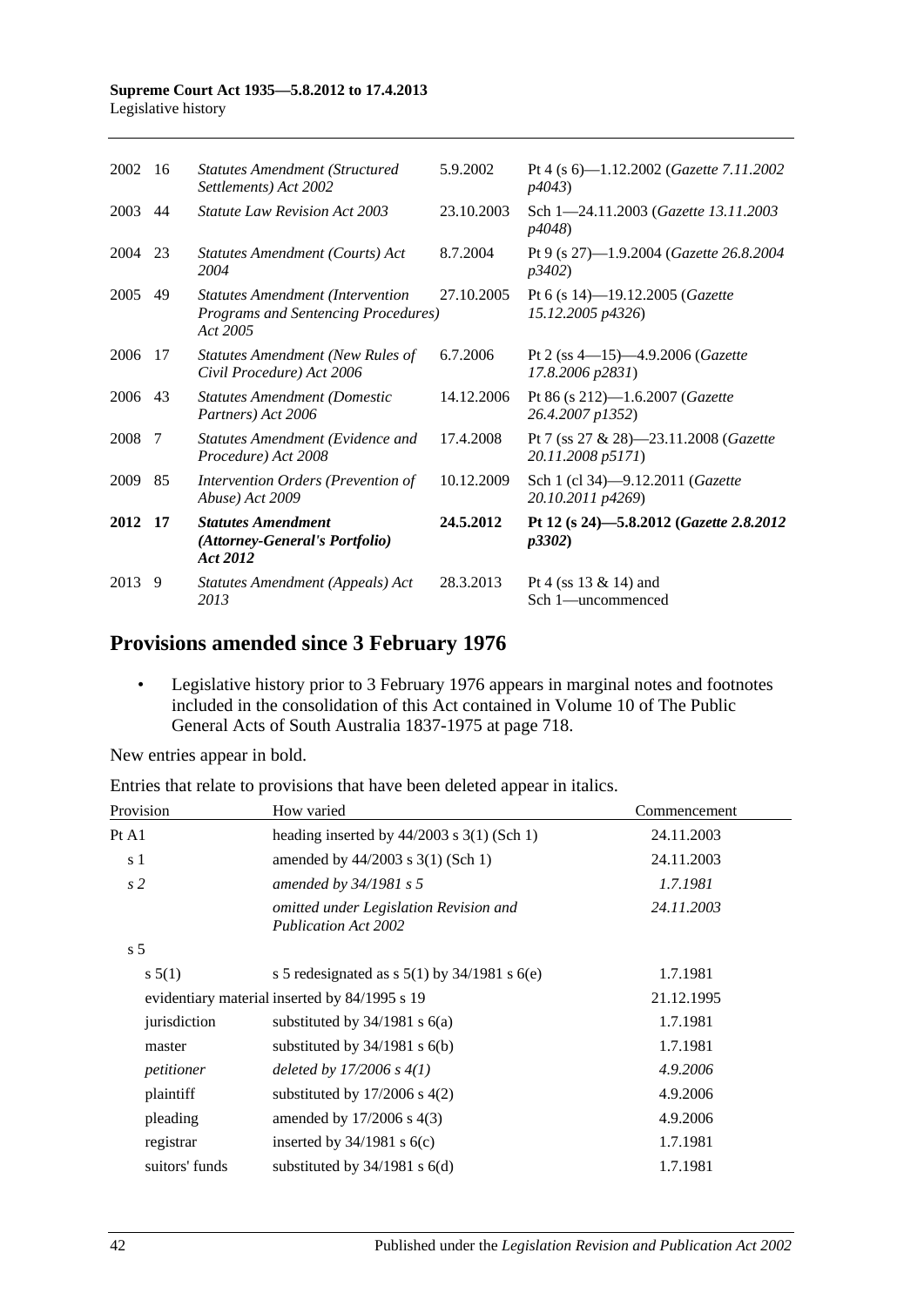#### **5.8.2012 to 17.4.2013—Supreme Court Act 1935** Legislative history

| $s\ 5(2)$                           | inserted by $34/1981$ s $6(e)$                                                                     | 1.7.1981   |
|-------------------------------------|----------------------------------------------------------------------------------------------------|------------|
| Pt <sub>1</sub>                     |                                                                                                    |            |
| s <sub>7</sub>                      | substituted by 34/1981 s 7                                                                         | 1.7.1981   |
| $s \, 7(4)$                         | inserted by $69/1991$ s $9(a)$                                                                     | 6.7.1992   |
| s <sub>8</sub>                      |                                                                                                    |            |
| s(3)                                | inserted by 34/1981 s 8                                                                            | 1.7.1981   |
| s 8(4)                              | inserted by 95/1988 Sch 1                                                                          | 15.12.1988 |
| s 9                                 | substituted by 34/1981 s 9                                                                         | 1.7.1981   |
| s 9A                                | inserted by 67/1996 s 34                                                                           | 17.10.1996 |
| s 11                                | substituted by 34/1981 s 10                                                                        | 1.7.1981   |
| s 11(1)                             | substituted by $70/1985$ s $3(a)$                                                                  | 1.8.1985   |
| s11(1a)                             | inserted by $70/1985$ s $3(a)$                                                                     | 1.8.1985   |
|                                     | substituted by 95/1988 Sch 1                                                                       | 15.12.1988 |
| s 11(1b)                            | inserted by 95/1988 Sch 1                                                                          | 15.12.1988 |
| s 11(4)                             | deleted by $70/1985$ s $3(b)$                                                                      | 1.8.1985   |
| s 11(6)                             | inserted by $70/1985$ s $3(c)$                                                                     | 1.8.1985   |
| s 12                                | substituted by 34/1981 s 11                                                                        | 1.7.1981   |
|                                     | substituted by $92/1982$ s 3(1)                                                                    | 28.10.1982 |
|                                     | amended by 59/1985 s 21                                                                            | 13.6.1985  |
|                                     | substituted by 95/1988 Sch 1                                                                       | 15.12.1988 |
| s 13A                               | amended by 53/1980 s 2                                                                             | 3.7.1980   |
|                                     | substituted by 34/1981 s 12                                                                        | 1.7.1981   |
| s 13B                               | inserted by 34/1981 s 12                                                                           | 1.7.1981   |
|                                     | deleted by 75/1993 s 27                                                                            | 1.1.1994   |
|                                     | inserted by 43/1994 s 22                                                                           | 9.6.1994   |
| <b>Heading</b> preceding<br>$s$ 13H | deleted by $44/2003$ s $3(1)$ (Sch 1)                                                              | 24.11.2003 |
| s 13H                               |                                                                                                    |            |
| s 13H(1)                            | amended by $82/1982$ s $2(a)$                                                                      | 16.9.1982  |
| s 13H(2)                            | amended by $82/1982$ s $2(b)$ , (c)                                                                | 16.9.1982  |
| s 13H(3)                            | amended by $82/1982$ s $2(a)$                                                                      | 16.9.1982  |
| s 13H(4)                            | amended by $82/1982$ s $2(a)$                                                                      | 16.9.1982  |
| $s$ 13H $(4a)$                      | s 13H(4) second sentence amended by 82/1982<br>s(2(a)                                              | 16.9.1982  |
|                                     | s 13H(4) second sentence redesignated as<br>s 13H(4a) by 44/2003 s 3(1) (Sch 1)                    | 24.11.2003 |
| $s$ 13H(4b)                         | s 13H(4) third sentence amended and<br>redesignated as $s$ 13H(4b) by 44/2003 $s$ 3(1)<br>(Sch 1)  | 24.11.2003 |
| $s$ 13H(4c)                         | s 13H(4) fourth sentence amended and<br>redesignated as $s$ 13H(4c) by 44/2003 $s$ 3(1)<br>(Sch 1) | 24.11.2003 |
| domestic partner                    | inserted by 43/2006 s 212(1)                                                                       | 1.6.2007   |
| members of the<br>family            | amended by 43/2006 s 212(2)                                                                        | 1.6.2007   |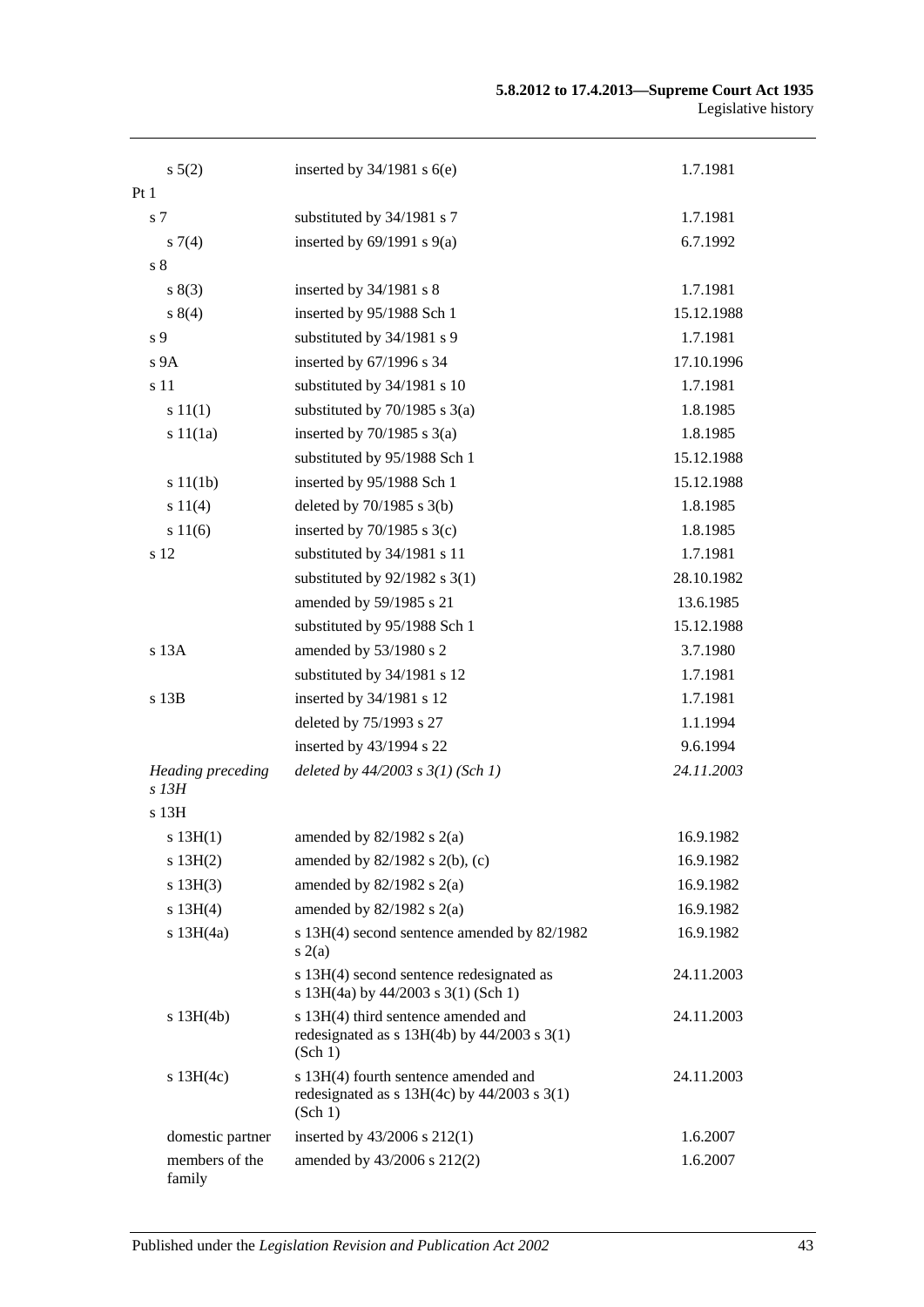#### **Supreme Court Act 1935—5.8.2012 to 17.4.2013** Legislative history

| spouse                                    | inserted by 43/2006 s 213(3)                                                                          | 1.6.2007   |
|-------------------------------------------|-------------------------------------------------------------------------------------------------------|------------|
| s 13H(5)                                  | amended by $82/1982$ s $2(a)$                                                                         | 16.9.1982  |
| $s$ 13H(6)                                | inserted by $82/1982$ s 2(d)                                                                          | 16.9.1982  |
| s 14                                      | amended by 34/1981 s 13                                                                               | 1.7.1981   |
| s <sub>15</sub>                           |                                                                                                       |            |
| s 15(1)                                   | amended by 34/1981 s 14                                                                               | 1.7.1981   |
| Pt 2                                      |                                                                                                       |            |
| Pt 2 Div 1                                | heading substituted by 44/2003 s 3(1) (Sch 1)                                                         | 24.11.2003 |
| Pt 2 Div 2                                | heading substituted by $44/2003$ s $3(1)$ (Sch 1)                                                     | 24.11.2003 |
| s 21                                      | amended by 17/2006 s 5                                                                                | 4.9.2006   |
| s 22                                      | amended by 17/2006 s 6                                                                                | 4.9.2006   |
| s 23                                      |                                                                                                       |            |
| $s\,23(1)$                                | amended by 17/2006 s 7                                                                                | 4.9.2006   |
| Pt 2 Div 3                                | heading substituted by 44/2003 s 3(1) (Sch 1)                                                         | 24.11.2003 |
| s 30BA                                    | inserted by 16/2002 s 6                                                                               | 1.12.2002  |
| s 30C                                     |                                                                                                       |            |
| $s \, 30C(2)$                             | substituted by 62/1993 s 4                                                                            | 28.10.1993 |
| s 33                                      | deleted by 67/1978 s 3                                                                                | 6.7.1992   |
| s 35                                      | deleted by $69/1991$ s $9(b)$                                                                         | 6.7.1992   |
|                                           | inserted by 43/1994 s 23                                                                              | 9.6.1994   |
| s <sub>37</sub>                           | deleted by $56/1984 s 8$                                                                              | 1.7.1984   |
| s 39                                      | substituted by 80/1987 s 2                                                                            | 9.11.1987  |
| $s \, 39(1)$                              | amended by 84/1995 s 20                                                                               | 21.12.1995 |
|                                           | amended by 17/2006 s 8                                                                                | 4.9.2006   |
| $s \, 39(2)$                              | amended by 23/2004 s 27(1)                                                                            | 1.9.2004   |
| $s \, 39(6)$                              | substituted by $23/2004$ s $27(2)$                                                                    | 1.9.2004   |
| s <sub>40</sub>                           |                                                                                                       |            |
| $s\ 40(2)$                                | inserted by $69/1991$ s $9(c)$                                                                        | 6.7.1992   |
| Pt 3                                      |                                                                                                       |            |
| ss 45 and 46                              | substituted by 67/1996 s 35                                                                           | 17.10.1996 |
| ss 46A and 46B                            | inserted by 67/1996 s 35                                                                              | 17.10.1996 |
| s 47                                      | amended by 34/1981 s 15                                                                               | 1.7.1981   |
| s 48                                      | amended by 34/1981 s 16                                                                               | 1.7.1981   |
|                                           | amended and redesignated as subsections,<br>paragraphs and subparagraphs by 44/2003 s 3(1)<br>(Sch 1) | 24.11.2003 |
| $s\,48(2)$                                | amended by 17/2006 s 9(1), (2)                                                                        | 4.9.2006   |
| s 49                                      |                                                                                                       |            |
| $s\,49(1)$                                | substituted by 17/2006 s 10                                                                           | 4.9.2006   |
| s 50 before<br>substitution by<br>17/2006 |                                                                                                       |            |
| $s\,50(1)$                                | s 50 redesignated as s $50(1)$ by 34/1981 s 17                                                        | 1.7.1981   |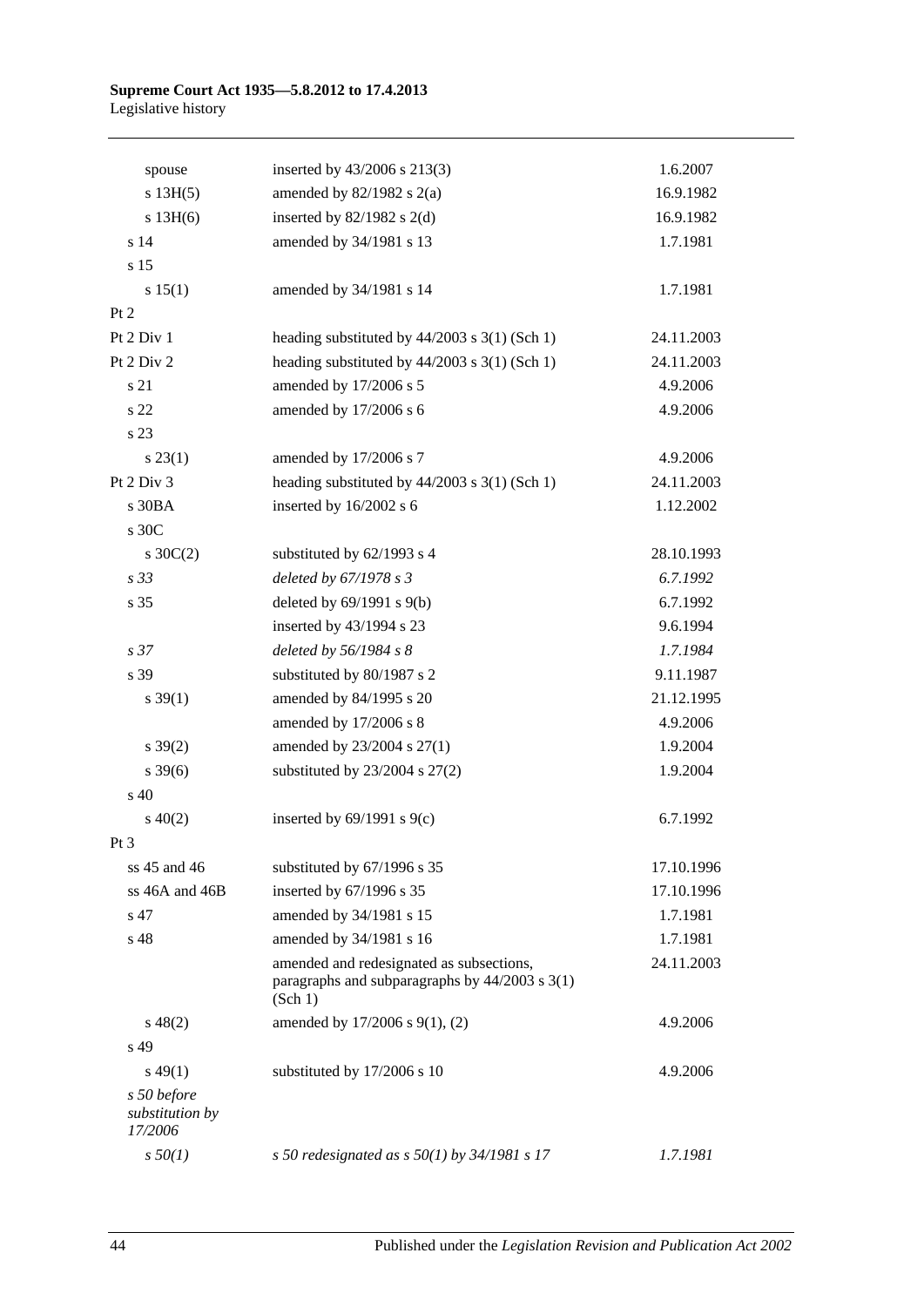|                                          | contents commencing "Provided that" amended<br>by 66/1999 s 6                                                            | 3.1.2000   |
|------------------------------------------|--------------------------------------------------------------------------------------------------------------------------|------------|
| $s\,50(1a)$                              | $s$ 50(1) contents commencing "Provided that"<br>amended and redesignated as $s$ 50(1a) by<br>$44/2003$ s $3(1)$ (Sch 1) | 24.11.2003 |
| $s\,50(2)$                               | inserted by 34/1981 s 17                                                                                                 | 1.7.1981   |
| s <sub>50</sub>                          | substituted by 17/2006 s 11                                                                                              | 4.9.2006   |
| s <sub>51</sub>                          | deleted by 17/2006 s 12                                                                                                  | 4.9.2006   |
| Heading preceding<br>s <sub>52</sub>     | deleted by 67/1996 s 36                                                                                                  | 17.10.1996 |
| $ss 52 - 53A$                            | deleted by 67/1996 s 36                                                                                                  | 17.10.1996 |
| s <sub>54</sub>                          | amended by $6/1985$ s $8(a)$                                                                                             | 7.7.1985   |
|                                          | deleted by 67/1996 s 36                                                                                                  | 17.10.1996 |
| $ss 55 - 57$                             | deleted by 67/1996 s 36                                                                                                  | 17.10.1996 |
| s 59                                     | amended by $6/1985$ s $8(b)$ , (c)                                                                                       | 7.7.1985   |
|                                          | deleted by 67/1996 s 36                                                                                                  | 17.10.1996 |
| $s\,60$                                  | deleted by 67/1996 s 36                                                                                                  | 17.10.1996 |
| $s \, \delta l$                          | deleted by $6/1985$ s $8(d)$                                                                                             | 7.7.1985   |
| $s\,62$                                  | deleted by 67/1996 s 36                                                                                                  | 17.10.1996 |
| Pt 3A                                    |                                                                                                                          |            |
| $s$ 62E                                  |                                                                                                                          |            |
| $s$ 62E(1)                               | amended by 17/2006 s 13                                                                                                  | 4.9.2006   |
| s 62H                                    |                                                                                                                          |            |
| s $62H(3)$ and $(3a)$                    | substituted by 34/1981 s 18                                                                                              | 1.7.1981   |
| $s$ 62H(3b)                              | inserted by 34/1981 s 18                                                                                                 | 1.7.1981   |
| $s$ 62H(5)                               | substituted by 21/1994 s 29                                                                                              | 7.7.1994   |
| s 62H(6)                                 | deleted by 21/1994 s 29                                                                                                  | 7.7.1994   |
| Pt 4                                     |                                                                                                                          |            |
| Heading preceding<br>$s\,65$             | substituted by 46/1996 s 10                                                                                              | 30.9.1996  |
|                                          | deleted by $44/2003$ s $3(1)$ (Sch 1)                                                                                    | 24.11.2003 |
| s <sub>65</sub>                          | substituted by 46/1996 s 10                                                                                              | 30.9.1996  |
| s 65(1)                                  | amended by 17/2012 s 24                                                                                                  | 5.8.2012   |
| s 66 and 67                              | substituted by 46/1996 s 10                                                                                              | 30.9.1996  |
| s 68                                     | substituted by $102/1986$ s $3(1)$ (Sch)                                                                                 | 9.7.1987   |
|                                          | deleted by 46/1996 s 10                                                                                                  | 30.9.1996  |
| ss 69 and 70                             | deleted by 46/1996 s 10                                                                                                  | 30.9.1996  |
| <b>Heading</b> preceding<br>s 71         | deleted by $44/2003$ s $3(1)$ (Sch 1)                                                                                    | 24.11.2003 |
| <b>Heading</b> preceding<br>s 72<br>s 72 | deleted by $44/2003$ s $3(1)$ (Sch 1)                                                                                    | 24.11.2003 |
| $s \, 72(1)$                             | amended by 34/1981 s 19                                                                                                  | 1.7.1981   |
|                                          | amended by 2/1983 s 2                                                                                                    | 14.4.1983  |
|                                          | amended by 69/1991 s 9(d)                                                                                                | 6.7.1992   |
|                                          |                                                                                                                          |            |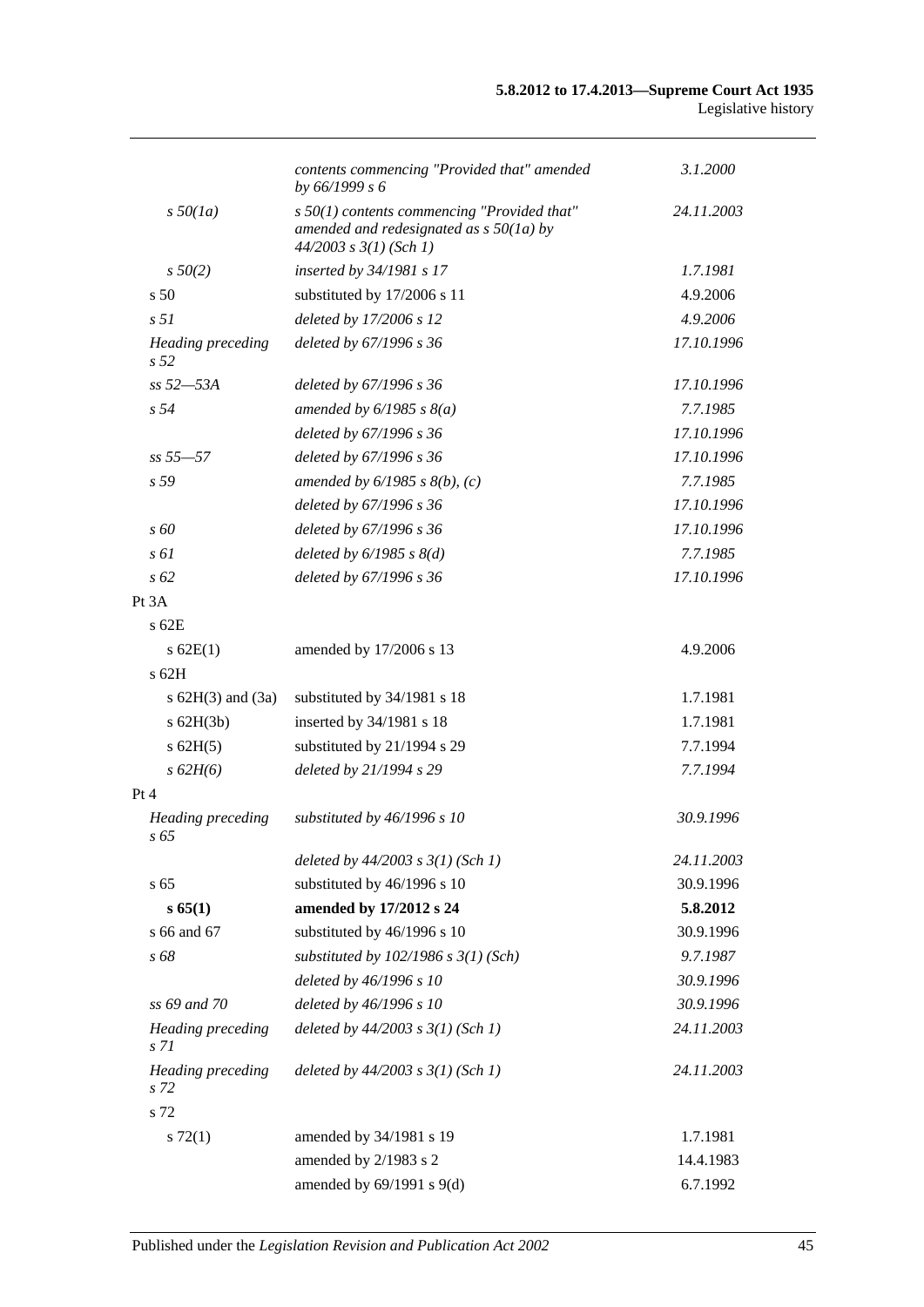|                                   | amended by 46/1996 s 11                           | 30.9.1996  |
|-----------------------------------|---------------------------------------------------|------------|
|                                   | amended by 6/1999 s 3                             | 23.4.1999  |
|                                   | amended by 44/2003 s 3(1) (Sch 1)                 | 24.11.2003 |
|                                   | amended by 17/2006 s 14                           | 4.9.2006   |
| $s \, 72(4)$                      | substituted by 21/1994 s 30                       | 7.7.1994   |
| $Pt\ 6$                           | heading substituted by 34/1981 s 20               | 1.7.1981   |
| <b>Heading</b> preceding<br>s 82  | substituted by 34/1981 s 21                       | 1.7.1981   |
|                                   | deleted by $44/2003$ s $3(1)$ (Sch 1)             | 24.11.2003 |
| Pt 6 Div 1                        | heading inserted by $44/2003$ s 3(1) (Sch 1)      | 24.11.2003 |
| s 82                              | substituted by 34/1981 s 21                       | 1.7.1981   |
| s 82(2)                           | amended by $69/1991$ s $9(e)$                     | 6.7.1992   |
| s 82(3)                           | substituted by 84/1995 s 21                       | 21.12.1995 |
| $s \, 82(3a)$                     | inserted by 84/1995 s 21                          | 21.12.1995 |
| s 83                              | deleted by 34/1981 s 21                           | 1.7.1981   |
| <b>Heading</b> preceding<br>s 84  | deleted by $82/1978 s 3(1)$                       | 6.7.1992   |
| s 84                              | amended by 34/1981 s 22                           | 1.7.1981   |
|                                   | deleted by $82/1978 s 3(1)$                       | 6.7.1992   |
| $ss 85 - 105$                     | deleted by $82/1978 s 3(1)$                       | 6.7.1992   |
| Pt 6 Div 2                        | heading substituted by $44/2003$ s $3(1)$ (Sch 1) | 24.11.2003 |
| s 106                             | amended by 34/1981 s 23                           | 1.7.1981   |
|                                   | substituted by 85/1995 s 15                       | 14.12.1995 |
| Pt 6 Div 3                        | heading substituted by 44/2003 s 3(1) (Sch 1)     | 24.11.2003 |
| s 109                             | amended by 34/1981 s 24                           | 1.7.1981   |
|                                   | substituted by 85/1995 s 16                       | 14.12.1995 |
| s 110A                            |                                                   |            |
| s 110A(1)                         | inserted by $69/1991$ s $9(f)$                    | 6.7.1992   |
|                                   | amended by 85/1995 s 17(a)                        | 14.12.1995 |
|                                   | (c) deleted by $85/1995$ s $17(a)$                | 14.12.1995 |
| s 110A(2)                         | substituted by $85/1995$ s 17(b)                  | 14.12.1995 |
| s 110B                            | inserted by $69/1991$ s $9(f)$                    | 6.7.1992   |
| Pt 7                              |                                                   |            |
| s 114                             |                                                   |            |
| s 114(2)                          | amended by $69/1991$ s $9(g)$                     | 6.7.1992   |
| ss 115 and 116                    | deleted by 67/1978 s 4                            | 6.7.1992   |
| s 117                             |                                                   |            |
| $s\ 117(1)$                       | amended by 17/2006 s 15                           | 4.9.2006   |
| s 118                             | deleted by 56/1984 s 8                            | 1.7.1984   |
|                                   | inserted by 84/1995 s 22                          | 21.12.1995 |
| s 118A                            | deleted 49/1991 Sch 2                             | 6.7.1992   |
|                                   | inserted by 84/1995 s 22                          | 21.12.1995 |
| <b>Heading</b> preceding<br>s 119 | deleted by $44/2003$ s $3(1)$ (Sch 1)             | 24.11.2003 |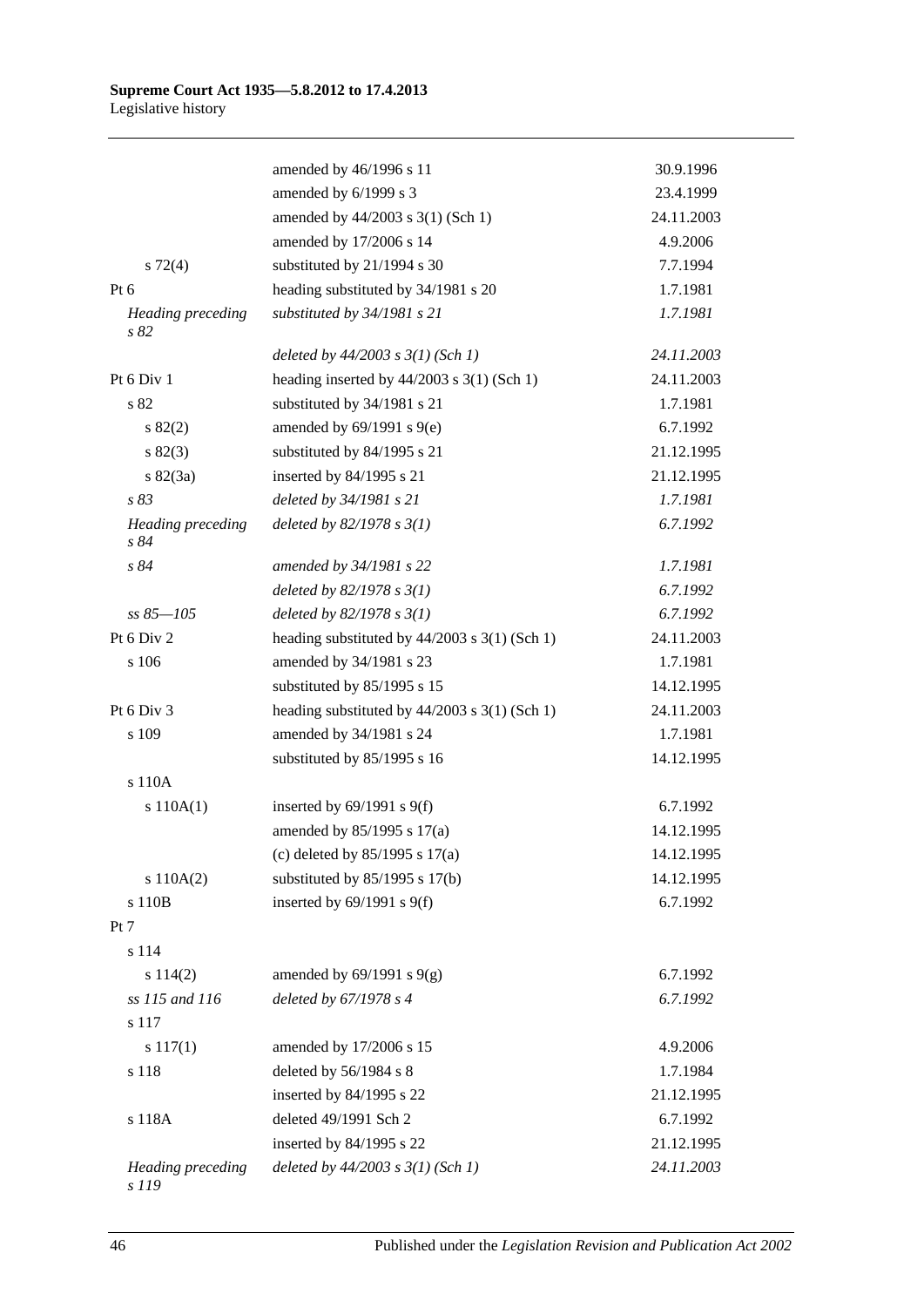| s 119            | amended by $34/1981$ s $25(a)$              | 1.7.1981   |
|------------------|---------------------------------------------|------------|
| s 120            | amended by 34/1981 s 25(b)                  | 1.7.1981   |
| s 121            |                                             |            |
| s 121(2)         | amended by $34/1981$ s $25(c)$              | 1.7.1981   |
| s 122            |                                             |            |
| s 122(1)         | amended by 33/1999 Sch (item 57)            | 1.7.1999   |
| s 124            | amended by 34/1981 s 25(d)                  | 1.7.1981   |
| s 125            | amended by 34/1981 s 25(e)                  | 1.7.1981   |
| s 126            | amended by 34/1981 s 25(f), (g)             | 1.7.1981   |
| s 126A           | inserted by 7/2008 s 27                     | 23.11.2008 |
| s 127            | amended by 34/1981 s 25(h)                  | 1.7.1981   |
| s 128            |                                             |            |
| s 128(1)         | amended by 34/1981 s 25(i)                  | 1.7.1981   |
| s 129            |                                             |            |
| s 129(1)         | amended by 33/1991 s 15                     | 6.6.1991   |
| s 130            | inserted by 2/1983 s 3                      | 14.4.1983  |
| s 130(2)         | substituted by $69/2001$ s $32(a)$          | 13.1.2002  |
| $s$ 130(3)       | inserted by 73/1983 s 2                     | 3.11.1983  |
|                  | deleted by $69/2001 s 32(b)$                | 13.1.2002  |
| s 131            | inserted by $69/1991$ s $9(h)$              | 6.7.1992   |
| s 131(1)         | amended by 62/1993 s 5                      | 1.7.1993   |
|                  | amended by 84/1995 s 23(a)                  | 21.12.1995 |
| s 131(2)         | substituted by 84/1995 s 23(b)              | 21.12.1995 |
|                  | amended by 49/2005 s 14                     | 19.12.2005 |
|                  | amended by 7/2008 s 28(1)                   | 23.11.2008 |
|                  | amended by 85/2009 Sch 1 cl 34              | 9.12.2011  |
| s 131(3)         | amended by $65/1995$ Sch cl $4(a)$          | 21.12.1995 |
|                  | substituted by $84/1995$ s $23(b)$          | 21.12.1995 |
|                  | substituted by $7/2008$ s $28(2)$           | 23.11.2008 |
| s 131(4) and (5) | inserted by 65/1995 Sch cl 4(b)             | 21.12.1995 |
|                  | substituted by 84/1995 s 23(b)              | 21.12.1995 |
| s 131(6)         | inserted by 7/2008 s 28(3)                  | 23.11.2008 |
| Sch              | heading amended by $44/2003$ s 3(1) (Sch 1) | 24.11.2003 |

# **Transitional etc provisions associated with Act or amendments**

## *Statutes Amendment (Courts Administration Staff) Act 1995*

#### **20—Transitional provision**

(1) An appointment to a non-judicial office or position made or purportedly made before the commencement of this Act in accordance with an Act that is amended by this Act will be taken to have been duly made under the statutory provisions that, as amended by this Act, provide for the making of such an appointment as if this Act had been enacted and in force at the relevant time.